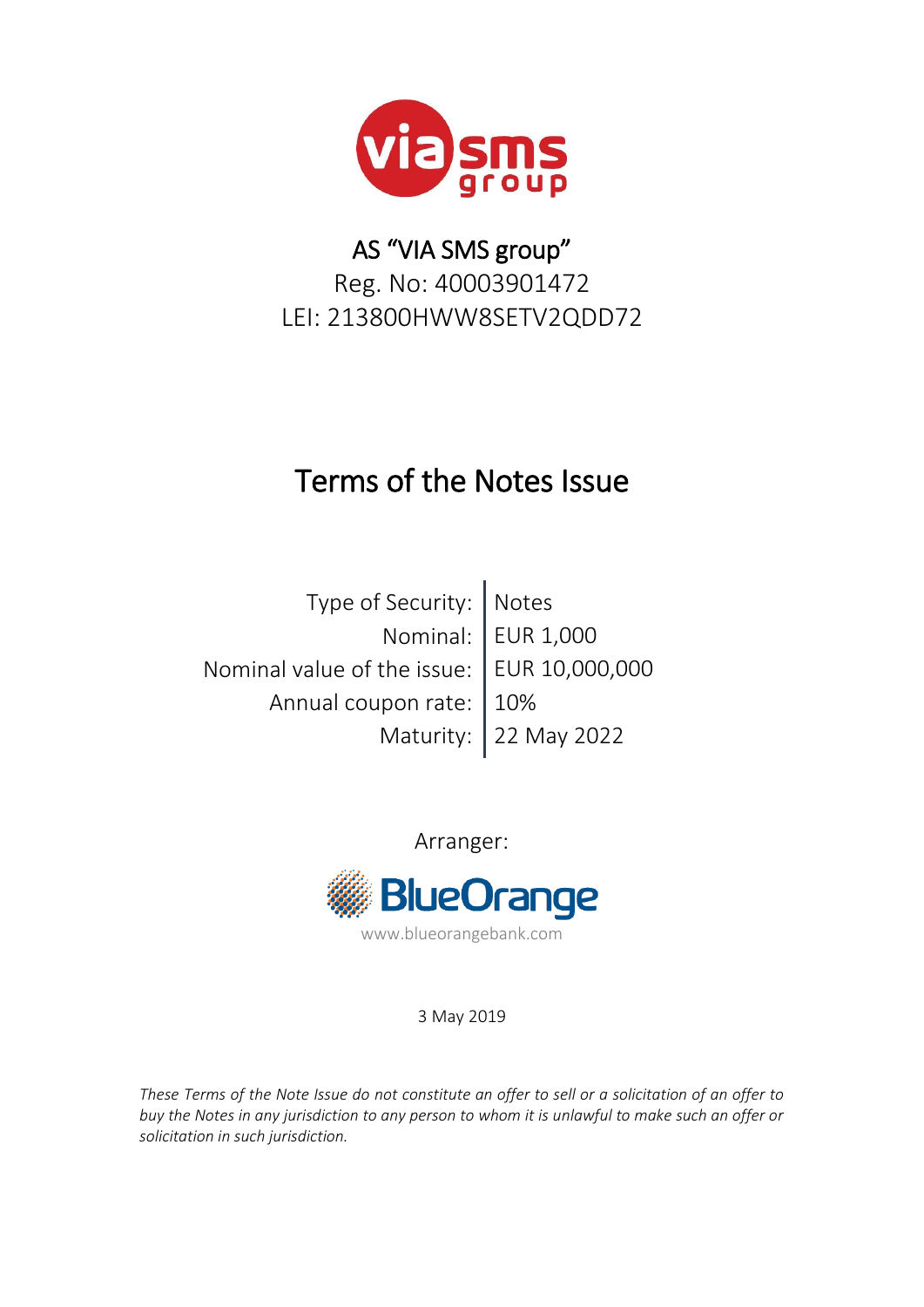

## Table of Contents

| 1.  |  |
|-----|--|
| 2.  |  |
| 3.  |  |
| 4.  |  |
| 5.  |  |
| 6.  |  |
| 7.  |  |
| 8.  |  |
| 9.  |  |
| 10. |  |
| 11. |  |
| 12. |  |
| 13. |  |
| 14. |  |
| 15. |  |
| 16. |  |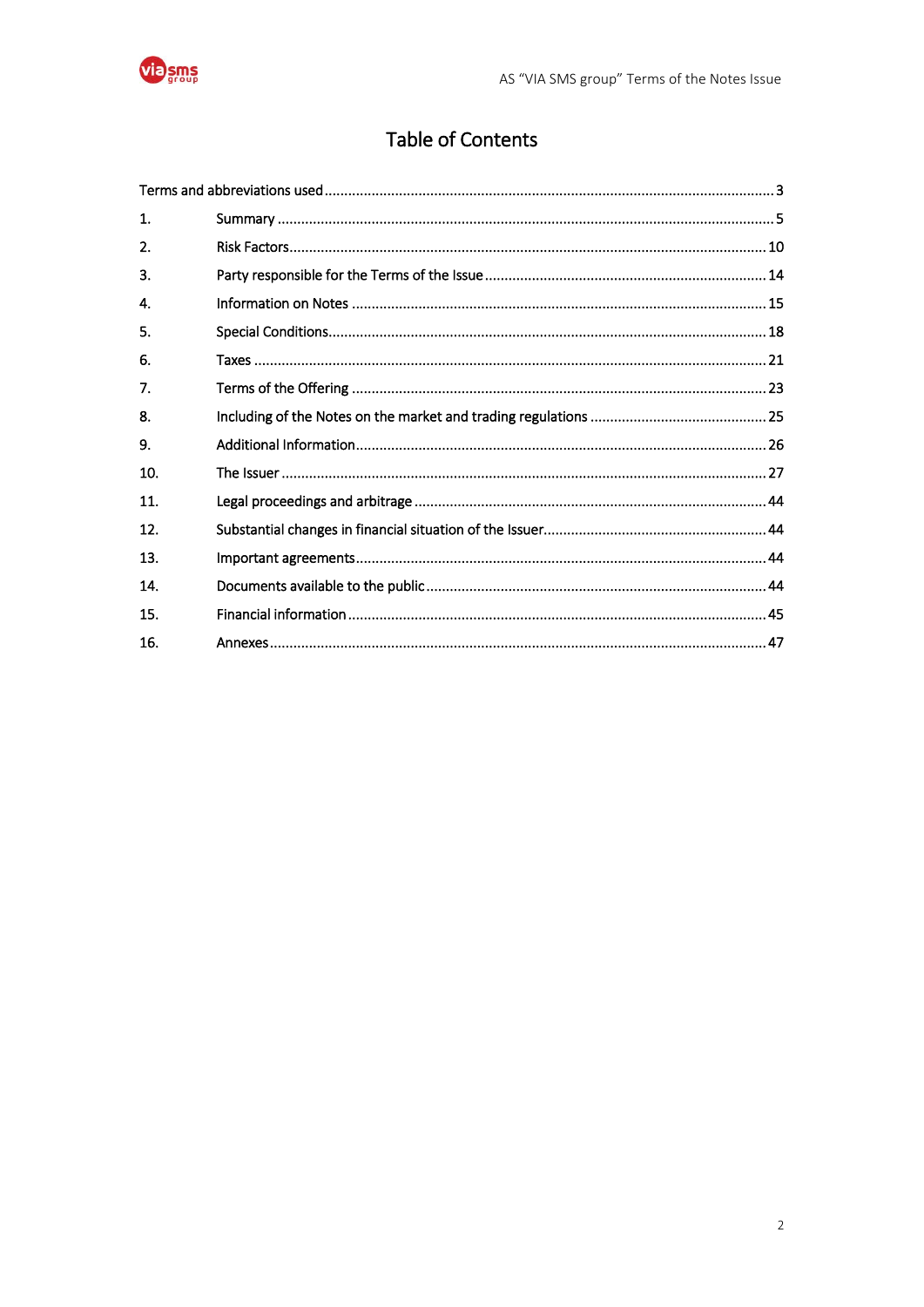<span id="page-2-0"></span>

### Terms and abbreviations used

| Agent                                 |                           | A person authorized to represent the Issuer and to perform certain<br>tasks                                                                                                                          |
|---------------------------------------|---------------------------|------------------------------------------------------------------------------------------------------------------------------------------------------------------------------------------------------|
| Arranger                              | $\ddot{\cdot}$            | AS BlueOrange Bank (registration number: 40003551060, legal<br>entity identifier: 54930080G2M7EJ097A27; legal address: Smilšu<br>iela 6, Riga, LV-1050, Latvia)                                      |
| <b>Business Day</b>                   | ÷.                        | Business Day is the day when the Nasdaq CSD system is open and<br>operational                                                                                                                        |
| Coupon                                | $\ddot{\cdot}$            | Interest on Notes calculated in accordance with the Section 4.2.7.<br>"Coupon payments"                                                                                                              |
| Custodian                             | $\ddot{\cdot}$            | Credit institution or investment brokerage company that has<br>obtained the FCMC license or is entitled to do business and to keep<br>securities in accordance with its country of registration laws |
| Current note                          | $\ddot{\cdot}$            | Debt security with ISIN LV0000802064 that was issued by the<br>Issuer according to the Terms of the Issue, dated 24 March 2016                                                                       |
| Current noteholders                   | $\ddot{\cdot}$            | Private person or legal entity that is an owner of one or more<br>Current notes                                                                                                                      |
| <b>EUR</b>                            | ÷                         | Euro (single currency of the member states of the European<br>Monetary System)                                                                                                                       |
| <b>FCMC</b>                           | $\ddot{\phantom{a}}$      | Financial and Capital Market Commission                                                                                                                                                              |
| First North                           | $\ddot{\cdot}$            | Multilateral Trading Facility (MTF) First North operated by Nasdaq<br>Riga                                                                                                                           |
| First Settlement Date (Issue<br>Date) | ÷                         | The date when interest on the Notes start to accrue and is<br>22 May 2019                                                                                                                            |
| Group                                 | $\mathbb{R}^{\mathbb{Z}}$ | Issuer and its subsidiaries                                                                                                                                                                          |
| Interest calculation period           | $\ddot{\cdot}$            | The period of time between the First Settlement Date and the date<br>of the first payment or between two Coupon payment dates                                                                        |
| Issuer or VIA SMS group               | $\ddot{\phantom{a}}$      | AS "VIA SMS group" (registration number: 40003901472, legal<br>entity identifier: 213800HWW8SETV2QDD72, legal address:<br>13. janvāra iela 3, Rīga, LV-1050, Latvia)                                 |
| Legal acts                            |                           | All legal acts including FCMC, Nasdaq Riga and Nasdaq CSD<br>regulations, which are in force in Latvia at the time of the Notes<br>issue, as well as prior to the maturity date of the Notes         |
| Minimum Settlement Unit               | $\ddot{\cdot}$            | The minimum amount which can be held/traded, which is equal to<br>EUR 1 000 (one thousand euro)                                                                                                      |
| Nasdaq CSD                            | $\vdots$                  | Nasdaq CSD SE (registration number: 40003242879, legal address<br>Vaļņu iela 1, Riga, LV-1050, Latvia)                                                                                               |
| Nasdaq Riga                           | $\ddot{\cdot}$            | AS "Nasdaq Riga" (registration number: 40003167049, legal<br>address: Vaļņu iela 1, Riga, LV-1050, Latvia)                                                                                           |
| Nominal                               | $\ddot{\cdot}$            | Face value of a Note                                                                                                                                                                                 |
| Note                                  |                           | Debt security that is issued by the Issuer according to the Terms of<br>the Issue                                                                                                                    |
| Noteholder                            | $\ddot{\cdot}$            | Private person or legal entity that is an owner of one or more<br>Notes and has a claim against the Issuer as stipulated by the Legal<br>acts                                                        |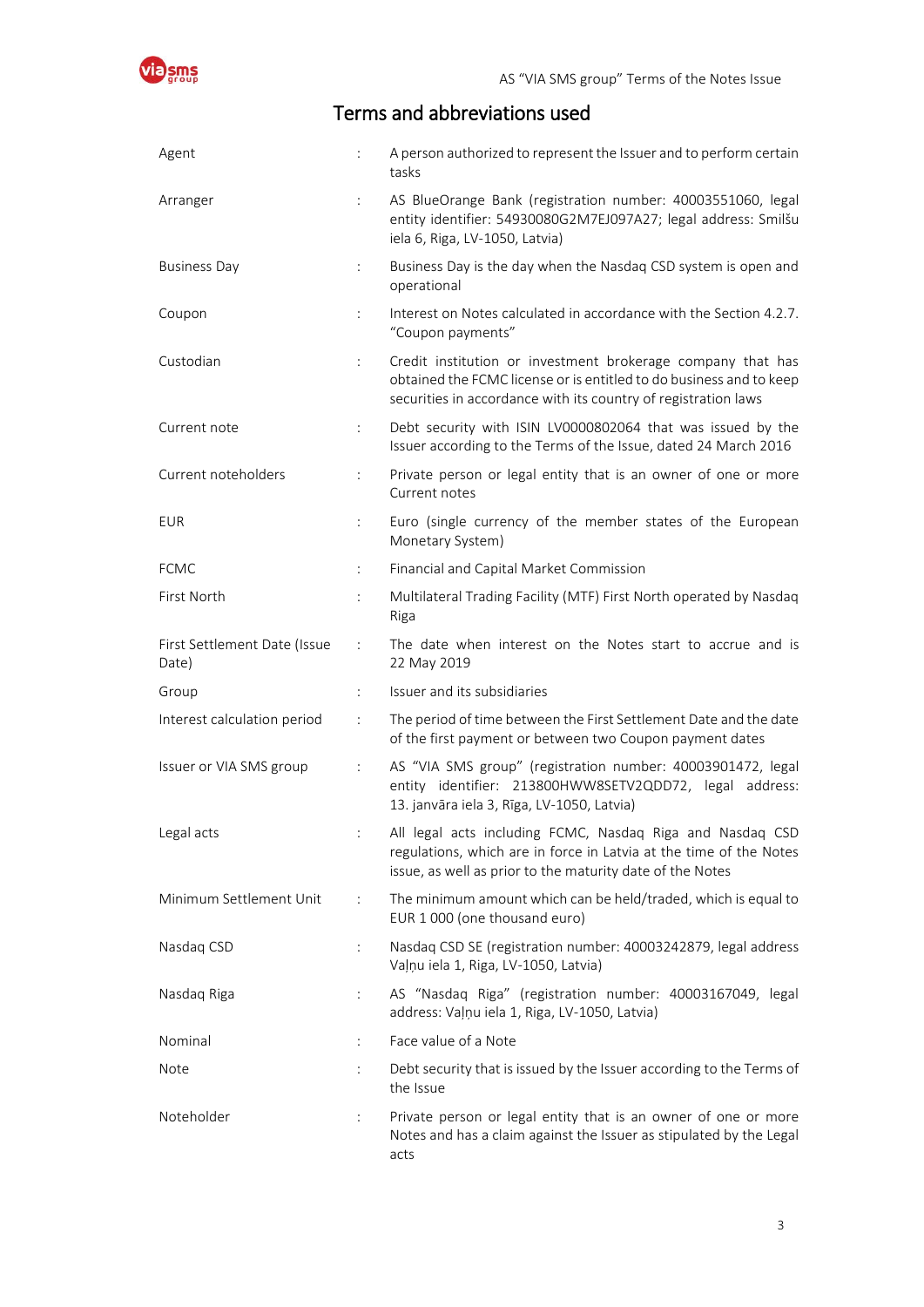|                          |                | AS "VIA SMS group" Terms of the Notes Issue                                                                                                                                                   |
|--------------------------|----------------|-----------------------------------------------------------------------------------------------------------------------------------------------------------------------------------------------|
| Potential Investor       | ÷              | A private person or legal entity that has, according to the terms<br>stated in the Terms of the Issue, expressed interest or is planning<br>to purchase for its own account one or more Notes |
| Settlement Unit Multiple | $\ddot{\cdot}$ | Multiple that defines that the settlement quantity or nominal must<br>be a multiple of the defined value, which is EUR 1000 (one<br>thousand euro)                                            |
| Terms of the Issue       | $\mathbf{r}$   | This document, which entitles the Issuer to execute the Issue and<br>the initial offering of the Notes                                                                                        |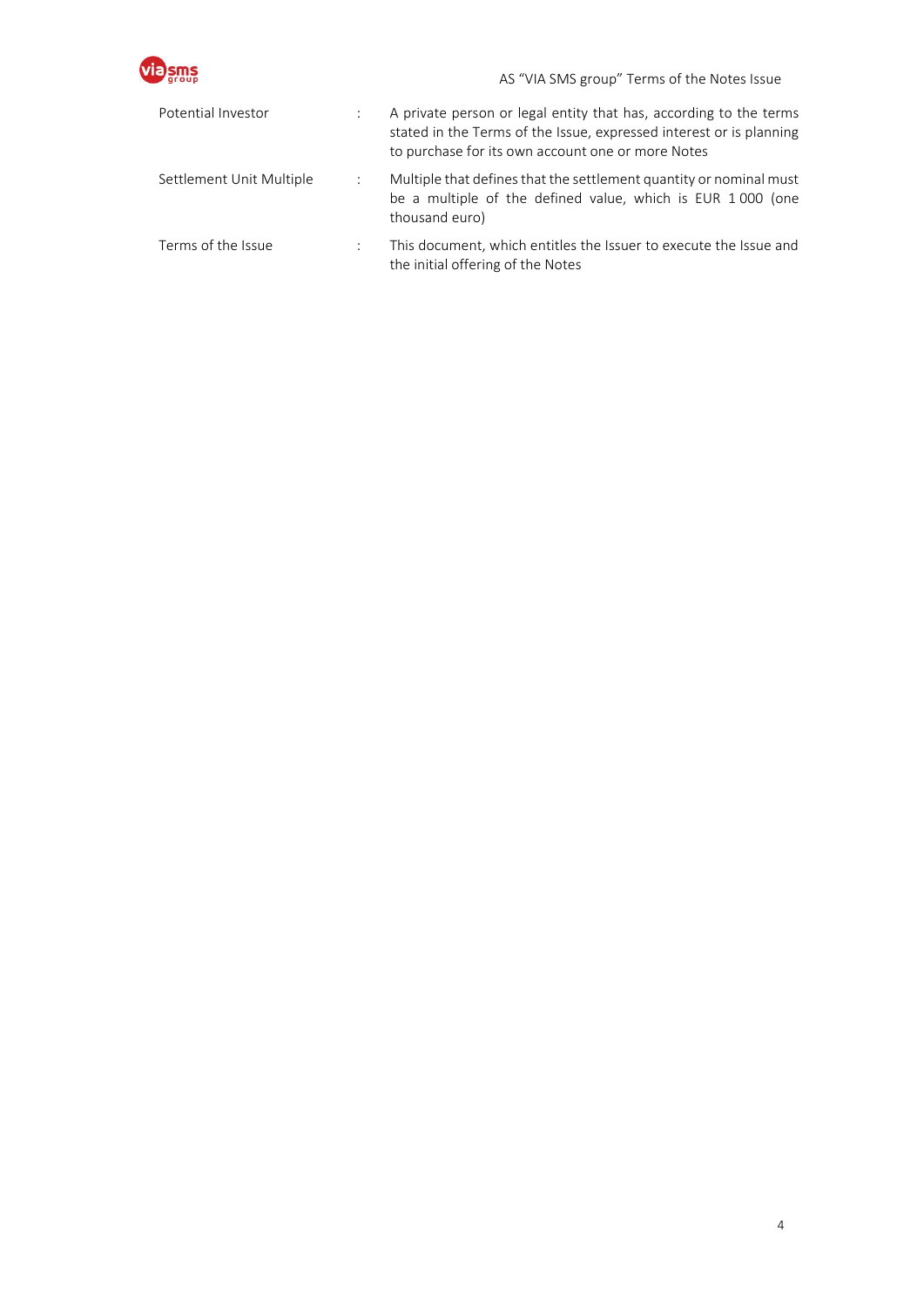

### <span id="page-4-0"></span>1. Summary

|                                |                                                                                                                        | Part A. Introduction and Warnings                                                                                                                                                                                                                                                                                                                                                                                                                                                                                                                                                                                                                                                  |
|--------------------------------|------------------------------------------------------------------------------------------------------------------------|------------------------------------------------------------------------------------------------------------------------------------------------------------------------------------------------------------------------------------------------------------------------------------------------------------------------------------------------------------------------------------------------------------------------------------------------------------------------------------------------------------------------------------------------------------------------------------------------------------------------------------------------------------------------------------|
| <b>Element and Request for</b> |                                                                                                                        | Information                                                                                                                                                                                                                                                                                                                                                                                                                                                                                                                                                                                                                                                                        |
| the Provision of               |                                                                                                                        |                                                                                                                                                                                                                                                                                                                                                                                                                                                                                                                                                                                                                                                                                    |
| Information                    |                                                                                                                        |                                                                                                                                                                                                                                                                                                                                                                                                                                                                                                                                                                                                                                                                                    |
| A.1                            | Warning<br>to<br>investors                                                                                             | This summary should be read as introduction to the Terms of the<br>$\bullet$<br>Issue;                                                                                                                                                                                                                                                                                                                                                                                                                                                                                                                                                                                             |
|                                |                                                                                                                        | Any decision to invest in the securities should be based on<br>$\bullet$<br>consideration of the Terms of the Issue as a whole by the Potential                                                                                                                                                                                                                                                                                                                                                                                                                                                                                                                                    |
|                                |                                                                                                                        | Investor;                                                                                                                                                                                                                                                                                                                                                                                                                                                                                                                                                                                                                                                                          |
|                                |                                                                                                                        | Where a claim relating to the information contained in the Terms<br>$\bullet$<br>of the Issue is brought before a court, the plaintiff Potential<br>Investor might, under the national legislation of the Member<br>States, have to bear the costs of translating the Terms of the Issue<br>before the legal proceedings are initiated; and<br>Civil liability attaches only to those persons who have tabled the<br>summary including any translation thereof, but only if the<br>summary is misleading, inaccurate or inconsistent when read<br>together with the other parts of the Terms of the Issue, key<br>information in order to aid Potential Investors when considering |
|                                |                                                                                                                        |                                                                                                                                                                                                                                                                                                                                                                                                                                                                                                                                                                                                                                                                                    |
|                                |                                                                                                                        | whether to invest in such securities.                                                                                                                                                                                                                                                                                                                                                                                                                                                                                                                                                                                                                                              |
|                                |                                                                                                                        | Part B. Issuer and any Guarantor                                                                                                                                                                                                                                                                                                                                                                                                                                                                                                                                                                                                                                                   |
| B.1                            | Legal name and                                                                                                         | The Issuer's legal name is AS "VIA SMS group".                                                                                                                                                                                                                                                                                                                                                                                                                                                                                                                                                                                                                                     |
|                                | commercial name                                                                                                        |                                                                                                                                                                                                                                                                                                                                                                                                                                                                                                                                                                                                                                                                                    |
| B.2                            | of the Issuer<br>The domicile and                                                                                      |                                                                                                                                                                                                                                                                                                                                                                                                                                                                                                                                                                                                                                                                                    |
|                                | legal form of the                                                                                                      | Country of location: Republic of Latvia.<br>Legal form: joint-stock company, legal status - legal entity.                                                                                                                                                                                                                                                                                                                                                                                                                                                                                                                                                                          |
| Issuer,<br>the                 |                                                                                                                        | Date and place of registration: in the Commercial Register of the Republic                                                                                                                                                                                                                                                                                                                                                                                                                                                                                                                                                                                                         |
|                                | legislation<br>under                                                                                                   | of Latvia on 23 February 2007                                                                                                                                                                                                                                                                                                                                                                                                                                                                                                                                                                                                                                                      |
|                                | which the Issuer                                                                                                       | Registration number: 40003901472                                                                                                                                                                                                                                                                                                                                                                                                                                                                                                                                                                                                                                                   |
|                                | operates and its                                                                                                       | Legal address: 13. janvāra iela 3, Rīga, LV-1050, Latvia.                                                                                                                                                                                                                                                                                                                                                                                                                                                                                                                                                                                                                          |
|                                | country<br>of                                                                                                          | The company's country of foundation is the Republic of Latvia.                                                                                                                                                                                                                                                                                                                                                                                                                                                                                                                                                                                                                     |
|                                | incorporation                                                                                                          | The main regulatory enactments which regulate Issuer activities:                                                                                                                                                                                                                                                                                                                                                                                                                                                                                                                                                                                                                   |
|                                |                                                                                                                        | The Commercial Law of the Republic of Latvia                                                                                                                                                                                                                                                                                                                                                                                                                                                                                                                                                                                                                                       |
| B.3                            | A description of,<br>key factors<br>and<br>relating<br>to, the<br>the<br>nature<br>оf<br>Issuer's<br>current           | The main area of Issuer's activity is holding management, including<br>attracting funds for its subsidiaries, whose main activity is the issuance and<br>recovery of unsecured loans in Latvia and other European Union countries,<br>in which Group operates.<br>The other core activities of the Issuer are related to accounting,                                                                                                                                                                                                                                                                                                                                               |
|                                | operations and its                                                                                                     | bookkeeping and auditing activities, as well as tax consultancy services,                                                                                                                                                                                                                                                                                                                                                                                                                                                                                                                                                                                                          |
|                                | principal activities                                                                                                   | provided to its subsidiaries.                                                                                                                                                                                                                                                                                                                                                                                                                                                                                                                                                                                                                                                      |
| B.4a                           | A description of<br>the<br>most                                                                                        | At the moment of signing the Terms of the Issue, the Issuer has no<br>information at its disposal regarding any identified tendencies that have                                                                                                                                                                                                                                                                                                                                                                                                                                                                                                                                    |
|                                | significant recent                                                                                                     | negatively affected the Issuer or the activity of the crediting industry.                                                                                                                                                                                                                                                                                                                                                                                                                                                                                                                                                                                                          |
|                                | trends<br>affecting                                                                                                    |                                                                                                                                                                                                                                                                                                                                                                                                                                                                                                                                                                                                                                                                                    |
|                                | the Issuer and the                                                                                                     |                                                                                                                                                                                                                                                                                                                                                                                                                                                                                                                                                                                                                                                                                    |
|                                | industries in which                                                                                                    |                                                                                                                                                                                                                                                                                                                                                                                                                                                                                                                                                                                                                                                                                    |
|                                | it operates                                                                                                            |                                                                                                                                                                                                                                                                                                                                                                                                                                                                                                                                                                                                                                                                                    |
| B.4b                           | A description of<br>any known trends<br>affecting<br>the<br>the<br>Issuer<br>and<br>industries in which<br>it operates | At the moment of signing the Terms of the Issue, the Issuer is informed<br>about the amendments to the Consumer Rights Protection Law of the<br>Republic of Latvia approved by the Latvian parliament that will come into<br>force on 1 June 2019 and will stipulate limitations to the total credit costs<br>for the consumer to 0.07% per day. The Issuer informs that it will continue<br>to provide consumer lending services in Latvia through its subsidiary SIA<br>"VIA SMS" after the approved amendments come into force.                                                                                                                                                 |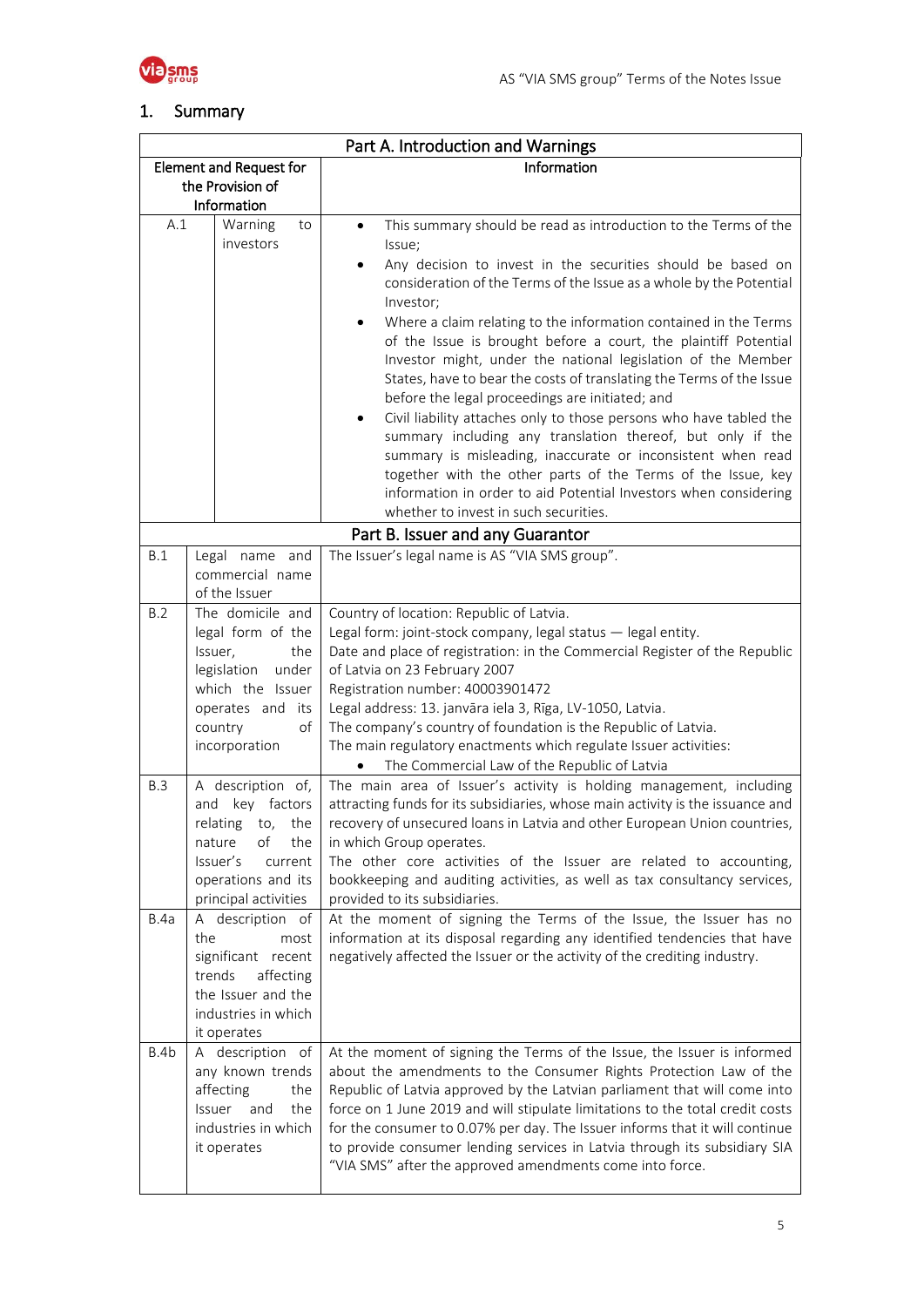



| B.5<br>B.6 | A description of<br>the group and the<br>Issuer's<br>position<br>within the group<br>Main shareholders | The Issuer is a holding company of the Group and at the moment of signing<br>the Terms of the Issue, the Issuer has 10 subsidiaries and 2 associated<br>companies.<br>At the moment of signing the Terms of the Issue, the current structure of                                                                                                                                                                                                                 |                         |                         |
|------------|--------------------------------------------------------------------------------------------------------|-----------------------------------------------------------------------------------------------------------------------------------------------------------------------------------------------------------------------------------------------------------------------------------------------------------------------------------------------------------------------------------------------------------------------------------------------------------------|-------------------------|-------------------------|
|            | of the Issuer                                                                                          | the Issuer's shareholders is as follows:<br>Name, surname/ Legal name                                                                                                                                                                                                                                                                                                                                                                                           | Number of shares        | % of the total          |
|            |                                                                                                        |                                                                                                                                                                                                                                                                                                                                                                                                                                                                 |                         | number                  |
|            |                                                                                                        | Georgijs Krasovickis                                                                                                                                                                                                                                                                                                                                                                                                                                            | 393 470                 | 49%                     |
|            |                                                                                                        | Deniss Šerstjukovs<br>SIA "Financial investment"                                                                                                                                                                                                                                                                                                                                                                                                                | 248 930<br>160 600      | 31%<br>20%              |
|            |                                                                                                        | Total:                                                                                                                                                                                                                                                                                                                                                                                                                                                          | 803 000                 | 100%                    |
|            |                                                                                                        |                                                                                                                                                                                                                                                                                                                                                                                                                                                                 |                         |                         |
|            |                                                                                                        | Issuer's share capital is EUR 803 000 which is divided into 803 000 shares<br>with nominal share value EUR 1.00 (one euro).                                                                                                                                                                                                                                                                                                                                     |                         |                         |
|            |                                                                                                        | SIA "Financial investment" (reg. no. 40103584744, legal address: Audēju<br>iela 14-12, Riga, LV-1050) belongs to Andris Riekstiņš, citizen of Latvia,<br>controlling 40% shares of the company, while the remaining 60% belongs<br>to Deniss Šerstjukovs. Since Deniss Šerstjukovs is the only member of the<br>board of SIA "Financial investment", he controls the Issuer. In total, Deniss<br>Šerstjukovs directly controls 43% of the shares of the Issuer. |                         |                         |
|            |                                                                                                        | At the moment of signing the Terms of the Issue, the Issuer has no<br>information at its disposal regarding any agreements, the fulfilment of<br>which might cause changes in the Issuer's control.                                                                                                                                                                                                                                                             |                         |                         |
| <b>B.7</b> | Selected historical<br>key<br>financial<br>information                                                 | Issuer's consolidated profit and loss statement for 2017 and 2018, EUR:                                                                                                                                                                                                                                                                                                                                                                                         | Group                   |                         |
|            |                                                                                                        |                                                                                                                                                                                                                                                                                                                                                                                                                                                                 | 2018                    | 2017                    |
|            |                                                                                                        | Net turnover                                                                                                                                                                                                                                                                                                                                                                                                                                                    |                         |                         |
|            |                                                                                                        |                                                                                                                                                                                                                                                                                                                                                                                                                                                                 |                         |                         |
|            |                                                                                                        | Operating costs                                                                                                                                                                                                                                                                                                                                                                                                                                                 | 25 387 460<br>(5326296) | 20 039 219<br>(4068244) |
|            |                                                                                                        | Impairment allowances / sale of portfolio                                                                                                                                                                                                                                                                                                                                                                                                                       | (8076929)               | (7351572)               |
|            |                                                                                                        | Gross profit                                                                                                                                                                                                                                                                                                                                                                                                                                                    | 11 984 235              | 8 619 403               |
|            |                                                                                                        | Selling expenses (marketing)<br><b>Operating profit</b>                                                                                                                                                                                                                                                                                                                                                                                                         | (2222336)<br>9 761 899  | (2346493)<br>6 272 910  |
|            |                                                                                                        | Administrative expenses                                                                                                                                                                                                                                                                                                                                                                                                                                         | (5318450)               | (4380661)               |
|            |                                                                                                        | Other operating expenses<br>Other operating income                                                                                                                                                                                                                                                                                                                                                                                                              | (1 528 759)<br>308 879  | (568 227)<br>354 033    |
|            |                                                                                                        | Profit before tax                                                                                                                                                                                                                                                                                                                                                                                                                                               | 3 223 569               | 1678055                 |
|            |                                                                                                        | Taxes                                                                                                                                                                                                                                                                                                                                                                                                                                                           | (454654)                | (393 494)               |
|            |                                                                                                        | Net profit for the period                                                                                                                                                                                                                                                                                                                                                                                                                                       | 2 768 915               | 1 284 561               |
|            |                                                                                                        | Minority interest (loss)<br>Profit attributable to equity holders                                                                                                                                                                                                                                                                                                                                                                                               | (24816)<br>2 793 731    | (4870)<br>1 289 431     |
|            |                                                                                                        | Issuer's consolidated statement of financial position as at 31.12.2017 and<br>31.12.2018, EUR:                                                                                                                                                                                                                                                                                                                                                                  |                         |                         |
|            |                                                                                                        |                                                                                                                                                                                                                                                                                                                                                                                                                                                                 | Group                   |                         |
|            |                                                                                                        |                                                                                                                                                                                                                                                                                                                                                                                                                                                                 | 2018                    | 2017                    |
|            |                                                                                                        | Non-current assets                                                                                                                                                                                                                                                                                                                                                                                                                                              | 746 183                 | 2 272 820               |
|            |                                                                                                        | Property, plant and equipment<br>Intangible assets                                                                                                                                                                                                                                                                                                                                                                                                              | 118 907<br>384 097      | 132 210<br>361 112      |
|            |                                                                                                        | Investments in leasehold improvements                                                                                                                                                                                                                                                                                                                                                                                                                           | 15 0 65                 | 33 153                  |
|            |                                                                                                        | Bonds                                                                                                                                                                                                                                                                                                                                                                                                                                                           |                         | 1481000                 |
|            |                                                                                                        | Loans and trade receivables<br>Deferred tax                                                                                                                                                                                                                                                                                                                                                                                                                     | 37 296<br>190 818       | 37 296<br>228 049       |
|            |                                                                                                        | <b>Current assets</b><br>Bonds                                                                                                                                                                                                                                                                                                                                                                                                                                  | 31 202 495<br>2 797 000 | 22 927 510              |
|            |                                                                                                        | Loans and trade receivables                                                                                                                                                                                                                                                                                                                                                                                                                                     | 22 983 054              | 18 124 140              |
|            |                                                                                                        | Other receivables                                                                                                                                                                                                                                                                                                                                                                                                                                               | 3 3 9 5 3 1 6           | 2 574 559               |
|            |                                                                                                        | Prepaid expenses<br>Cash and cash equivalents                                                                                                                                                                                                                                                                                                                                                                                                                   | 161 080<br>1866045      | 69 376<br>2 159 435     |
|            |                                                                                                        | <b>Total assets</b>                                                                                                                                                                                                                                                                                                                                                                                                                                             | 31 948 678              | 25 200 330              |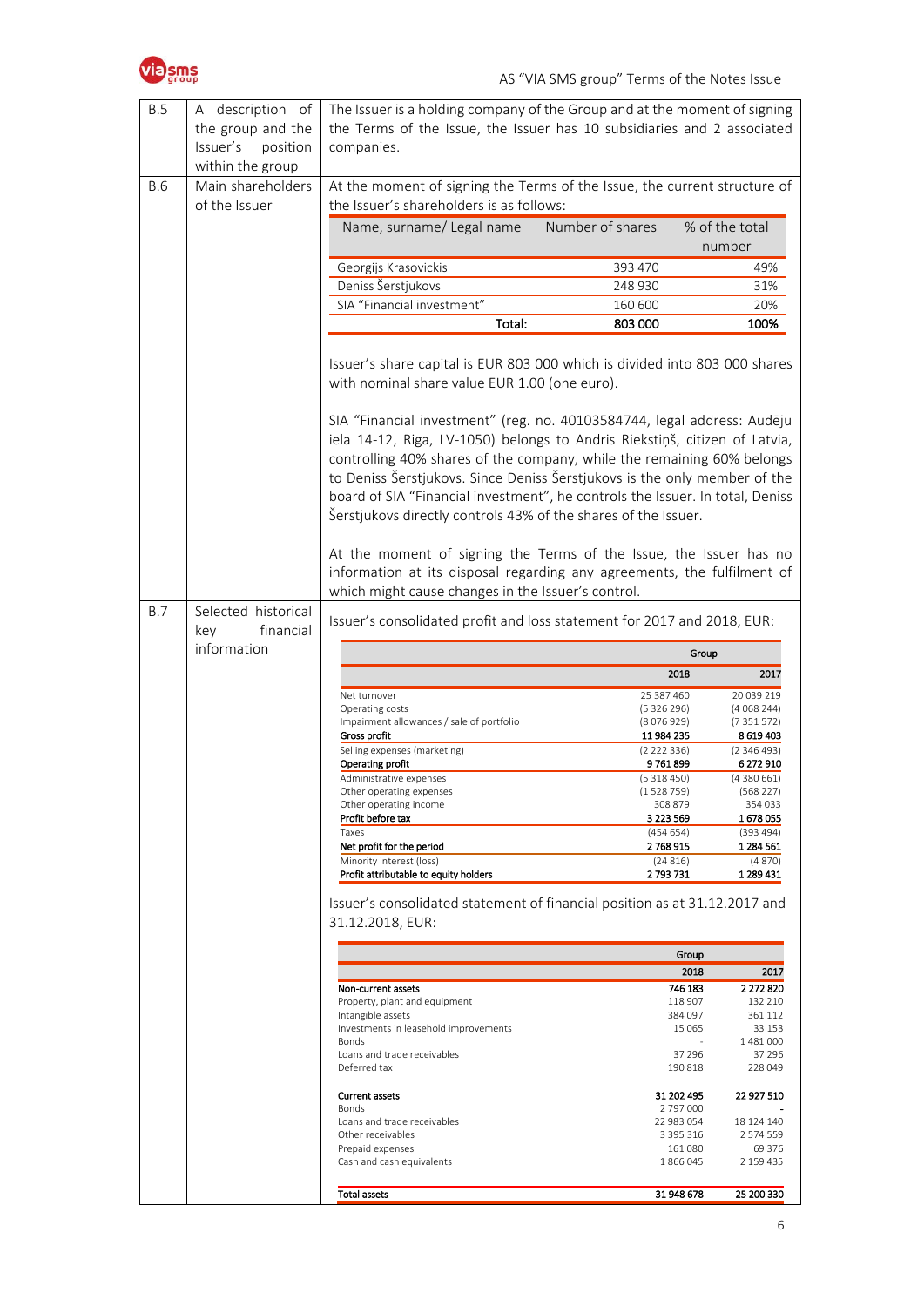

AS "VIA SMS group" Terms of the Notes Issue

|             |                       | Equity                                                                                                                                                                                                                                                                                                               | 5 693 009     | 3 277 352     |
|-------------|-----------------------|----------------------------------------------------------------------------------------------------------------------------------------------------------------------------------------------------------------------------------------------------------------------------------------------------------------------|---------------|---------------|
|             |                       | Share capital                                                                                                                                                                                                                                                                                                        | 803 000       | 803 000       |
|             |                       | Foreign currency translation reserve                                                                                                                                                                                                                                                                                 | (22038)       | 137 950       |
|             |                       |                                                                                                                                                                                                                                                                                                                      |               |               |
|             |                       | Revaluation reserve                                                                                                                                                                                                                                                                                                  | (52)          | 124 261       |
|             |                       | Retained earnings                                                                                                                                                                                                                                                                                                    | 4 912 099     | 2 2 1 2 1 4 1 |
|             |                       | Total equity attributable to the members of the Company                                                                                                                                                                                                                                                              | 5 673 195     | 3 282 354     |
|             |                       | Minority shareholder share capital                                                                                                                                                                                                                                                                                   | (19814)       | 5 0 0 2       |
|             |                       |                                                                                                                                                                                                                                                                                                                      |               |               |
|             |                       |                                                                                                                                                                                                                                                                                                                      |               |               |
|             |                       | Non-current liabilities                                                                                                                                                                                                                                                                                              | 1 810 110     | 8029437       |
|             |                       | <b>Borrowings</b>                                                                                                                                                                                                                                                                                                    | 1810110       | 1924 437      |
|             |                       |                                                                                                                                                                                                                                                                                                                      |               |               |
|             |                       | Bonds                                                                                                                                                                                                                                                                                                                |               | 6 105 000     |
|             |                       |                                                                                                                                                                                                                                                                                                                      |               |               |
|             |                       | <b>Current liabilities</b>                                                                                                                                                                                                                                                                                           | 24 465 374    | 13 888 541    |
|             |                       | Bonds                                                                                                                                                                                                                                                                                                                | 6 211 262     | 61 011        |
|             |                       | Borrowings                                                                                                                                                                                                                                                                                                           | 13 949 560    | 10 336 360    |
|             |                       |                                                                                                                                                                                                                                                                                                                      | 2 5 5 3 2 1 5 | 2 2 3 5 0 2 2 |
|             |                       | Trade payables                                                                                                                                                                                                                                                                                                       |               |               |
|             |                       | Other liabilities                                                                                                                                                                                                                                                                                                    | 619 092       | 603 785       |
|             |                       | Corporate income tax payable                                                                                                                                                                                                                                                                                         | 56 129        | 9 1 5 4       |
|             |                       | <b>Accrued liabilities</b>                                                                                                                                                                                                                                                                                           | 834 010       | 423 203       |
|             |                       | Deferred income                                                                                                                                                                                                                                                                                                      | 242 106       | 220 006       |
|             |                       | <b>Total liabilities</b>                                                                                                                                                                                                                                                                                             |               |               |
|             |                       |                                                                                                                                                                                                                                                                                                                      | 26 275 484    | 21 917 978    |
|             |                       | <b>Total equity and liabilities</b>                                                                                                                                                                                                                                                                                  | 31 948 678    | 25 200 330    |
|             |                       | The Issuer's financial auditor of the last audited annual report is BDO<br>Assurance SIA.                                                                                                                                                                                                                            |               |               |
|             |                       | As of the publication of the last audited financial statement, the financial<br>situation or performance of the Issuer has not worsened. The Issuer is<br>unaware of any factors, claims, obligations, or events which would<br>negatively affect the financial situation or performance of the Issuer in<br>future. |               |               |
| <b>B.8</b>  | Selected<br>pro       |                                                                                                                                                                                                                                                                                                                      |               |               |
|             |                       |                                                                                                                                                                                                                                                                                                                      | 31.12.2018    | 31.12.2017    |
|             | financial<br>forma    | Net turnover                                                                                                                                                                                                                                                                                                         | 25 387 460    |               |
|             | information           |                                                                                                                                                                                                                                                                                                                      |               | 20 039 219    |
|             |                       | Net profit for the period                                                                                                                                                                                                                                                                                            | 2768915       | 1 2 8 4 5 6 1 |
|             |                       | Total assets                                                                                                                                                                                                                                                                                                         | 31 948 678    | 25 200 330    |
|             |                       |                                                                                                                                                                                                                                                                                                                      |               |               |
|             |                       |                                                                                                                                                                                                                                                                                                                      |               |               |
|             |                       |                                                                                                                                                                                                                                                                                                                      |               |               |
| <b>B.9</b>  | Profit forecast or    | The management of the Issuer does not want to include profit forecast or                                                                                                                                                                                                                                             |               |               |
|             |                       |                                                                                                                                                                                                                                                                                                                      |               |               |
|             | evaluation            | profit assessment in the Terms of the Issue.                                                                                                                                                                                                                                                                         |               |               |
| <b>B.10</b> | Objections in the     | The reports on the audit of the financial statement for 2017 and 2018                                                                                                                                                                                                                                                |               |               |
|             |                       |                                                                                                                                                                                                                                                                                                                      |               |               |
|             | financial             | contained no objections.                                                                                                                                                                                                                                                                                             |               |               |
|             | information of the    |                                                                                                                                                                                                                                                                                                                      |               |               |
|             |                       |                                                                                                                                                                                                                                                                                                                      |               |               |
|             | audit report          |                                                                                                                                                                                                                                                                                                                      |               |               |
|             |                       |                                                                                                                                                                                                                                                                                                                      |               |               |
| <b>B.11</b> | Issuer's equity       | The last audited total equity of the Issuer, as of 31 December 2018, was                                                                                                                                                                                                                                             |               |               |
|             |                       | EUR 5 693 009.                                                                                                                                                                                                                                                                                                       |               |               |
|             |                       |                                                                                                                                                                                                                                                                                                                      |               |               |
| <b>B.12</b> | Forecasts             | There has been no material adverse change in the prospects of the Issuer                                                                                                                                                                                                                                             |               |               |
|             | regarding             |                                                                                                                                                                                                                                                                                                                      |               |               |
|             | the                   | since the date of its last published audited financial statements.                                                                                                                                                                                                                                                   |               |               |
|             | Issuer                |                                                                                                                                                                                                                                                                                                                      |               |               |
|             |                       |                                                                                                                                                                                                                                                                                                                      |               |               |
| <b>B.13</b> | A description of      | No events related to the Issuer, which are crucial for preventing Issuer's                                                                                                                                                                                                                                           |               |               |
|             |                       |                                                                                                                                                                                                                                                                                                                      |               |               |
|             | any recent events     | insolvency, have been established.                                                                                                                                                                                                                                                                                   |               |               |
|             | particular to the     |                                                                                                                                                                                                                                                                                                                      |               |               |
|             |                       |                                                                                                                                                                                                                                                                                                                      |               |               |
|             | Issuer which are to   |                                                                                                                                                                                                                                                                                                                      |               |               |
|             |                       |                                                                                                                                                                                                                                                                                                                      |               |               |
|             | a material extent     |                                                                                                                                                                                                                                                                                                                      |               |               |
|             | relevant to<br>the    |                                                                                                                                                                                                                                                                                                                      |               |               |
|             |                       |                                                                                                                                                                                                                                                                                                                      |               |               |
|             | evaluation of the     |                                                                                                                                                                                                                                                                                                                      |               |               |
|             |                       |                                                                                                                                                                                                                                                                                                                      |               |               |
|             | Issuer's solvency     |                                                                                                                                                                                                                                                                                                                      |               |               |
| <b>B.14</b> | Issuer's              | The Issuer is a holding company, and it has no significant dependence on                                                                                                                                                                                                                                             |               |               |
|             |                       |                                                                                                                                                                                                                                                                                                                      |               |               |
|             | dependency            | other Group's entities.                                                                                                                                                                                                                                                                                              |               |               |
|             |                       |                                                                                                                                                                                                                                                                                                                      |               |               |
| <b>B.15</b> | Description of the    | The main area of Issuer's activity is holding management, including                                                                                                                                                                                                                                                  |               |               |
|             |                       |                                                                                                                                                                                                                                                                                                                      |               |               |
|             |                       |                                                                                                                                                                                                                                                                                                                      |               |               |
|             | Issuer's<br>principal | attracting funds for its subsidiaries, whose main activity is the issuance and                                                                                                                                                                                                                                       |               |               |
|             |                       |                                                                                                                                                                                                                                                                                                                      |               |               |
|             | activities            | recovery of unsecured loans in Latvia and other European Union countries,                                                                                                                                                                                                                                            |               |               |
|             |                       | in which Group operates.                                                                                                                                                                                                                                                                                             |               |               |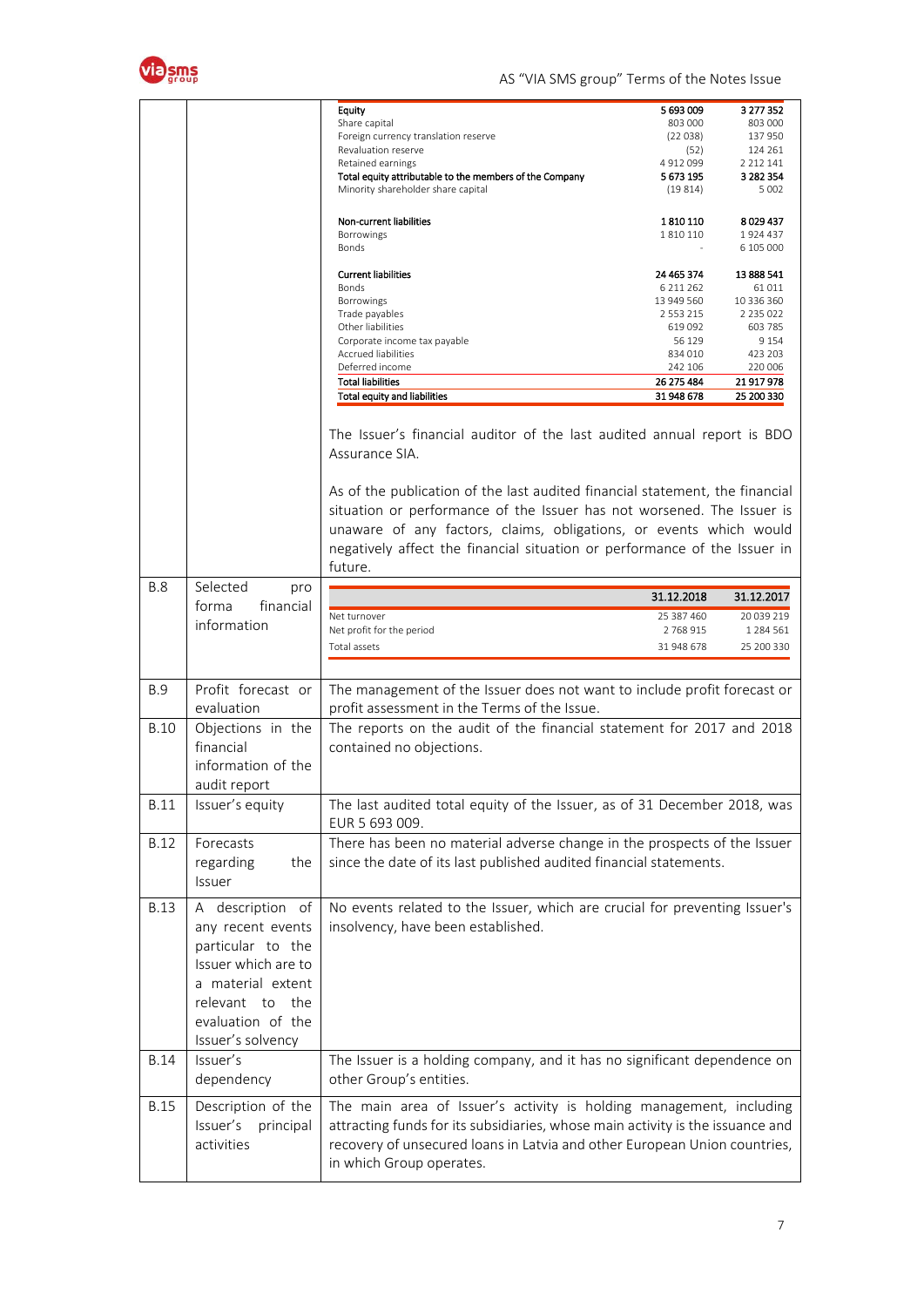

|             |                                                                                      | The other core activities of the Issuer is to provide supporting services to<br>its subsidiaries, such as finance, IT, marketing, risk assessment, legal and<br>other services.                                                                                                                                                                                                                                                                                                                                                                                                                                                                                                                                                                                                                                                                                                                                                                                                                                                                                                                                                                                                                                                            |
|-------------|--------------------------------------------------------------------------------------|--------------------------------------------------------------------------------------------------------------------------------------------------------------------------------------------------------------------------------------------------------------------------------------------------------------------------------------------------------------------------------------------------------------------------------------------------------------------------------------------------------------------------------------------------------------------------------------------------------------------------------------------------------------------------------------------------------------------------------------------------------------------------------------------------------------------------------------------------------------------------------------------------------------------------------------------------------------------------------------------------------------------------------------------------------------------------------------------------------------------------------------------------------------------------------------------------------------------------------------------|
| <b>B.16</b> | Control over the<br>Issuer                                                           | Deniss Šerstjukovs controls the Issuer.                                                                                                                                                                                                                                                                                                                                                                                                                                                                                                                                                                                                                                                                                                                                                                                                                                                                                                                                                                                                                                                                                                                                                                                                    |
| <b>B.17</b> | ratings<br>Credit<br>assigned to the<br>Issuer or its debt<br>securities             | There is no credit rating assigned neither to the Issuer nor to the Notes<br>issue.                                                                                                                                                                                                                                                                                                                                                                                                                                                                                                                                                                                                                                                                                                                                                                                                                                                                                                                                                                                                                                                                                                                                                        |
|             | $B.18 - B.50$                                                                        | Not applicable.                                                                                                                                                                                                                                                                                                                                                                                                                                                                                                                                                                                                                                                                                                                                                                                                                                                                                                                                                                                                                                                                                                                                                                                                                            |
|             |                                                                                      | Part C. Securities                                                                                                                                                                                                                                                                                                                                                                                                                                                                                                                                                                                                                                                                                                                                                                                                                                                                                                                                                                                                                                                                                                                                                                                                                         |
| C.1         | Type and category<br>of securities, ISIN                                             | Notes issue ISIN (International Security Identification Number) will be<br>allocated by Nasdaq CSD.                                                                                                                                                                                                                                                                                                                                                                                                                                                                                                                                                                                                                                                                                                                                                                                                                                                                                                                                                                                                                                                                                                                                        |
| C.2         | Currency of the<br>issue of securities                                               | Currency of the Notes issue is euro (EUR).                                                                                                                                                                                                                                                                                                                                                                                                                                                                                                                                                                                                                                                                                                                                                                                                                                                                                                                                                                                                                                                                                                                                                                                                 |
| $C.3 - C.4$ |                                                                                      | Not applicable.                                                                                                                                                                                                                                                                                                                                                                                                                                                                                                                                                                                                                                                                                                                                                                                                                                                                                                                                                                                                                                                                                                                                                                                                                            |
| C.5         | Restrictions<br>for<br>free transferability<br>of securities                         | The Notes are freely transferable securities and can be pledged. However,<br>the Notes cannot be offered, sold, resold, transferred or delivered in such<br>countries or jurisdictions or otherwise in such circumstances in which it<br>would be unlawful or require measures other than those required under<br>the laws of the Republic of Latvia and the United States of America.                                                                                                                                                                                                                                                                                                                                                                                                                                                                                                                                                                                                                                                                                                                                                                                                                                                     |
| $C.6 - C.7$ |                                                                                      | Not applicable.                                                                                                                                                                                                                                                                                                                                                                                                                                                                                                                                                                                                                                                                                                                                                                                                                                                                                                                                                                                                                                                                                                                                                                                                                            |
| C.8,<br>C.9 | Rights arising from<br>the Notes                                                     | Noteholders have a right to receive Coupon and Nominal payments,<br>exercise other rights as stipulated in the Terms of the Issue.<br>The Coupon rate is 10% (ten per cent) per annum. The Issuer will withhold<br>taxes according with applicable laws in the Republic of Latvia.<br>Coupon (interest) payments start from 22 August 2019 and are made every<br>quarter. The maturity date of Notes is 22 May 2022, Nominal amount is<br>repaid as a lump sum on the maturity date.<br>If the Issuer acquires the Notes on the secondary market and takes decision<br>to cancel the purchased Notes held in the Issuer's financial instruments'<br>custody account, therefore decreasing the size of Notes issue, the Issuer<br>shall notify Noteholders at least 10 (ten) Business Days prior to the<br>redemption date of Notes, with intermediation of Nasdaq CSD, or, if Notes<br>are included in First North, via Nasdaq Riga information system.<br>Within the framework of the issue of Notes it is not provided for, yet at the<br>same time there are no restrictions set for Noteholders' right to create<br>and/or authorize an organization/person that represents the legal interests<br>of all Noteholders or part thereof. |
| C.10        | Interest payment<br>of securities based<br>derived<br>on<br>financial<br>instruments | Not applicable. There is no derivative component embedded in the terms<br>of the Notes.                                                                                                                                                                                                                                                                                                                                                                                                                                                                                                                                                                                                                                                                                                                                                                                                                                                                                                                                                                                                                                                                                                                                                    |
| C.11        | Inclusion of Notes<br>in the regulated<br>market                                     | The Issuer plans to list the Notes on the alternative market Nasdaq First<br>North.                                                                                                                                                                                                                                                                                                                                                                                                                                                                                                                                                                                                                                                                                                                                                                                                                                                                                                                                                                                                                                                                                                                                                        |
| C.12        | Minimum<br>denomination<br>of<br>the issue                                           | The Nominal value of one Note is EUR 1 000 (one thousand euro).                                                                                                                                                                                                                                                                                                                                                                                                                                                                                                                                                                                                                                                                                                                                                                                                                                                                                                                                                                                                                                                                                                                                                                            |
|             | $C.13 - C.22$                                                                        | Not applicable.                                                                                                                                                                                                                                                                                                                                                                                                                                                                                                                                                                                                                                                                                                                                                                                                                                                                                                                                                                                                                                                                                                                                                                                                                            |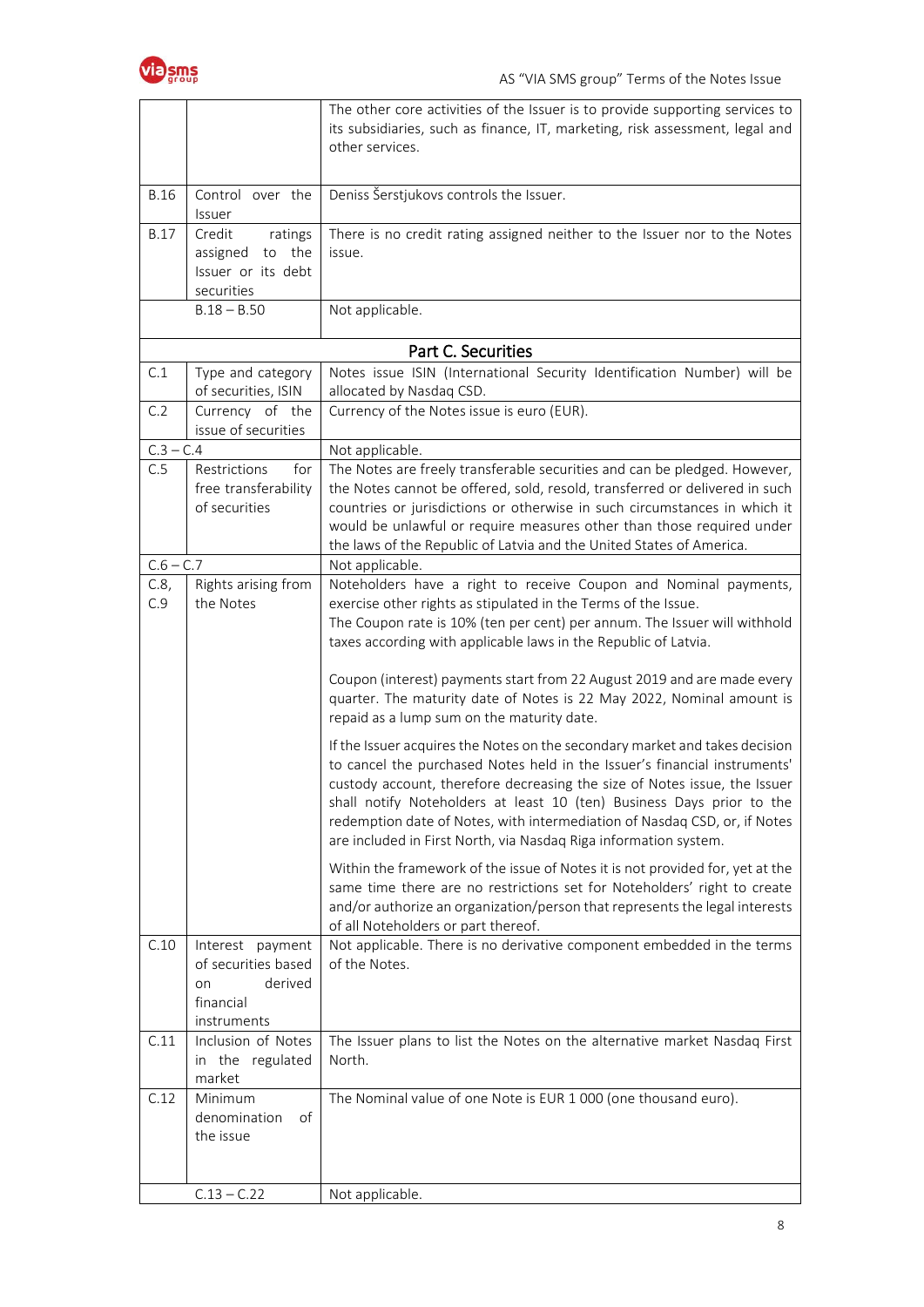

|              |                                                                                                                                        | Part D. Risks                                                                                                                                                                                                                                                                                                                                                                                                                                                                                                                                                                                          |
|--------------|----------------------------------------------------------------------------------------------------------------------------------------|--------------------------------------------------------------------------------------------------------------------------------------------------------------------------------------------------------------------------------------------------------------------------------------------------------------------------------------------------------------------------------------------------------------------------------------------------------------------------------------------------------------------------------------------------------------------------------------------------------|
| D.1,<br>D.2  | information<br>Key<br>on the key risks<br>that are specific to<br>the Issuer or its<br>industry                                        | When making an investment in Notes, the Noteholder undertakes certain<br>financial risks. The main risk factors that influence the Issuer are changes in<br>regulatory enactments, macroeconomics risk, licensing risk, competition<br>risk, credit risk, liquidity risk, dependence on service providers risk,<br>dependence on managing employees' risk, legal proceeding and risk of<br>other claims, technological, IT, cybersecurity and operational risk.                                                                                                                                        |
| D.3          | information<br>Key<br>on the key risks<br>that specific to the<br>securities<br>$D.4 - D.6$                                            | When investing funds in Notes, investors undertake the following risks<br>related to debt securities: Notes repayment risk, delisting risk, liquidity risk,<br>price risk and tax risk.<br>Not applicable.                                                                                                                                                                                                                                                                                                                                                                                             |
|              |                                                                                                                                        | Part E. Offer                                                                                                                                                                                                                                                                                                                                                                                                                                                                                                                                                                                          |
| $E.1 - E.2a$ |                                                                                                                                        | Not applicable.                                                                                                                                                                                                                                                                                                                                                                                                                                                                                                                                                                                        |
| E.2b         | Reasons for the<br>offer and use of<br>when<br>proceeds<br>different<br>from<br>making<br>profit<br>and/or<br>hedging<br>certain risks | Funds that are raised as a result of the Notes issue will be used for the<br>refinancing of Current notes issue and in the ordinary course of business of<br>the Issuer.                                                                                                                                                                                                                                                                                                                                                                                                                               |
| E.3          | A description of<br>the<br>terms<br>and<br>conditions of the<br>offer                                                                  | Not applicable.                                                                                                                                                                                                                                                                                                                                                                                                                                                                                                                                                                                        |
| E.4          | A description of<br>any interest that is<br>material to<br>the<br>issue/offer<br>including<br>conflicting<br>interests                 | AS BlueOrange Bank (the Arranger) is organizing the Notes issue and may<br>have other business transactions with the Issuer.                                                                                                                                                                                                                                                                                                                                                                                                                                                                           |
|              | $E.5 - E.6$                                                                                                                            | Not applicable.                                                                                                                                                                                                                                                                                                                                                                                                                                                                                                                                                                                        |
| E.7          | Estimated<br>expenses charged<br>to the investor by<br>the issuer or the<br>offeror                                                    | All the expenses related to the acquisition and custody of Notes are borne<br>by an investor in compliance with the price-list of a credit institution or<br>investment service provider, through which the investor purchases and<br>keeps Notes. The Issuer is not obliged to compensate for expenses incurred<br>by the investor.<br>The investor may have additional tax payment obligations related to Notes<br>depending on the investor's country of residence. The Issuer will deduct<br>taxes from Coupon payments in compliance with the applicable Legal acts<br>of the Republic of Latvia. |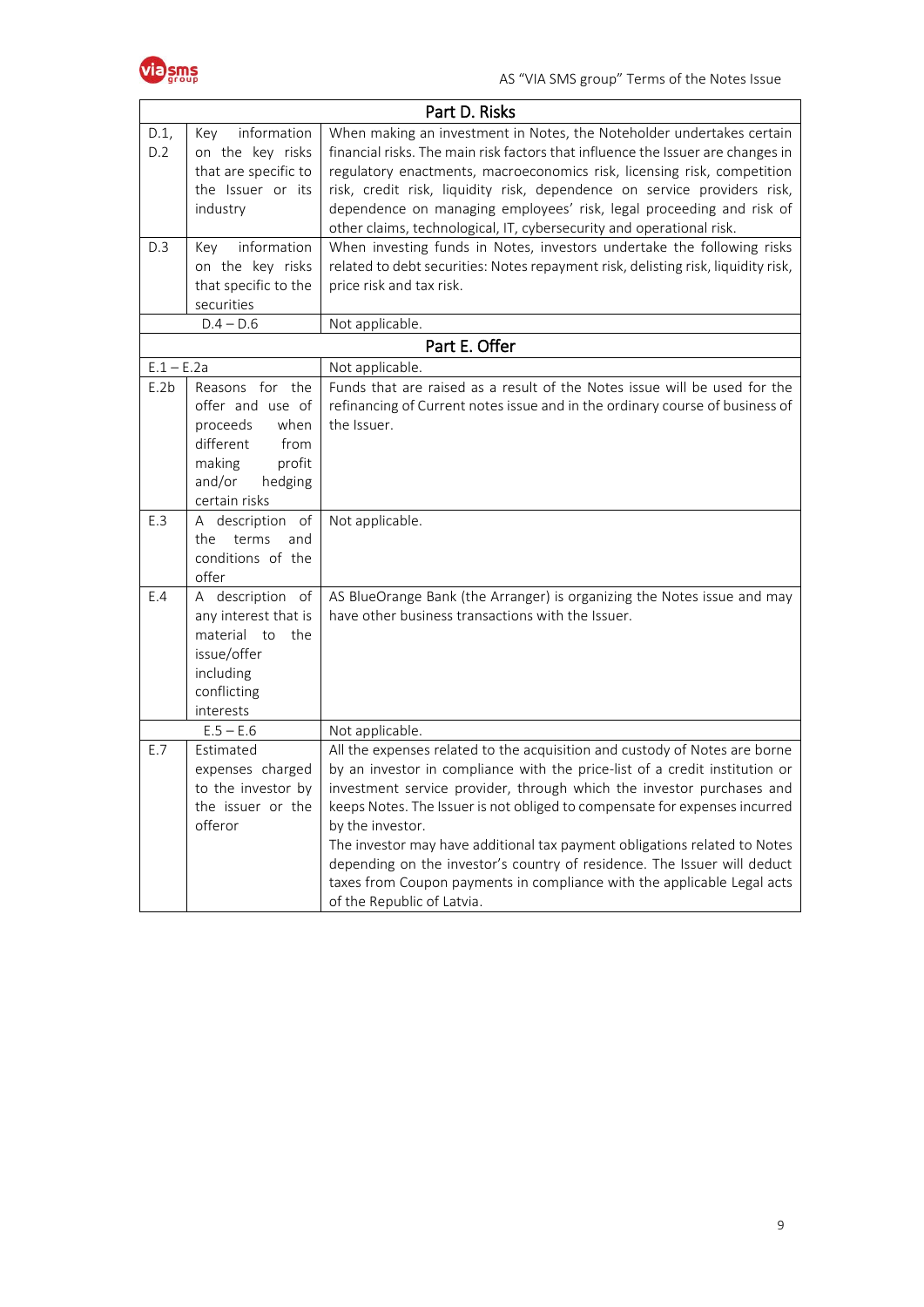

### <span id="page-9-0"></span>2. Risk Factors

The risks indicated in this section may reduce Issuer's ability to fulfil its obligations and cause its insolvency in the worst-case scenario. Noteholders have to take into account that Notes are not secured with collateral and third parties have not guaranteed Notes and Coupon payments related thereto. This section may not feature all the potential risks, which may affect the Issuer.

### 2.1. Changes in regulatory enactments

The Issuer carries out its activity in Latvia and most of the risks, which affect it, are related to the general economic situation in the country and regulatory enactments adopted by the Parliament of the Republic of Latvia or Cabinet of Ministers of the Republic of Latvia.

The Issuer operates in Latvia, as well as through subsidiaries in other European Union countries. The Issuer's largest asset is the customer loan portfolio, issued in compliance with the relevant national laws. If existing laws and regulations are amended or such laws and regulations are adopted as to limit the Issuer's ability to continue the issuance of short-term loans to individuals and recover them, which might negatively affect the business and solvency of the Issuer. The general overview of the regulatory enactments is presented in section 10.1. "General information on the Issuer" of the Terms of the Notes Issue. More particular information on legislative enactments regulating the businesses of the Issuer may be provided upon request.

### 2.2. Macroeconomics risk

The Group operates in several EU member states. The economic situation in Latvia and in other countries, where the Issuer carries out its entrepreneurial activity, is assessed as stable. Macroeconomic indicators, such as unemployment, inflation and personal income, and the credit ratings of international rating agencies indicate a positive economic development.

If the economy of any country in which Group operates experiences a rapid decline, it can adversely affect customers' ability to duly repay loans to the Issuer's subsidiary companies, which, in turn, may reduce their ability to meet obligations against the Issuer, and consequently the Issuer may not be able to meet its obligations against Noteholders. The Group's income is generated in seven countries, and there is a relatively low chance that the negative macroeconomic processes will affect all of them simultaneously.

### 2.3. Licensing Risk

In most of the countries the Issuer's companies are required to obtain a license to operate there, in accordance with procedures provided by the law enforced by the supervisory authorities of the shortterm loan and payment services sector.

The short-term loan business is licensed in Sweden. The license is issued for indefinite period of time, meaning that company shall always organize its activities to correspond with the regulatory requirements in terms of equity and law requirements.

The activities of short-term loan operations are supervised by central banks of such countries as Czech Republic and Romania. It means that these businesses are licensed, and the Issuer's subsidiaries operating there shall be correspondent with equity and legislation requirements at all times. The respective licenses are issued for indefinite period of time.

Polish and Spanish markets of short-term loan operations do not require the licensing, though the respective businesses shall always be in compliance with legislation requirements of consumer laws as well as with general data protection principles and other.

The activities of the Issuer's subsidiary UAB "VIA Payments" are related to rendering of payment services and the respective business is licensed by the Bank of Lithuania. The license is issued for indefinite period of time. Considering the Bank of Lithuania constantly supervising the respective area of activities by verifying the reports of UAB "VIA Payments", the operational standards shall be high in the company.

The special permit (license) in Latvia for an indefinite period of time was issued by the Customers Rights Protection Centre. It means SIA "VIA SMS" shall always be compliant with consumer right protection laws, general data protection principles and other relevant laws.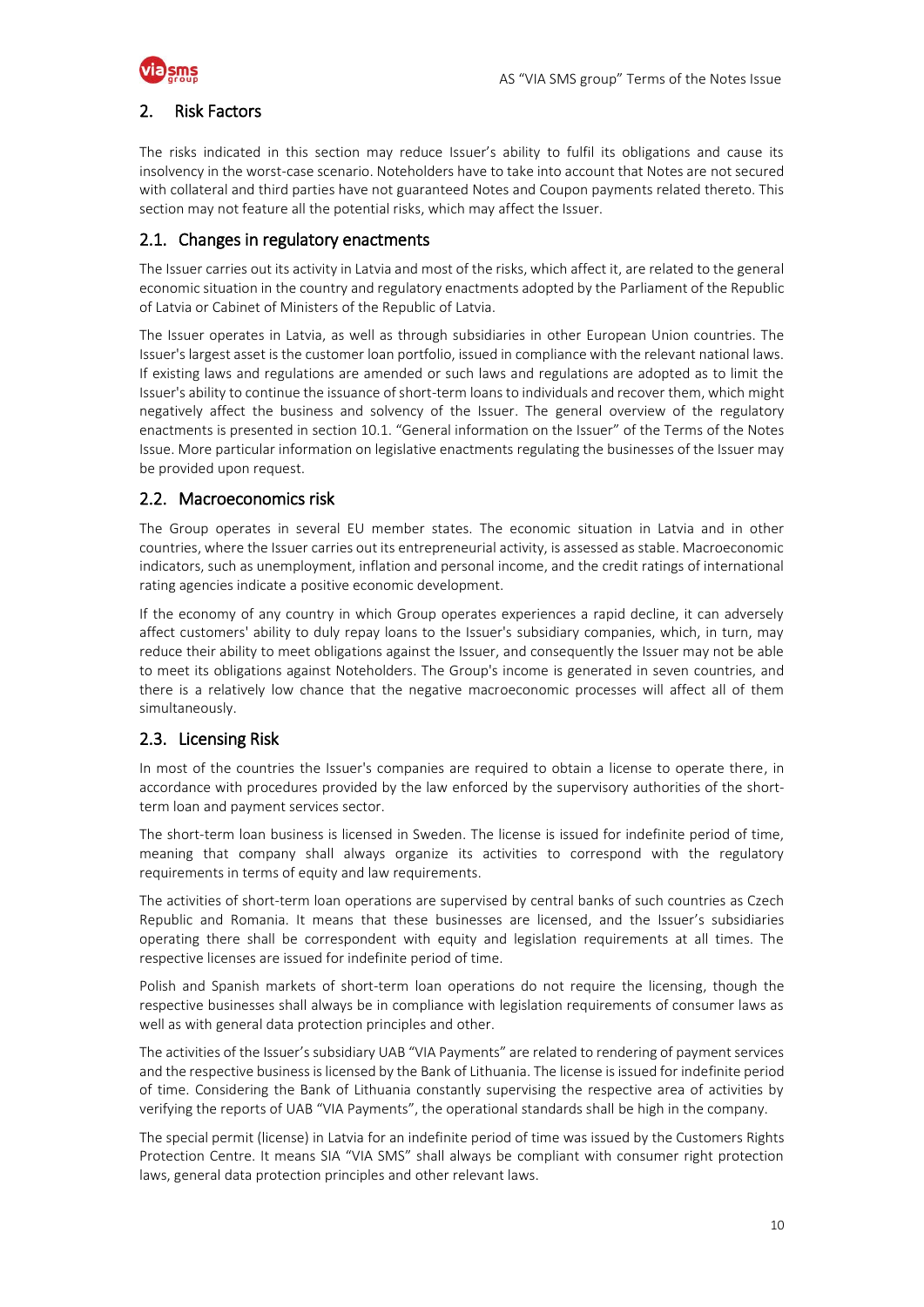

Summarizing the respective section, the Issuer and its subsidiaries are making great effort to ensure correspondence to licensing requirements in every country of operation, therefore the probability of license losing shall be assessed as low.

Either way, non-renewal of a license will not limit the Group's right to recover issued loans.

### 2.4. Competition risk

In Latvia, Czech Republic, Sweden, Spain, Romania and Poland various kinds of online consumer loans are issued by a number of companies, whose business model is similar to the activity of the Issuer's subsidiaries. Client application processing technology enables the Issuer to grant a loan within 15 minutes, and such speed is ensured by the majority of consumer lending market players. The competitiveness of the Issuer's subsidiaries is largely dependent on advertising campaigns and marketing strategies, which ensure a more qualitative attraction of borrowers.

At the Group's level the Issuer is implementing unified standards for customer service to enhance customer loyalty and boost the desire to use the Group's services repeatedly. However, it should be taken into account that the competitors might have access to greater or cheaper financial resources that allow them to offer lending services at lower fees (interest). The Issuer's management has extensive experience in the fields of information technology, management and finance, which generally allows to quickly spot market trends, evaluate them and take decisions on operational measures in order to avoid losing the Issuer's market share.

### 2.5. Credit risk

At the Group's level a credit policy, as well as lending and recovery procedures have been approved to standardize internal processes and reduce the share of overdue loans.

The Company issues loans operating at with median decision time below 5 minutes. Consequently, that may pose a risk of human-factor imposed mistakes within the process of assessment of the client's solvency and the inability to verify information provided by the client in such a short time. This risk is mitigated through simplifying the decision process by employing automated, machine learning based credit scoring models to asses default risk associated with the particular application.

Since loans to customers are unsecured, companies of the Group are able to direct debt recovery only against the borrower, which can increase to loan recovery time. Cession agreements are ways to shorten the recovery time in case of default.

At the Group level, forward-looking loan loss reserves are made according to requirements or appropriate international financial standards to avoid the overly optimistic assessment of the financial results of the subsidiaries.

### 2.6. Liquidity risk

Despite the Issuer's track record on the capital markets and various forms of financing available, there is a possibility that these sources of financing may not be available in the amount required for the Issuer, or their conditions may be too unfavorable, which may significantly affect Issuer's ability to ensure sufficient financing for the company's growth.

The Nominal amount of Notes will be repaid as a lump sum on the maturity date, thus Issuer faces a high refinancing risk at the maturity.

Noteholders should take into account, that the Issuer has Current notes in amount of EUR 6 105 000 with 12.5% annual coupon rate. Current notes issue would be refinanced with Notes issue and mature on 25 May 2019.

### 2.7. Operational risk

Operational risk is a possibility of experiencing losses due to insufficient or unsuccessful inner processes, personnel management, systems, or external circumstances. As of 2018, the number of employees of the Issuer reached 220, therefore thorough personnel selection is carried out, accurate descriptions of job duties are compiled, division of duties is coordinated, constant investments are made within the IT system, and shareholders are directly involved in the management of the company, which allows the Issuer to reduce operational risks.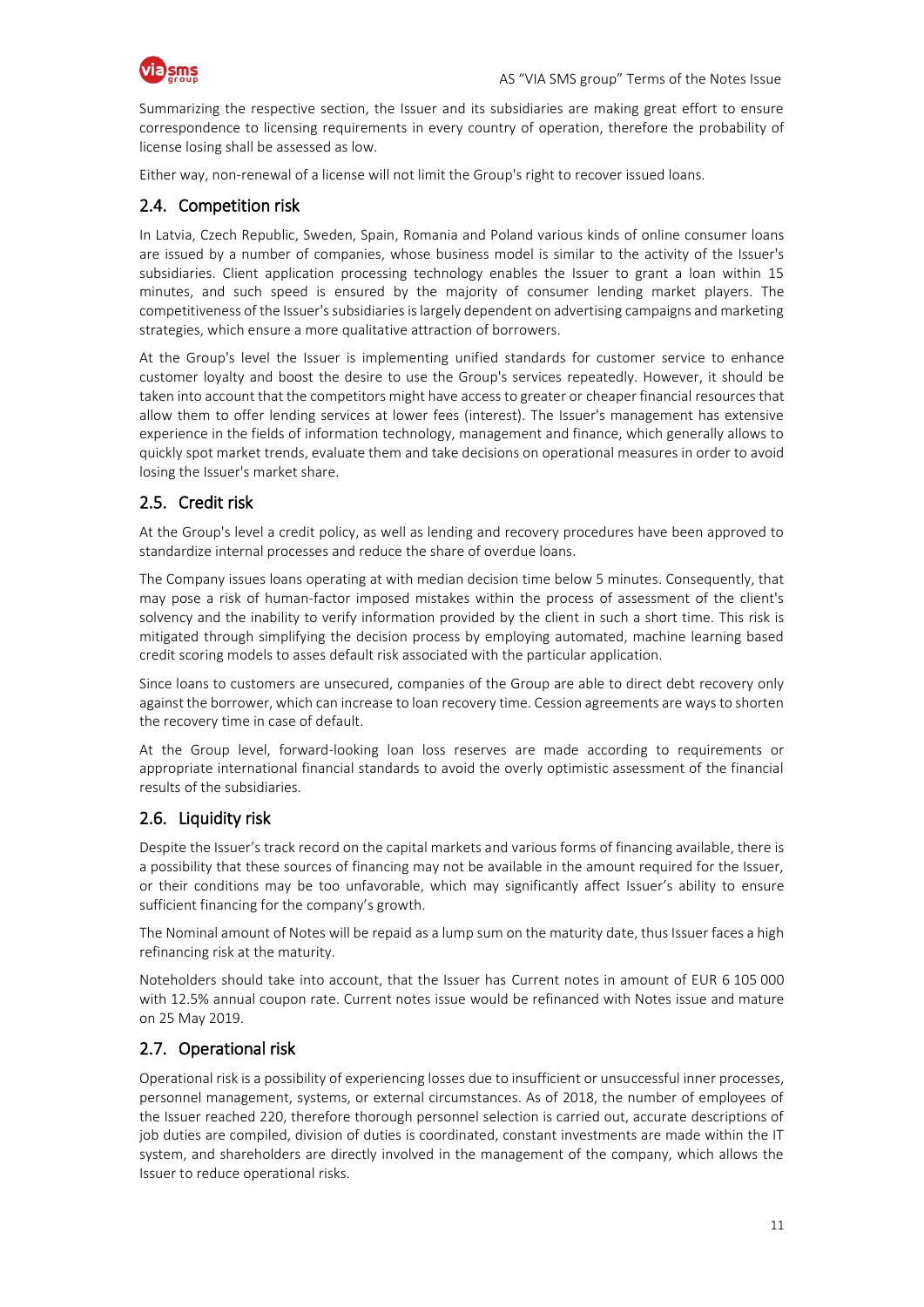

### 2.8. Technological risk

The Issuer's operating environment is very dynamic, since it is based on the information technology innovations of the latest generation, which provide rapid data exchange and ensure instant communication with the customer, providing customers with high-quality service. Considering the dynamics required for the Issuer to be able to work productively, constant technological improvements are necessary, otherwise the Issuer may face the risk of losing its position in the market, failing to keep up with the competitors' speed of technological development.

### 2.9. IT risk

The IT system of the Issuer and Group was developed by the Issuer itself, and it contains customer applications, issued and repaid loans, as well as procedures for recovering overdue loans and other data, and it allows to quickly prepare reports needed in the daily decision-making. Any errors or interruptions in the Issuer's IT system may restrict or delay the processing of customers' applications, assessing of customers' credit history and issuance of loans, consequently such IT system risk may prolong the processing time of client applications, reduce the Issuer's income and result in additional costs.

### 2.10. Dependence on service providers risk

There is a risk that the access to services the Issuer uses to assess client's solvency and to provide marketing services may be restricted or prohibited, or the costs services may be significantly increased, which may affect Issuer's activity for an indefinite period of time.

### 2.11. Dependence on managing employees' risk

In future, Issuer's duties will be affected by its ability to attract, preserve, and motivate highly qualified and experienced personnel. Competition for staff with the relevant skills and experience in Latvia and elsewhere in the European Union is fierce; however, part of the senior management are also shareholders who are interested in the long-term growth of the Issuer.

### 2.12. Legal proceeding and risk of other claims

The Issuer and the Group may be adversely affected by contractual claims, complaints and legal proceedings arising from relationships with partners, customers, competitors or regulatory authorities, as well as negative publicity such proceedings might cause. Any such legal proceedings, complaints, contractual claims or negative publicity may materially affect the operational activities, financial situation and business results of the Issuer and the Group's companies.

### 2.13. Cybersecurity risk

The Issuer and Group's business involves the storage and transmission of consumers' propriety information, and security breaches could lead to exposure to a risk of loss or misuse of this information, legal proceedings, and potential liability. Although the Group allocates a lot of resources to improve the system and processes, designed for the protection of computer systems, software and networks, there is a risk that these safeguards may not be able to ensure complete security of customers' personal information.

### 2.14.Risks related to Notes

#### 2.14.1. Notes repayment risk

Notes are equivalent to other unsecured loans of the Issuer. In case of Issuer's insolvency, Noteholders have the same right to receive their investment as other creditors of the relevant group in accordance with applicable regulatory enactments. There are no contracts or other transaction documents, which would subordinate the claims of Noteholders to other unsecured obligations of the Issuer. The Issuer is not prohibited from pledging assets in favor of other creditors, however, at the day of approval of the respective Terms of Issue, all the assets of the group or any of its subsidiaries are free of any pledges.

#### 2.14.2. Delisting risk

After Notes registration the Issuer plans to request admission to trading of the Notes on First North, which is alternative market operated by Nasdaq Riga. There is a risk, that Nasdaq Riga would not accept Notes to be admitted for trading on First North or order to delist Notes from the First North before the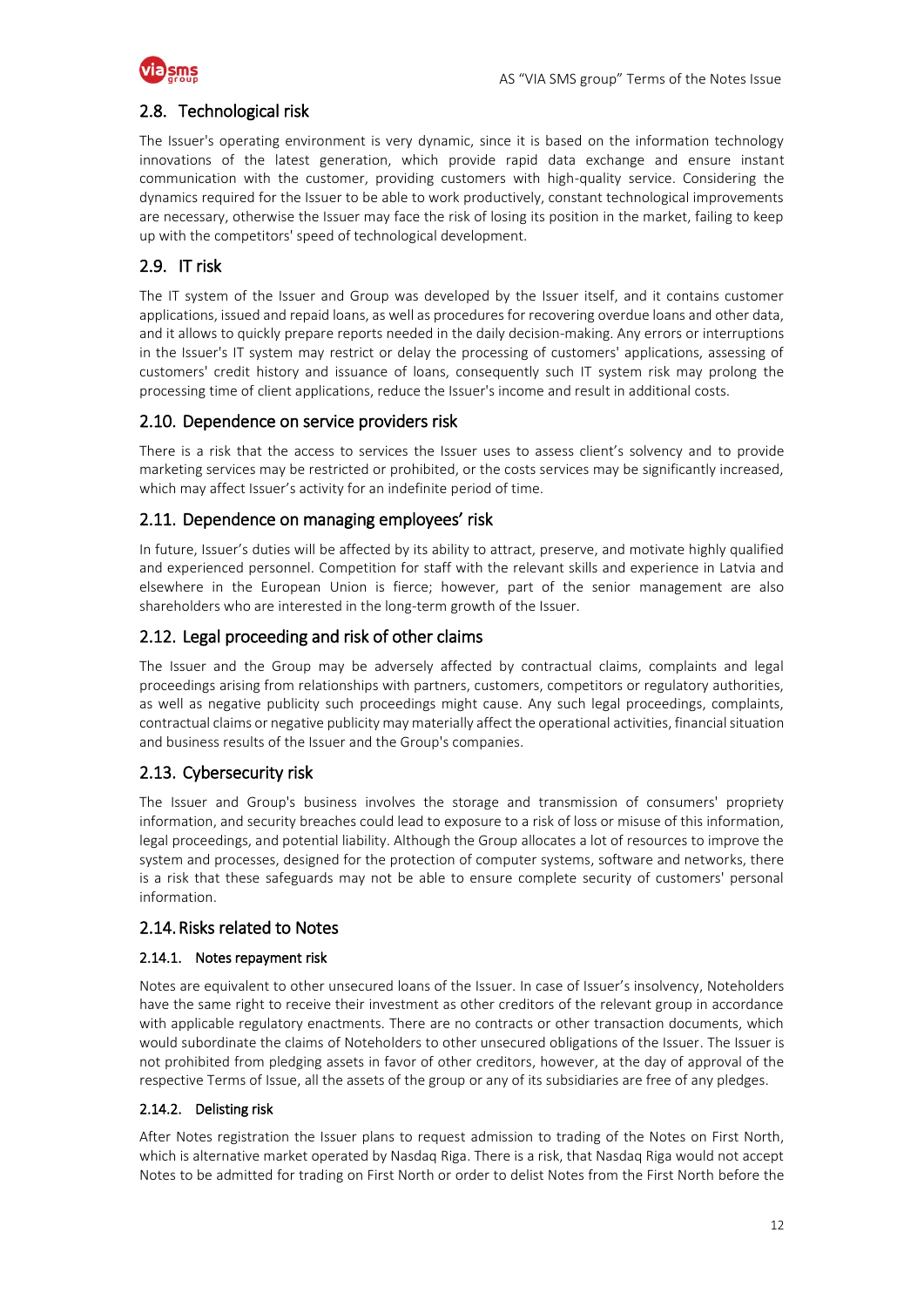

maturity after the admission to trading took place, due to FCMC opinion or changes in Legal acts, including Nasdaq Riga regulations.

#### 2.14.3. Liquidity risk

Neither the Issuer, nor any other person guarantees the minimum liquidity of Notes. Noteholders should take into account that there may be difficulties in selling Notes in the secondary market.

#### 2.14.4. Price risk

Notes will be repaid for their Nominal Value, yet the price in the secondary market may change significantly. Neither the Issuer, nor any other person undertakes to maintain a certain price level of Notes.

#### 2.14.5. Tax risk

Tax rates and tax payment procedure applicable at the moment of purchase of Notes to the tax residents, non-residents of Latvia, and residents of other countries may change. The Issuer will not compensate for the increase in taxes to Noteholders, therefore Noteholders may receive smaller payments related to Notes.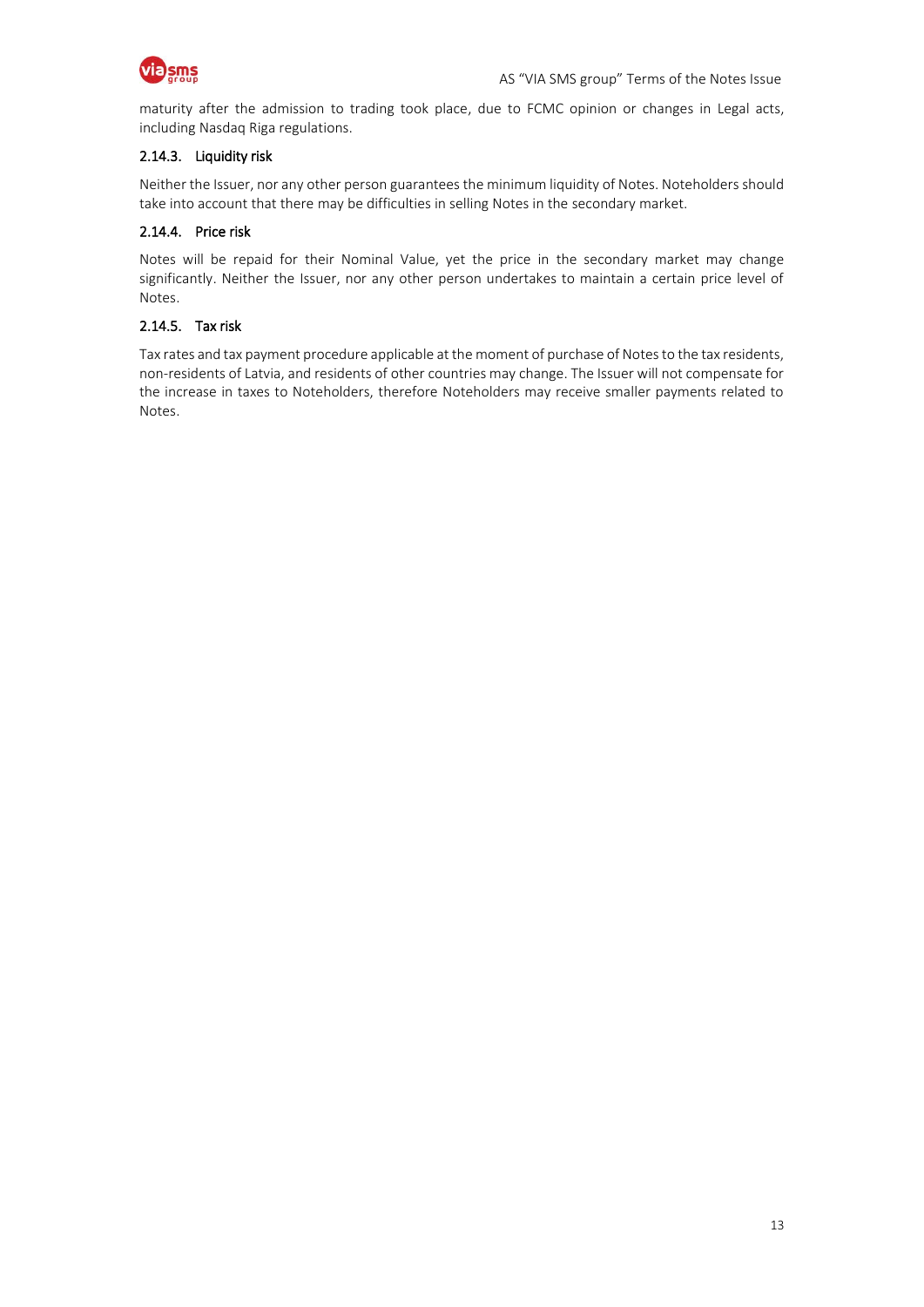

#### Party responsible for the Terms of the Issue 3.

#### 3.1. Party responsible for the Terms of the Issue

AS "VIA SMS group"

Registration number: 40003901472

Legal entity identifier: 213800HWW8SETV2QDD72

Legal address: 13. janvāra iela 3, Rīga, LV-1050, Latvia

### 3.2. Assurance of the information provided in the Terms of the Issue

The Issuer and its management board are responsible for the information contained in Terms of the Issue.

Hereby we, members of the board of AS "VIA SMS group", Georgijs Krasovickis and Eduards Lapkovskis, certify that, by paying sufficient attention to this purpose, the information included in the Terms of the Issue is true, in accordance with the facts, and no information which may affect its meaning is concealed therein.

Georgijs Krasovickis Member of the board

Eduards Lapkoyskis Member of the board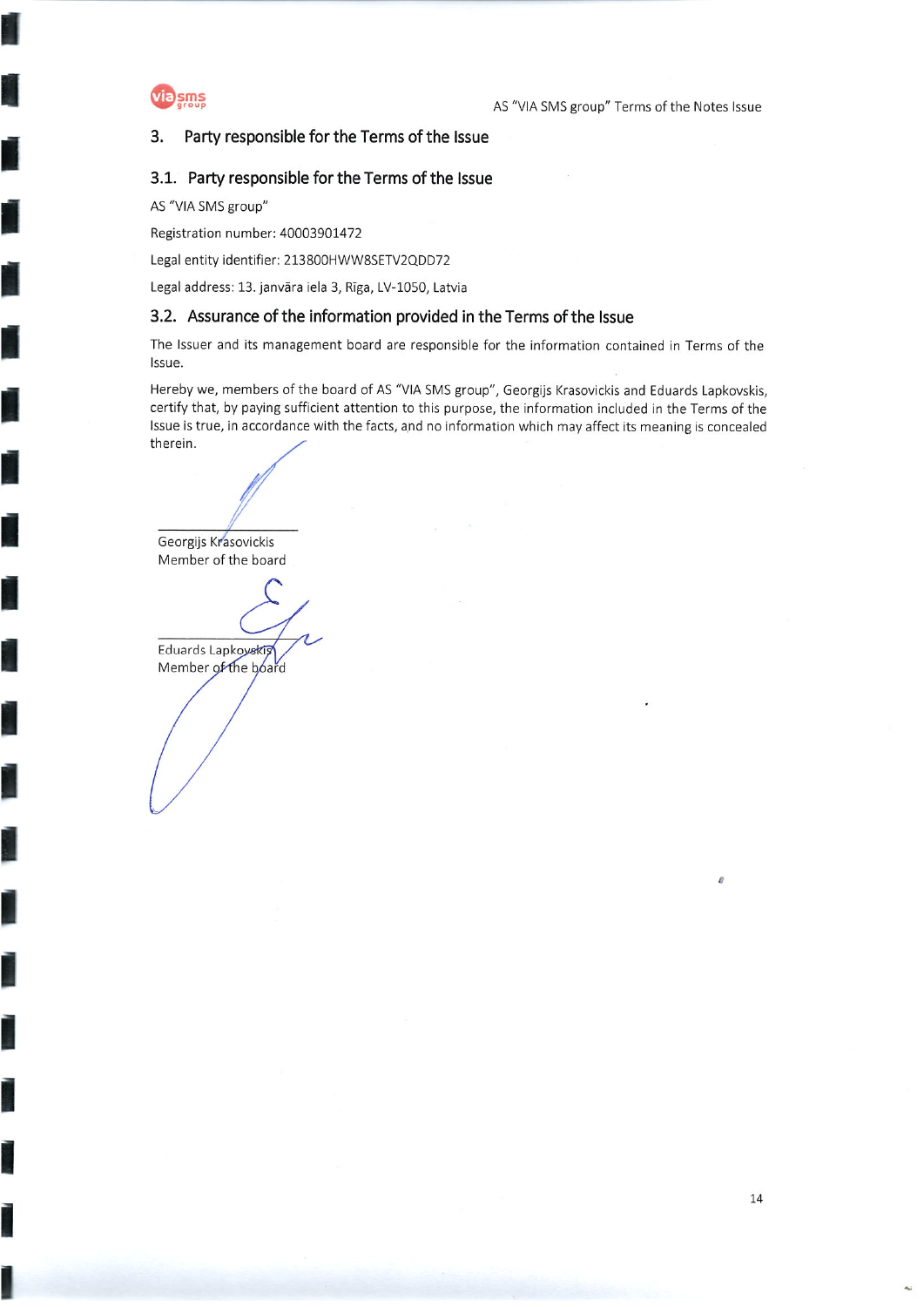

### <span id="page-14-0"></span>4. Information on Notes

### 4.1. The use of the proceeds

Funds that are raised as a result of the Notes issue will be used for the refinancing of Current notes issue and in the ordinary course of business of the Issuer.

It is planned to attract funds in the amount of EUR 10 000 000 (ten million euro).

### 4.2. Information on the offered Notes

#### 4.2.1. General Information

The Notes are bearer and any person or entity that holds the Notes in his securities account has the right to receive Coupon and the Nominal payments. It is planned to issue Notes with nominal value of EUR 1 000 (one thousand euro) for one Note and total nominal value of EUR 10 000 000 (ten million euro).

Notes issue ISIN (International Security Identification Number) will be allocated by Nasdaq CSD.

#### 4.2.2. Legal acts that regulate the Notes issue

The Notes issue is arranged in compliance with the Financial Instrument Market Law and other Legal acts of the Republic of Latvia that are in force including the FCMC, the Nasdaq CSD and the Nasdaq Riga regulations.

All disputes between Noteholders and the Issuer shall be settled in courts of the Republic of Latvia in accordance to the Legal acts in force. Terms of the Issue are drafted and signed in English and any translations of the Terms of the Issue into another language are unofficial and made exceptionally for the Potential Investors' convenience. In case of any disputes' settlement, interpretation of the norms of the Terms of the Issue in English holds the priority against an interpretation in any other language.

#### 4.2.3. Form and accounting of the Notes

The Notes are issued in dematerialized form and will be recorded in the Latvian SSS (securities settlement system governed by Latvian law) operated by Nasdaq CSD, which will provide the maintaining function for the Notes. Investors may hold Notes through Nasdaq CSD participants participating in the Latvian SSS.

#### 4.2.4. Currency of the Notes

Currency of the notes is EUR (euro).

#### 4.2.5. Subordination of the Notes

The Notes rank pari passu with other unsecured obligations of the Issuer. In case of the insolvency of the Issuer, the Noteholders will be entitled to recover their investment on the same terms as other creditors in the respective claims' group according to the relevant Legal acts. There are no contracts or other transaction documents that would subordinate the claims of the Noteholders to other unsecured liabilities of the Issuer.

The Issuer has issued unsecured Current notes (ISIN LV0000802064) in amount of EUR 6 105 000 with 12.5% annual coupon rate and maturity date 25 May 2019.

The Issuer is not prohibited from pledging assets in favor of other creditors, though at the moment of signing the respective Terms of the Issue neither AS "VIA SMS group" nor its subsidiaries have pledged any of their assets.

#### 4.2.6. Rights and restrictions connected with the Notes issue

Any Noteholder has the right to receive Coupon and Nominal payments in accordance with the Section 4.2.7. "Coupon payments" and 4.2.8. "Procedure of Notes repayment", as well as exercise other rights fixed in the Terms of the Issue and legislation of the Republic of Latvia.

The Issuer has the rights to purchase Notes on the secondary market directly from Noteholders. Notes that are purchased by the Issuer are held in Issuer's financial instruments' custody account and the Issuer has the rights to sell purchased Notes to Potential Investors and other Noteholders.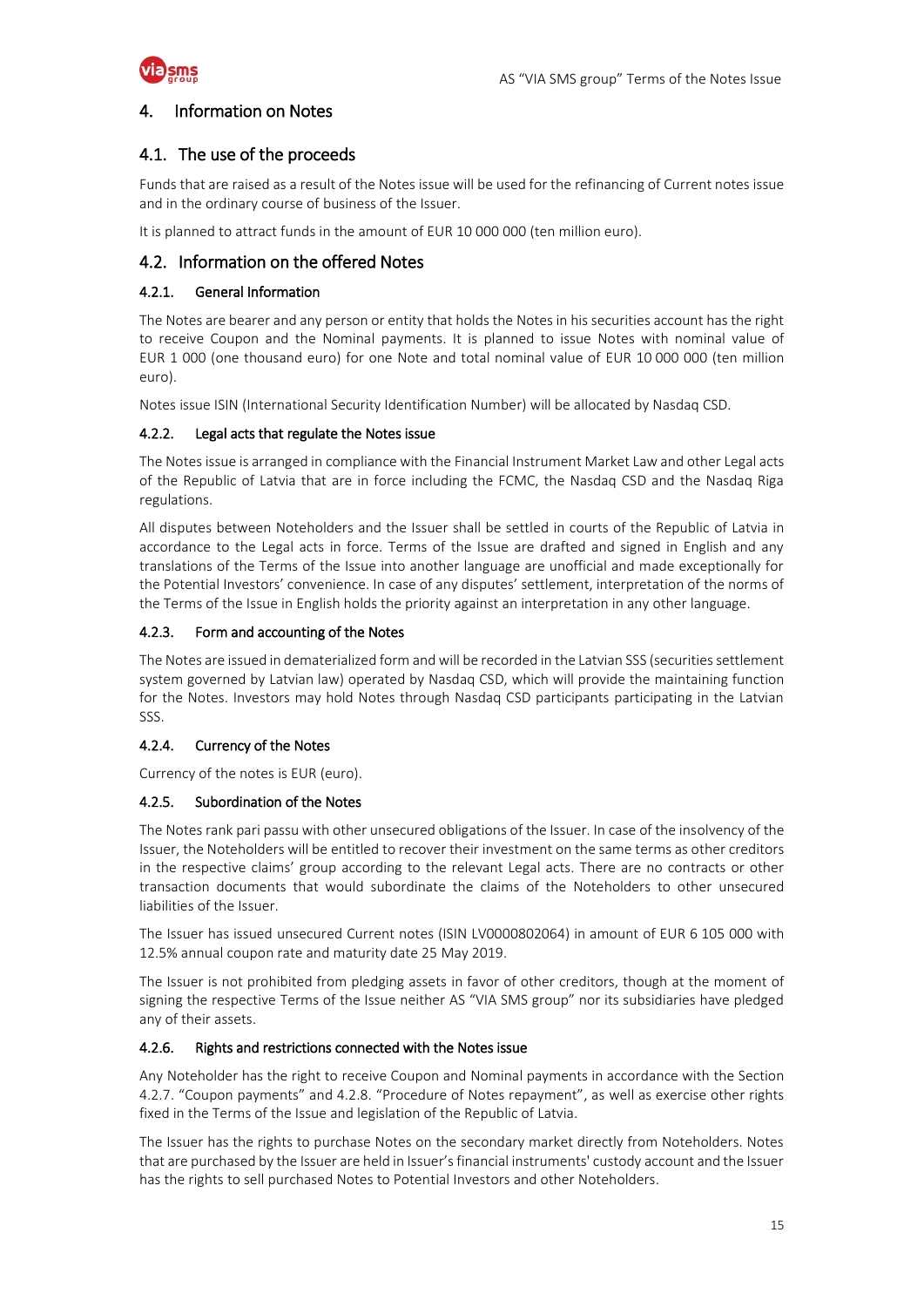

If the Issuer acquires the Notes on the secondary market and takes decision to cancel the purchased Notes held in the Issuer's financial instruments' custody account, therefore decreasing the size of Notes issue, the Issuer shall notify Noteholders at least 10 (ten) Business Days prior to the redemption date of Notes, with intermediation of Nasdaq CSD, or, if Notes are included in First North, via Nasdaq Riga information system.

Notes owned by the Issuer and / or its affiliated persons (subsidiaries, shareholders, management or employees) are not eligible to participate in the voting in accordance with Section 5.5. "Procedure for applying of the waiver".

### 4.2.7. Coupon payments

The Coupon rate for the Notes is 10% (ten per cent) per annum and is fixed until the maturity of the Notes.

Coupon payments are made once per quarter starting from 22 August 2019. The first Coupon payment will be made on 22 August 2019 and the last Coupon payment will be made on 22 May 2022.

The Coupon record date is the 5th (fifth) Business Day prior to the Coupon payment day. At the end of the Coupon record date Noteholders list, who will be eligible for the Coupon payments, will be fixed. Coupon payment shall be made to the Noteholders, as per Noteholders list, on each Coupon payment date for the preceding Coupon period.

The Issuer pays the Coupon through the intermediary of Nasdaq CSD and in accordance with applicable Nasdaq CSD regulations, which regulate the procedure for paying income from debt securities. Nasdaq CSD regulations applicable on the day of preparation of the Terms of the Issue are Nasdaq CSD Rulebook and Corporate Action Service description.

If the Coupon payment date is a holiday or a festive day, the Issuer will make the relevant Coupon payment on the first Business Day after the holiday or festive day.

 $CPN = F * C / 4$  or  $CPN\% = C / 4$ , where

CPN – the amount of Coupon payment in EUR per Note;

F – Nominal value of one Note;

C – annual Coupon rate (%);

CPN% - the amount of Coupon payment % per Note.

If the Issuer has failed to make Coupon payments in accordance with the deadlines specified in the Terms of the Issue, Noteholders shall have the right to submit claims regarding the payment of the Coupon not earlier than after 5 (five) Business Days following the payment date of the relevant Coupon.

The authority performing the calculation is not required to calculate the Coupon payment, since the annual rate of the Coupon for the relevant period is fixed in advance.

#### 4.2.8. Procedure of the Notes repayment

The Nominal of one Note is EUR 1 000 (one thousand euro) and the Issuer will repay Nominal amount as a lump sum the maturity date of the Notes, which is 22 May 2022.

The Issuer will repay the Nominal amount in accordance with Nasdaq CSD intermediary and applicable Nasdaq CSD regulations. Nasdaq CSD regulations applicable on the day of preparation of the Terms of the Issue are Nasdaq CSD Rulebook and Corporate Action Service Description. The Nominal amount will be paid on the maturity date. Noteholders eligible to receive the Nominal will be fixed at the end of the Nominal record date, which is the previous Business Day before the maturity date.

If the maturity date is a holiday or a festive day, the Issuer will make the relevant Coupon payment and Nominal amount payment on the first Business Day after the holiday or festive day.

If the Issuer has failed to make Nominal amount payment in accordance with the deadlines specified in the Terms of the Issue, Noteholders shall have the right to submit claims regarding the repayment of the Nominal amount not earlier than after 5 (five) Business Days following the payment day of the Nominal amount.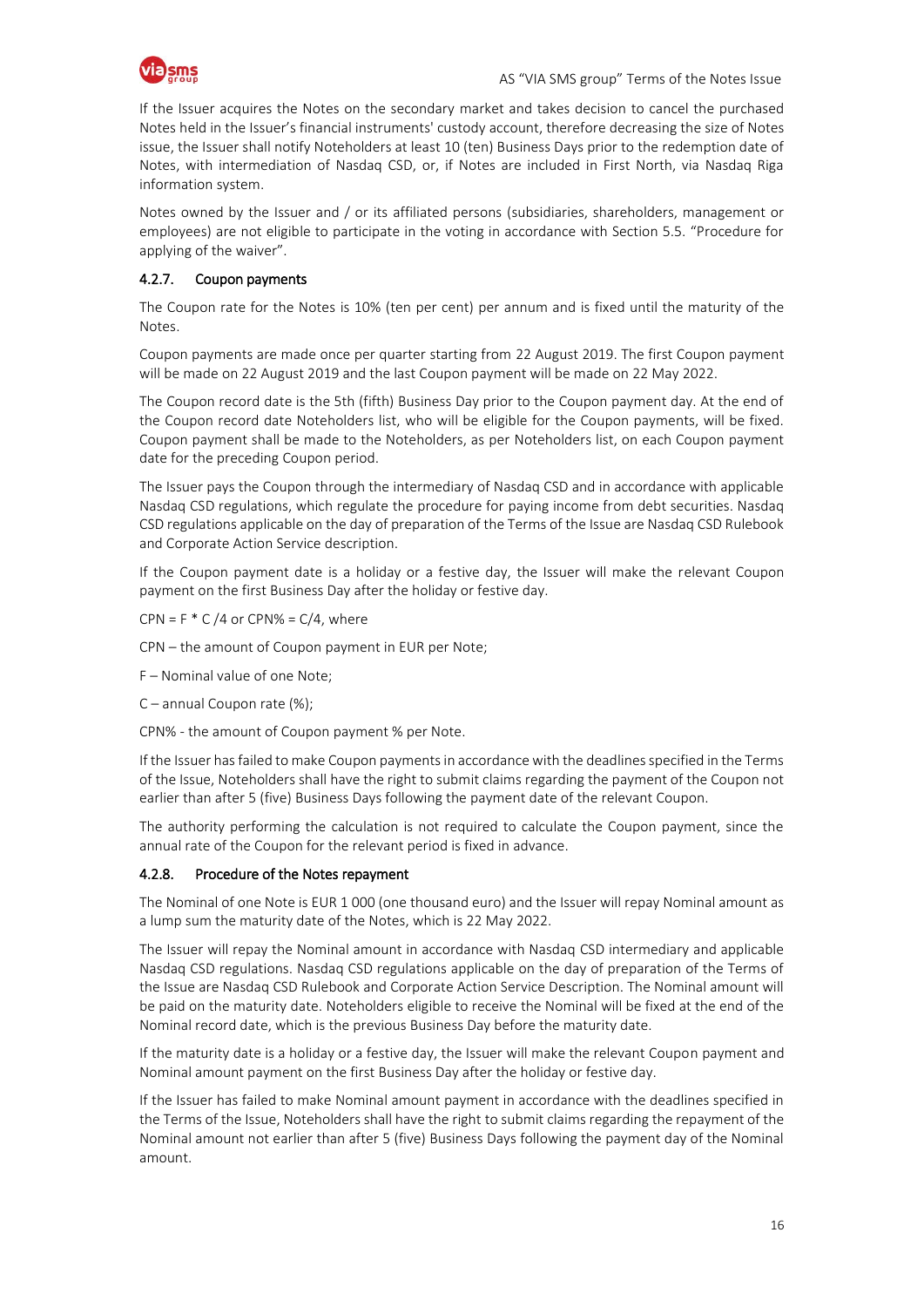

#### 4.2.9. Early redemption (call option)

The Issuer has no right to execute early redemption (call option).

#### 4.2.10. Early redemption (put option)

Noteholders have the rights to demand early redemption of Notes (put option) in case of occurrence of the events of default in accordance with the Section 5.2. "Event of default".

#### 4.2.11. Accrued interest calculation

The first Coupon starts to accrue on 22 May 2019, which is the First Settlement Date of the Notes issue. The accrued Coupon is calculated presuming that there are 360 days in one year (day count convention - "European 30/360"). Accrued interest between Coupon payment dates shall be calculated as follows:

 $AI = F * C / 360 * D$ , where

AI – accrued interest of one Note;

F – Nominal value of one Note;

C – annual Coupon rate (%);

D – the amount of days from the beginning of the Coupon accrual period according to European 30/360 day count method.

#### 4.2.12. Representation of the Noteholders

Within the framework of the issue, it is not planned, yet not prohibited to create an organization of authorized persons which would represent Noteholders. In case of the insolvency of the Issuer, every Noteholder has the right to represent his own interests in creditors' meetings. The Noteholders will have equal rights for satisfaction of their claims with other creditors in the same claims' group.

#### 4.2.13. Decisions of the Issuer on the Notes issue

On April 9, 2019, the Issuer's shareholders passed the decision (Nr. 2019/70) to issue debt securities (Notes) in the amount of up to EUR 10 000 000 (ten million euro), to authorise the management board of Issuer to sign all documents related to the debt securities issuance, registration in Nasdaq CSD the Latvian SSS and admission to trading on First North operated by Nasdaq Riga.

On April 10, 2019 the Issuer's Management Board passed the decision (Nr. 2019/80) to accept shareholders resolution regarding the issuance of debt securities (Notes) of Issuer in the amount of up to up to EUR 10 000 000 (ten million euro) and to appoint members of the board Eduards Lapkovskis and Deniss Šerstjukovs to sign all relevant documents related to the debt securities issuance and registration in Nasdaq CSD and debt securities admission to trading on First North operated by Nasdaq Riga.

#### 4.2.14. The First Settlement Date of the Notes issue

The First Settlement Date (Issue Date) of the Notes issue is 22 May 2019, on which the Coupon starts to accrue.

#### 4.2.15. Restrictions on free circulation of the Notes

The Notes are freely transferable securities and can be pledged. However, the Notes cannot be offered, sold, resold, transferred or delivered in such countries or jurisdictions or otherwise in such circumstances in which it would be unlawful or require measures other than those required under the laws of the Republic of Latvia and the United States of America.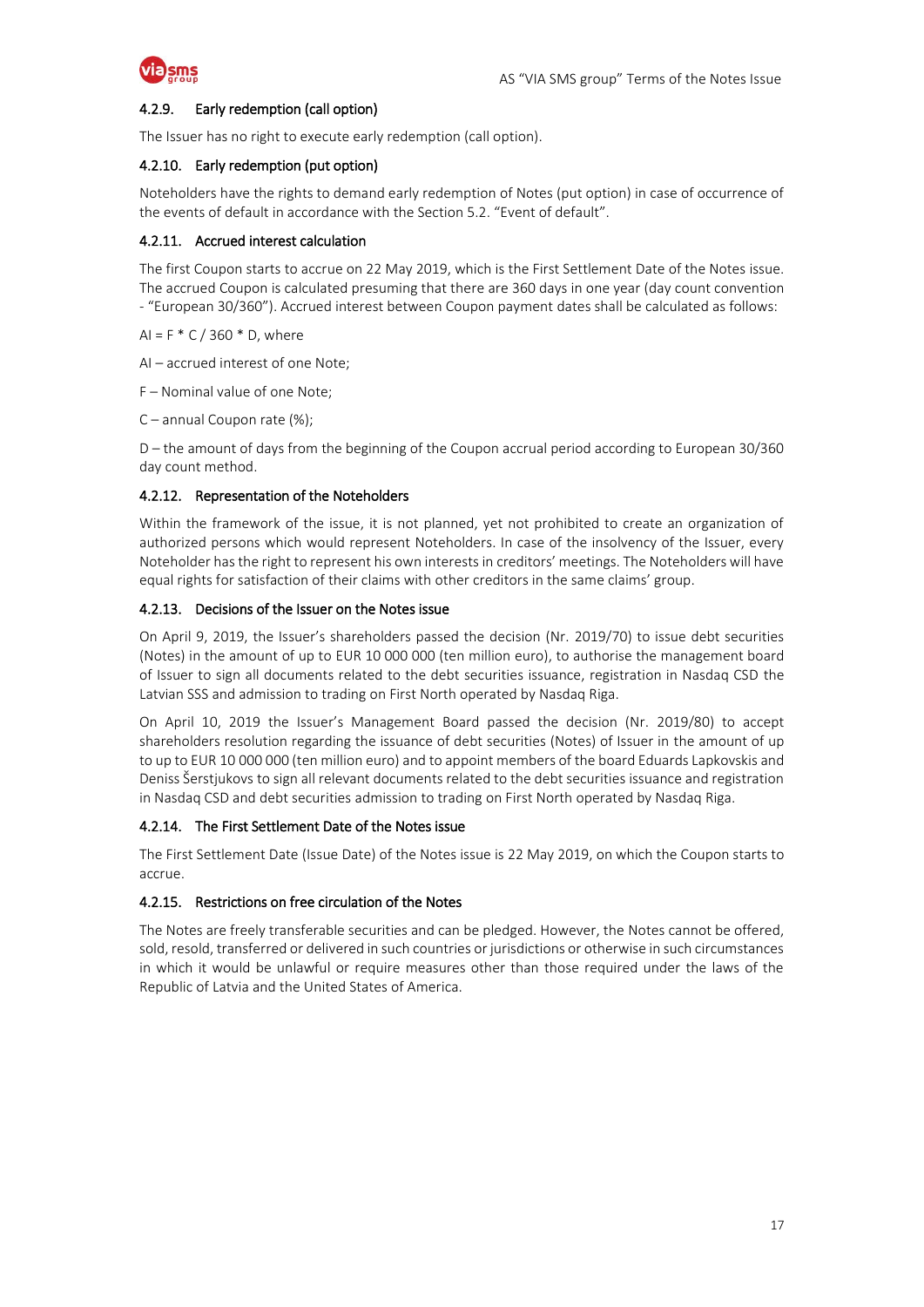

### <span id="page-17-0"></span>5. Special Conditions

### 5.1. Disclosure of information

Up to the maturity of Notes, the Issuer shall publish all the information required by regulatory enactments. After the inclusion of Notes on the First North, the Issuer will publish all the information in the Nasdaq Riga information system.

### 5.2. Event of default

The Issuer is in default if at least one of the following occurs and as long as it has not been rectified:

- The Issuer has violated the conditions of the Section 5.4. "Covenants";
- The Issuer has failed to make a Coupon payment in full for more than 5 (five) Business Days following the planned payment date;
- The Issuer has failed to make a Nominal value payment in full for more than 5 (five) Business Days following the planned payment date;
- The Issuer has failed to service other liabilities in the amount of over EUR 100 000 (one hundred thousand euro) for more than 5 (five) Business Days;
- Insolvency proceedings have been initiated against the Issuer;
- The Issuer has submitted an application for liquidation in the relevant state authorities in Latvia.

The Noteholder can submit a written notification to the Issuer regarding that the immediate repayment deadline has set in for the Notes owned by the relevant Noteholder, at any time after the event of default has occurred (and as long as the event of default exists). The Issuer has to pay the Nominal of Notes along with the accrued Coupon and contractual penalty, in accordance with Section 5.3. "Contractual penalty", within 5 (five) Business Days after the receipt of the notification.

### 5.3. Contractual penalty

In the case of non-compliance or inadequate compliance with a payment obligation arising from the Notes, the Noteholder in question shall be entitled to require and the Issuer shall be obliged to pay contractual penalty upon the request of any Noteholder to all the Noteholders from the date (excluding), when the deadline has set in, to the actual payment date (including) in the amount of 0.05% (zero point zero five per cent) per day from the relevant outstanding amount.

If the Issuer has failed to make Coupon payments in accordance with the deadlines specified in the Terms of the Issue, Noteholders shall have the right to submit claims regarding the payment of the Coupon not earlier than after 5 (five) Business Days following the payment date of the relevant Coupon.

If the Issuer has failed to make Nominal amount payment in accordance with the deadlines specified in the Terms of the Issue, Noteholders shall have the right to submit claims regarding the repayment of the Nominal amount not earlier than after 5 (five) Business Days following the payment day of the Nominal amount.

### 5.4. Covenants

From the date of issue of Notes to the date of repayment thereof, the Issuer and its subsidiary companies (if any) shall undertake the following:

- To maintain Net Debt/EBITDA (total interest bearing liabilities, excluding Notes held by the Issuer, and minus cash against profit before interest payments, tax payments, depreciation and amortization calculation) indicator not exceeding 5 to 1. Indicator should calculated based on audited consolidated annual financial report data.
- To maintain Net Debt / Equity (total interest bearing liabilities, excluding Notes held by the Issuer, and minus cash against total equity) indicator not exceeding 6 to 1. Indicator should calculated based on audited consolidated annual and unaudited consolidated semi-annual financial report data.
- To calculate and include the results of the above financial indicators in semi-annual and annual reports and announce if financial covenants have been breached or not.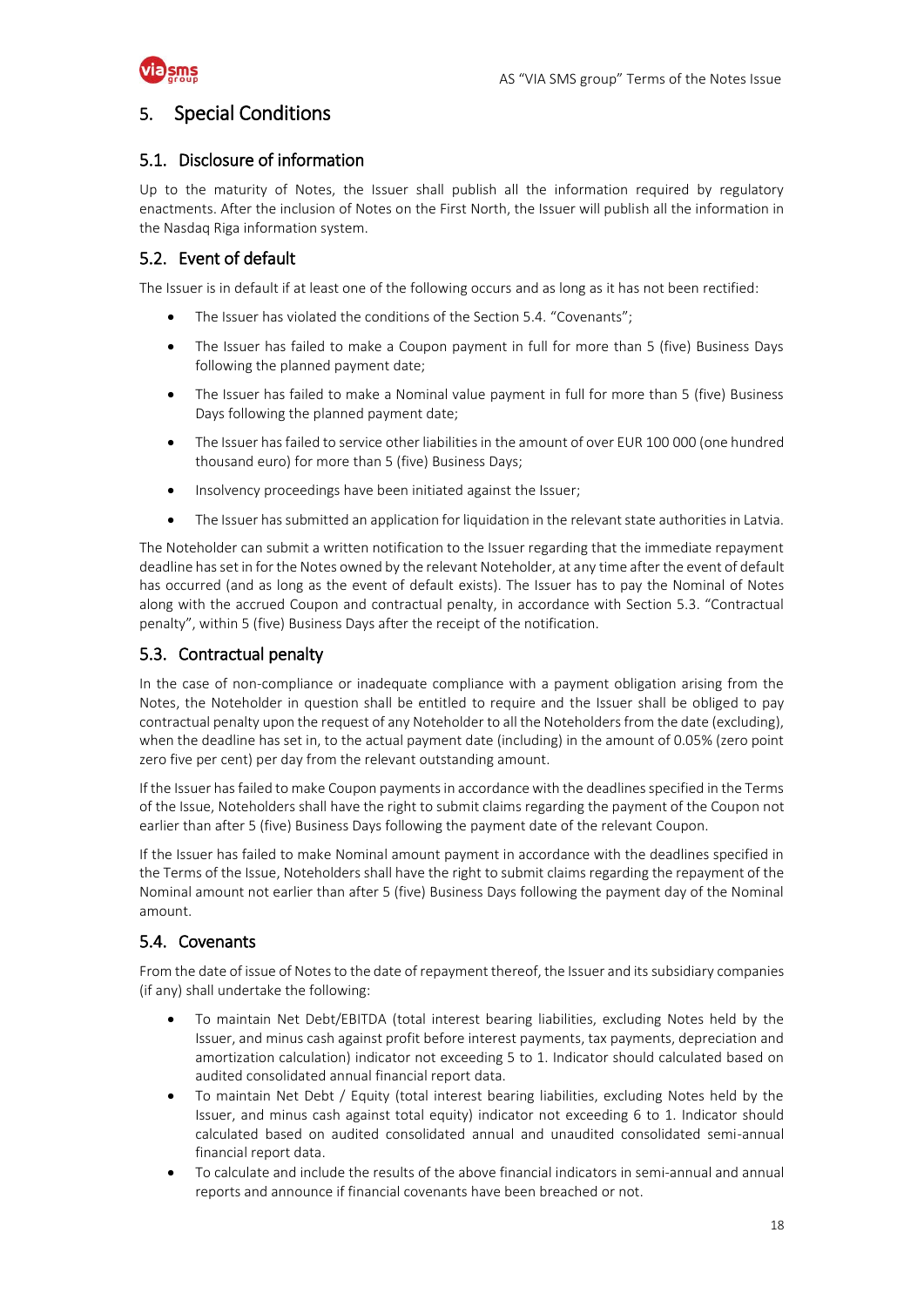

- To include Notes on First North within one year after the issue date;
- To prepare audited financial statements in accordance with International Financial Reporting Standards (IFRS)
- Starting from 31 August 2019, publish unaudited consolidated quarterly financial statements not later than 2 calendar months after the end of the reporting period;
- To publish an audited consolidated annual report as per IFRS no later than 4 calendar months after the end of the reporting year;
- The Issuer and its subsidiaries shall continue business operations in the field of consumer lending;
- Not to commence Issuer's liquidation and not to reduce the equity capital;
- Not to close transactions with Related Persons, except if transactions are concluded for market prices and their total value shall not exceed EUR 1 000 000 (one million euro) per calendar year;
- Not to sell, present, change, rent, invest, or otherwise transfer into utilization the right to use the trademarks of the Issuer and/or its subsidiary companies, except if trademarks are sold, presented, changed, rented, invested, or otherwise transferred into utilization to the Issuer's subsidiary company, its managing company, or any companies dependent on the managing company, other enterprises or companies which have directly or indirectly acquired participation in the equity capital of the Issuer or in which the Issuer has acquired direct or indirect participation (if any);
- Not to obtain participation in other companies by investing funds, except if the Issuer or its subsidiary company acquires over 50% (fifty per cent) participation in this company by making an investment and the Issuer or its subsidiaries retains full control of a company;
- Not to change the control of the Issuer (not to sell more than 50% of shares of the Issuer), unless the change of control takes place between the current shareholders.

For the needs of this section, the term "Related Persons" shall mean any natural or legal person, which is (a) a shareholder or (b) a member of the Board or Council, or (c) an employee, or (d) a spouse of any persons referred to in  $(a) - (c)$  in relation to the Issuer.

Any of the restrictions referred to in the Section 5.4. "Covenants" may be cancelled or amended, if a written consent has been received from Noteholders which own at least 75% (seventy five per cent) of the Notes issue (excluding Notes owned by the Issuer and / or its affiliated persons). The process of receipt of the consent must be organized in accordance with the conditions of the Section 5.5. "Procedure for applying for the waiver".

#### 5.5. Procedure for applying for the waiver

The Issuer has the right to ask for the consent (waiver) of Noteholders to amend the conditions included in the Terms of the Issue, or to receive a permit for activities referred to in the Section 5.4. "Covenants" (apply for the waiver).

The amendment of the Terms of the Issue may include the amendment of any conditions, which is not restricted by such characteristics of Notes as currency, Coupon rate, Coupon calculation method, Coupon and Nominal payments, inclusion of Note for trade in other regulated or alternative markets, repayment deadline of Notes, and other conditions, unless they contradict regulatory enactments in force in the Republic of Latvia.

The Issuer can apply for the waiver itself or through the intermediary of an authorized person ("Agent"). To apply for the waiver, the Issuer or Issuer's Agent shall notify Noteholders with intermediation of Nasdaq CSD, or, if Notes are included in First North, via Nasdaq Riga information system, specifying at the least the following information:

- a description of the changes applied for;
- a justification of the necessity of the changes applied for;
- the date when the list of Noteholders eligible to grant the waiver (vote) will be fixed;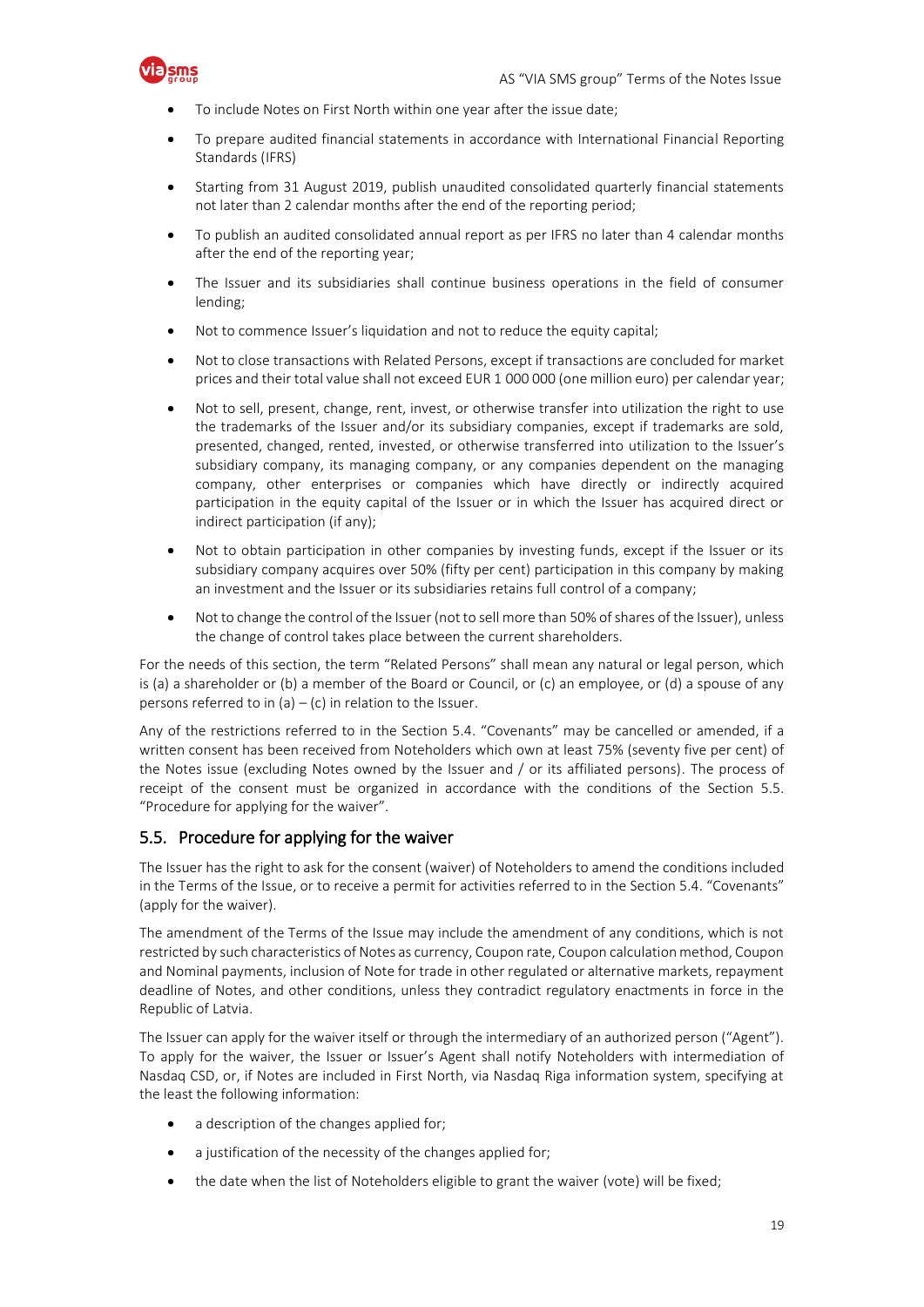

- the term within which a Noteholder can support or reject the offered waiver;
- instructions concerning notification about the support or rejection of the waiver and the procedure for filling in the voting questionnaire;
- notification that a Noteholder willing to grant the waiver offered by the Issuer shall notify the Issuer and Issuer's Agent within the term specified in the application, which is certified by a postal seal or signature on receipt. If the Noteholder does not notify the Issuer or Issuer's Agent about the approval to grant waiver within the term specified in the application, a Noteholder shall be deemed as not having granted the waiver;
- contact details of the Issuer and/ or the Issuer's Agent to be used for notifications (telephone number for inquiries, address for sending filled in and signed questionnaires, and list of representative offices and/ or branches of the Issuer and/ or Issuer's Agent where Noteholders can submit the questionnaires in person);
- other information including a fee to Noteholders for approving the waiver needed by Noteholders for deciding upon granting the consent or refusal to grant the waiver to the Issuer.

The list of Noteholders shall be inquired from the Nasdaq CSD as of the date falling to the fifth Business Day after the waiver with intermediation of Nasdaq CSD was sent to Nasdaq CSD participants, who hold the Notes in financial securities' custody accounts or are Noteholders, or after the announcement of the waiver has been published via Nasdaq Riga information system, if Notes are included in First North.

The term allowed to Noteholders for deciding upon refusal to grant the waiver to the Issuer may not be shorter than fourteen calendar days after the waiver with intermediation of Nasdaq CSD was sent to Nasdaq CSD participants, who hold the Notes in financial securities' custody accounts or are Noteholders, or after the announcement of the waiver has been published via Nasdaq Riga information system, if Notes are included in First North.

Noteholders shall submit signed questionnaires with their decision to the Issuer or Issuer's Agent by a deadline set in the application of the waiver. The waiver is deemed to be granted, if Noteholders owning at least 75% (seventy five per cent) of the Notes issue (excluding Notes owned by the Issuer and / or its affiliated persons) have voted for granting the waiver. The Notes owned by the Issuer and / or its affiliated persons (subsidiaries, shareholders, management or employees) are not eligible to participate in the voting and should be excluded from the total Notes issue eligible for grating the waiver.

The Issuer or Issuer's Agent shall sum up the received votes and notify Noteholders of the results of the voting within one Business Day after the deadline for submitting the questionnaires by sending relevant notification with intermediation of Nasdaq CSD to Nasdaq CSD participants, who hold the Notes in financial securities' custody accounts or are Noteholders, or by publishing relevant announcement via Nasdaq Riga information system, if Notes are included in First North.

If the accepted changes refer to specifications of the Notes and/ or Coupon calculation method, as well as procedure of Coupon payments and/ or repayment of the Nominal, the Issuer shall inform Nasdaq CSD on the mentioned changes according to the regulation determined in the Nasdaq CSD rules.

If the Issuer offers Noteholders a fee for approving the waiver and the waiver is granted, the Issuer transfers the fee amount to the account stated by a Noteholder in the questionnaire not later than ten Business Days after the waiver comes into force.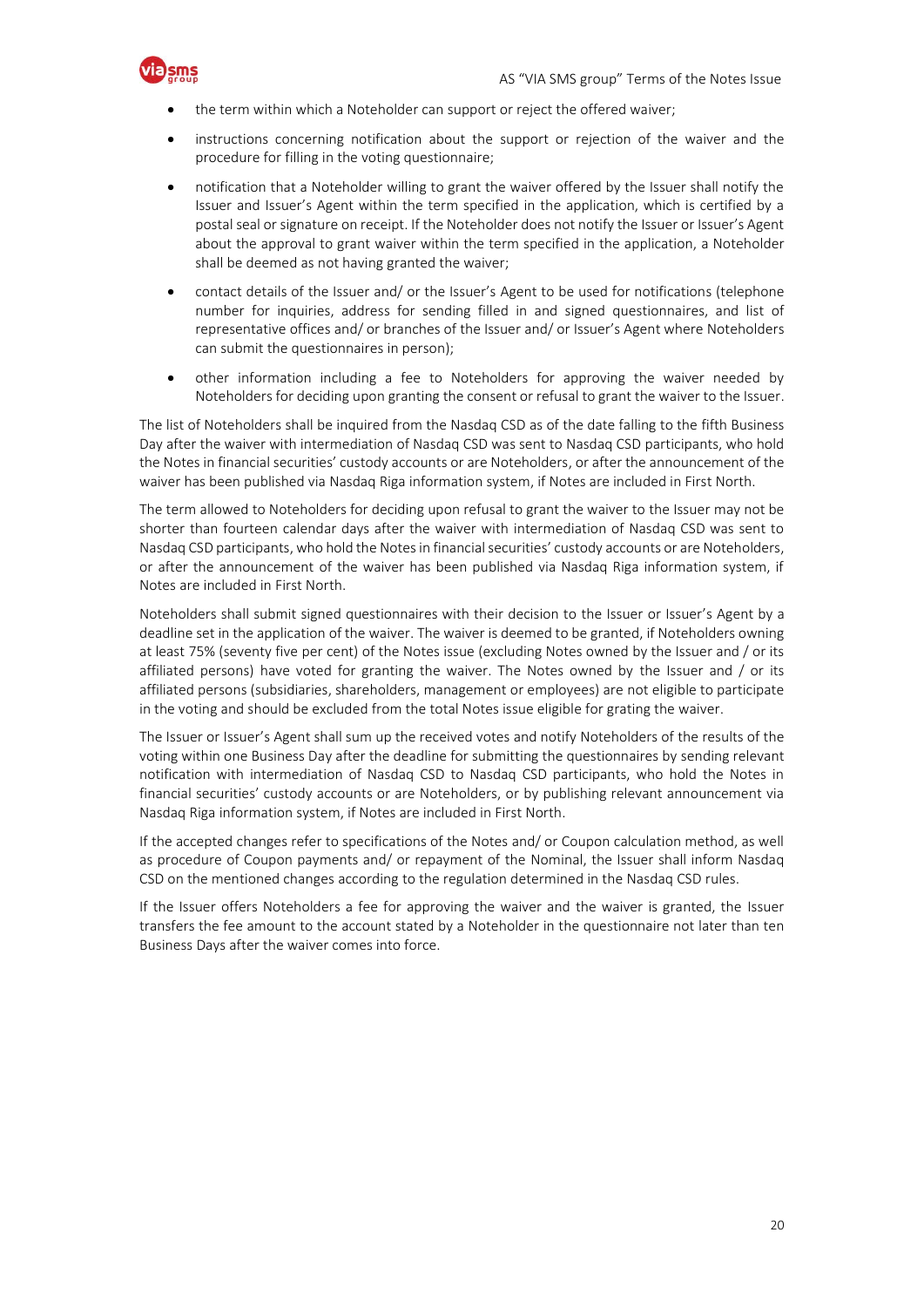

### <span id="page-20-0"></span>6. Taxes

### 6.1. Notice

This summary is of general nature and should not be considered a legal or tax advice. This section does not contain full and complete information on all the taxes that relate to investment in the Notes. Tax rates and conditions for paying taxes may change during the life of the Notes. Prospective Noteholders should consult with their own tax advisors with respect to their particular circumstances and the effects of the Latvian or foreign tax laws to which they may be subject to.

### 6.2. Definition of residents and non-residents

An individual is considered resident of Latvia for tax purposes if his or her permanent place of residence is Latvia; or he or she stays in Latvia for more than 183 days within any 12-month period; or he or she is a citizen of Latvia and is employed abroad by the government of Latvia. If an individual does not meet any of the above-mentioned criteria, he or she is considered a non-resident for tax purposes.

Any legal entity is considered resident of Latvia for tax purposes if it is or should be established and registered in Latvia according to the Latvian legislation. Other legal entities are considered non-residents for tax purposes.

| Legal status of                     |                                                                                                                      | Notes that are not in the<br><b>Public Circulation</b>                                                               | Conditions                                                                                                                                                                                                                                                                                                                                                                                                                                                                                                                                                                                                                                                                      |
|-------------------------------------|----------------------------------------------------------------------------------------------------------------------|----------------------------------------------------------------------------------------------------------------------|---------------------------------------------------------------------------------------------------------------------------------------------------------------------------------------------------------------------------------------------------------------------------------------------------------------------------------------------------------------------------------------------------------------------------------------------------------------------------------------------------------------------------------------------------------------------------------------------------------------------------------------------------------------------------------|
| income<br>beneficiary               | Interest tax<br>rate                                                                                                 | Capital gains<br>tax rate                                                                                            |                                                                                                                                                                                                                                                                                                                                                                                                                                                                                                                                                                                                                                                                                 |
| Individual<br>resident of<br>Latvia | 20%                                                                                                                  | $20\%$ <sup>1</sup>                                                                                                  | 20% tax from the interest (coupon) income is withheld and<br>transferred to the State budget by an Issuer of Notes, if it is<br>registered in Latvia.<br><sup>1</sup> - Capital gains from a sale of Notes are considered<br>equivalent to an interest income and taxed at 20% rate in<br>Latvia. Self-assessment and payment of a tax on capital gains<br>[i.e. profits] in Latvia is performed by a beneficiary of capital<br>gains - a resident individual filing the Annual Income<br>Statement.                                                                                                                                                                            |
| Company<br>resident of<br>Latvia    | deferred:<br>20/80 of the<br>beneficiary's<br>net profit<br>distributed<br>(equals to<br>20% of the<br>gross profit) | deferred:<br>20/80 of the<br>beneficiary's<br>net profit<br>distributed<br>(equals to<br>20% of the<br>gross profit) | Interest (coupon) income and a capital gain from the Notes<br>not being in the Public Circulation constitute a part of the<br>beneficiary - Latvian company's overall income.<br>The Corporate Income Tax obligation is deferred to the<br>moment of profit distribution (dividends, interim dividends)<br>or deemed profit distribution (deemed dividends, non-<br>business expenditure, bad debts provisions/write-off, loans<br>to the related persons, transfer pricing adjustments,<br>liquidation quota) of the beneficiary - Latvian company. The<br>tax is assessed and paid based on the Corporate Income Tax<br>Return filed for a taxation period (a month or year). |

#### Table 1 – Tax consequences in Latvia regarding the income derived from Notes that are issued by a legal entity registered in Latvia (not being a credit institution) effective starting from 1 January 2018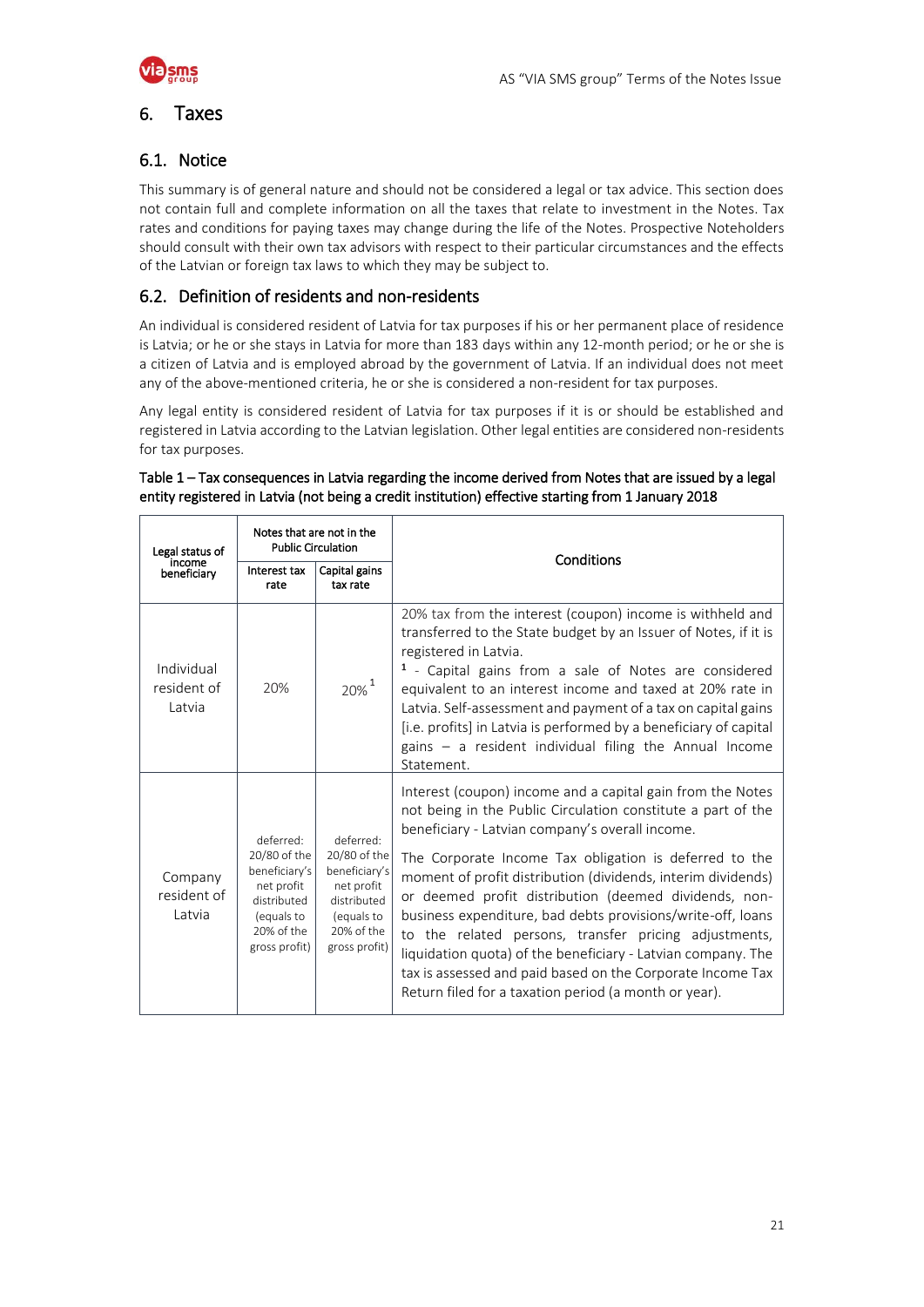

|                            | $20\%$ <sup>2,4</sup> | $20\%$ <sup>3,4</sup> | 20% tax from the interest (coupon) income is withheld and<br>transferred to the State budget by an Issuer of Notes, if it is<br>registered in Latvia.                                                                                                                                                                                                                                                                                                                                                                                                                                                                                                                                                                                                                                                                                                        |
|----------------------------|-----------------------|-----------------------|--------------------------------------------------------------------------------------------------------------------------------------------------------------------------------------------------------------------------------------------------------------------------------------------------------------------------------------------------------------------------------------------------------------------------------------------------------------------------------------------------------------------------------------------------------------------------------------------------------------------------------------------------------------------------------------------------------------------------------------------------------------------------------------------------------------------------------------------------------------|
| Individual<br>non-resident |                       |                       | <sup>2</sup> - The reduced 10%, 7%, 5%, 2.5% or 0% tax rate on interest<br>(coupon) income can be applicable in Latvia only, if<br>provisions of the Double Tax Treaty concluded between<br>Latvia and other relevant country stipulate it.                                                                                                                                                                                                                                                                                                                                                                                                                                                                                                                                                                                                                  |
|                            |                       |                       | <sup>3</sup> - A capital gain from the Notes is considered equivalent to<br>an interest income and taxed at 20% rate. The purchaser of<br>the Notes, if it is registered in Latvia, performs calculation<br>and withholding of a tax on capital gain [i.e. a profit]. If no<br>profit is derived from a sale transaction, the 20% tax is not<br>withheld/paid. The Double Tax Treaty provisions may<br>stipulate a tax exemption in Latvia for a capital gain derived<br>by a non-resident individual.                                                                                                                                                                                                                                                                                                                                                       |
|                            |                       |                       | 4 - A non-resident individual being a beneficiary of interest<br>(coupon) income or a capital gain could be obliged to assess<br>and pay tax in its country of residence at the tax rate<br>specified in the relevant country, which may or may not be<br>higher than the one applicable in Latvia.                                                                                                                                                                                                                                                                                                                                                                                                                                                                                                                                                          |
| Company<br>non-resident    | 5, 6<br>exempt        | exempt                | Interest (coupon) income and a capital gain derived by a<br>non-resident company (except a company from one of the<br>"black listed countries or territories") are tax exempt in<br>Latvia.<br>5<br>$\mathbf{r}$<br>An<br>of Notes withholds 20%<br>issuer<br>from<br>tax<br>interest (coupon) payments, if they are made to a company<br>non-resident registered in one of the low tax or non-tax<br>countries or territories specified by the Cabinet Regulations<br>of Latvia (so called "the black listed countries and<br>territories").<br><sup>6</sup> - A non-resident company being a beneficiary of interest<br>(coupon) income or a capital gain could be obliged to assess<br>and pay tax in its country of residence at the tax rate<br>specified in the relevant country, which may or may not be<br>higher than the one applicable in Latvia. |

*Source: Legal acts of the Republic of Latvia*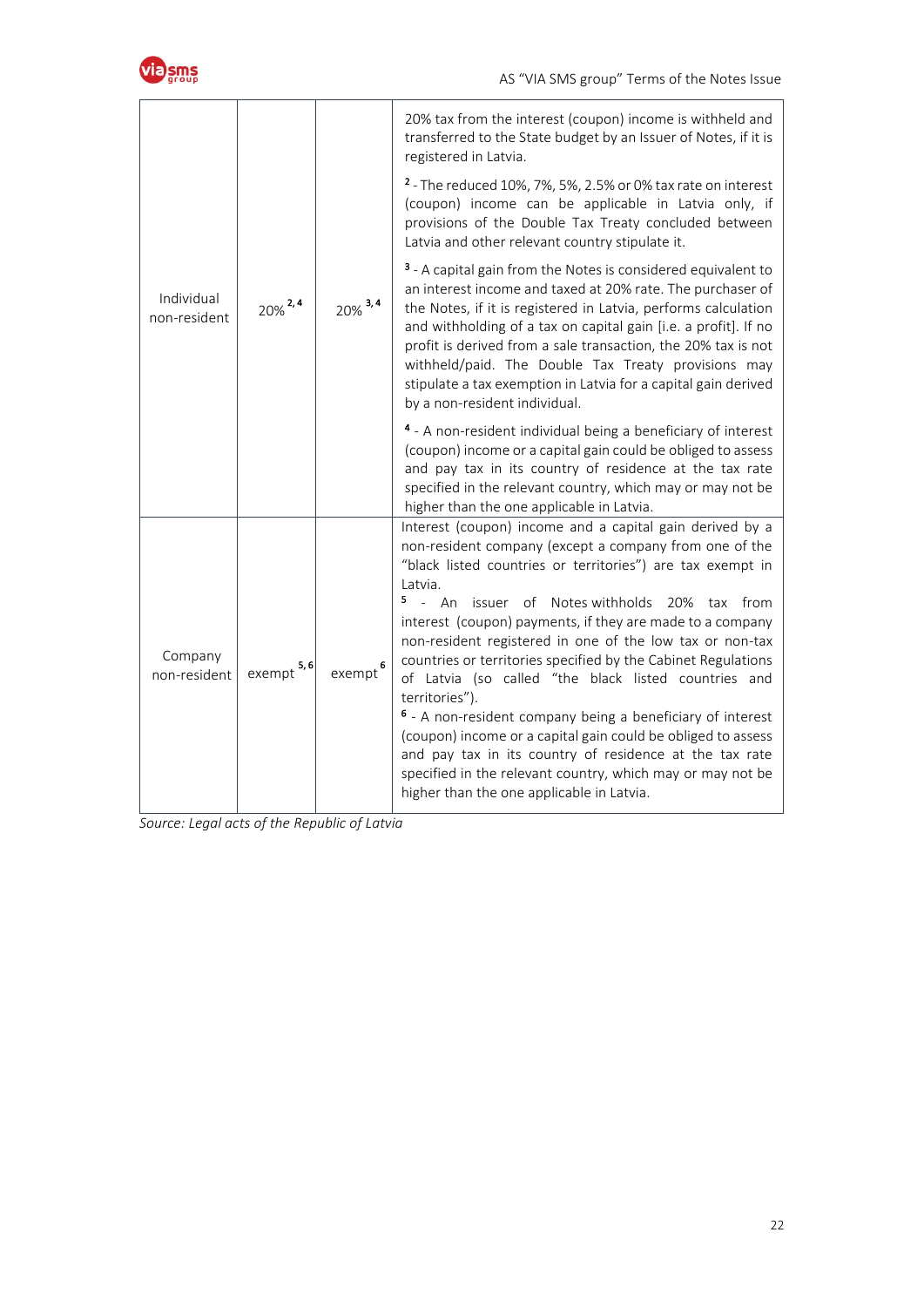

### <span id="page-22-0"></span>7. Terms of the Offering

### 7.1. Subscription to the Notes

#### 7.1.1. Subscription period

The initial offering shall commence on 3 May, 2019 and shall end on 3 March, 2022 at 17:00.

#### 7.1.2. Subscription terms

Subscription orders to the Notes can be submitted to the Arranger every Business day during normal working hours. More detailed information on the submission of the subscription orders is available by phone +371 67031222.

Subscription order can also be submitted to other Custodians, which in turn shall submit orders to the Arranger. Business relations between Potential Investors and Custodians are regulated by contracts between them and by the applicable Legal acts.

The total Nominal value of demanded Notes should be stated in the order. Potential Investors have the right to submit several subscription orders during the offering. Subscription orders to the Notes are irrevocable. The Arranger will register all submitted subscription orders of its clients according to legal requirements and internal procedures.

The minimal subscription size is EUR 1 000 (one thousand euro) for a qualified investor and EUR 100 000 (one hundred thousand) for other Potential Investors. The maximum subscription size is EUR 10 000 000 (ten million euro). Subscription size should adhere Settlement Unit Multiple.

### 7.1.3. Notes price

Notes purchase price can be equal to 100% (one hundred per cent) of the Nominal value or purchase price could be lower or higher than Nominal value, meaning that bonds can be sold with discount or premium, plus accrued interest as per Section 4.2.10 "Accrued interest calculation".

All subscription orders that were aggregated during the subscription period with the First Settlement Date as of 22 May 2019 will be delivered without accrued interest.

#### 7.1.4. Reduction of the Notes issue size

At any time the Issuer may decide to discontinue offering of the Notes. The total issue size is equal to the actual issue size of the Notes before such decision.

#### 7.1.5. Allocation of the Notes to investors

The Notes are allocated to investors in the amount not larger than the amount specified in the subscription form and not less than the minimum size as described in the Section 7.1.2. "Subscription terms".

The Arranger at its sole discretion has a right to refuse to allocate all or part of the subscribed Notes to any Potential Investor.

### 7.2. Settlement and delivery of the Notes

The First Settlement Date of Notes is 22 May 2019. All subscription orders that were aggregated during the subscription period with settlement date 22 May 2019 will be delivered without accrued interest.

The settlement date for the Notes can be any Business day which is not earlier than the second Business day and not later than the 20th Business day after subscription order is dully submitted to the Arranger.

Settlement of the Notes will be executed through the Nasdaq CSD as DVP (delivery versus payment) transactions according to the applicable Nasdaq CSD rules and Operating Manual. The Custodians execute payments for the Notes based on the results of the subscription provided by the Arranger. The Notes will be transferred to Potential Investors' financial instrument accounts on the settlement date.

Settlement for the Notes can be executed according to other procedure, which is agreed to by the Arranger and Potential Investor.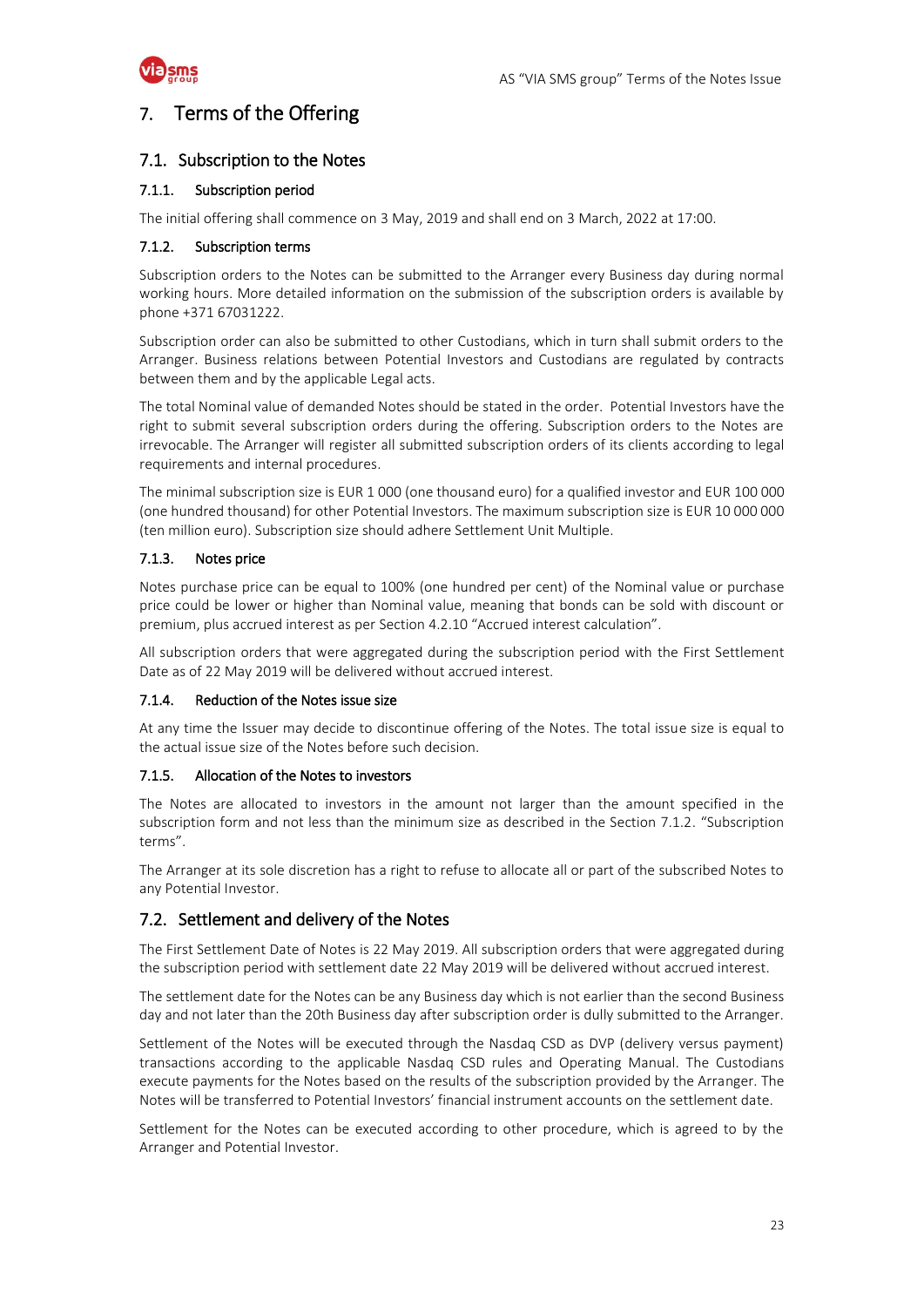

### 7.3. Pre-emptive rights

None of Potential Investors has the rights of pre-emption in respect to acquisition of the Notes in the initial placement.

### 7.4. Exchange of Current notes

Current noteholders can apply for the exchange of Current notes for new Notes Issue at a ratio of 1:1, respectively one Current note with Nominal of EUR 1 000 (one thousand euro) to be exchanged with one new Note with Nominal of EUR 1 000 (one thousand euro). Issuer will announce the exchange offer on 7 May 2019, which is considered to be a start of election period, via publication on Nasdaq Riga.

The deadline for submission of exchange applications is 20 May 2019 at 17:00, which is considered to be election period end date. The exchange order should be submitted to the Arranger and to the Custodian of Current noteholder in accordance to the Nasdaq CSD rules and Operating Manual. Exchange orders are irrevocable and will be treated similarly as subscription orders in accordance with Section 7. "Subscription to the Notes".

The Issuer will receive exchange orders on 21 May 2019, which is considered to be a date when Issuer receives results from Nasdaq CSD. And exchange date or payment date will be 22 May 2019, when Notes will be delivered. Exchange date or payment date is 22 May 2019, which is also the First Settlement Date of Notes, therefore all exchange orders that were aggregated during the election period will not bear any accrued interest.

Those Current noteholders who will participate in the exchange offer will receive quarterly coupon for Current notes, since the exchange date is after the record date of Current notes.

The exchange offer is not valid after the First Settlement Date.

The minimal size for the exchange is EUR 100 000 (one hundred thousand) for Current noteholders.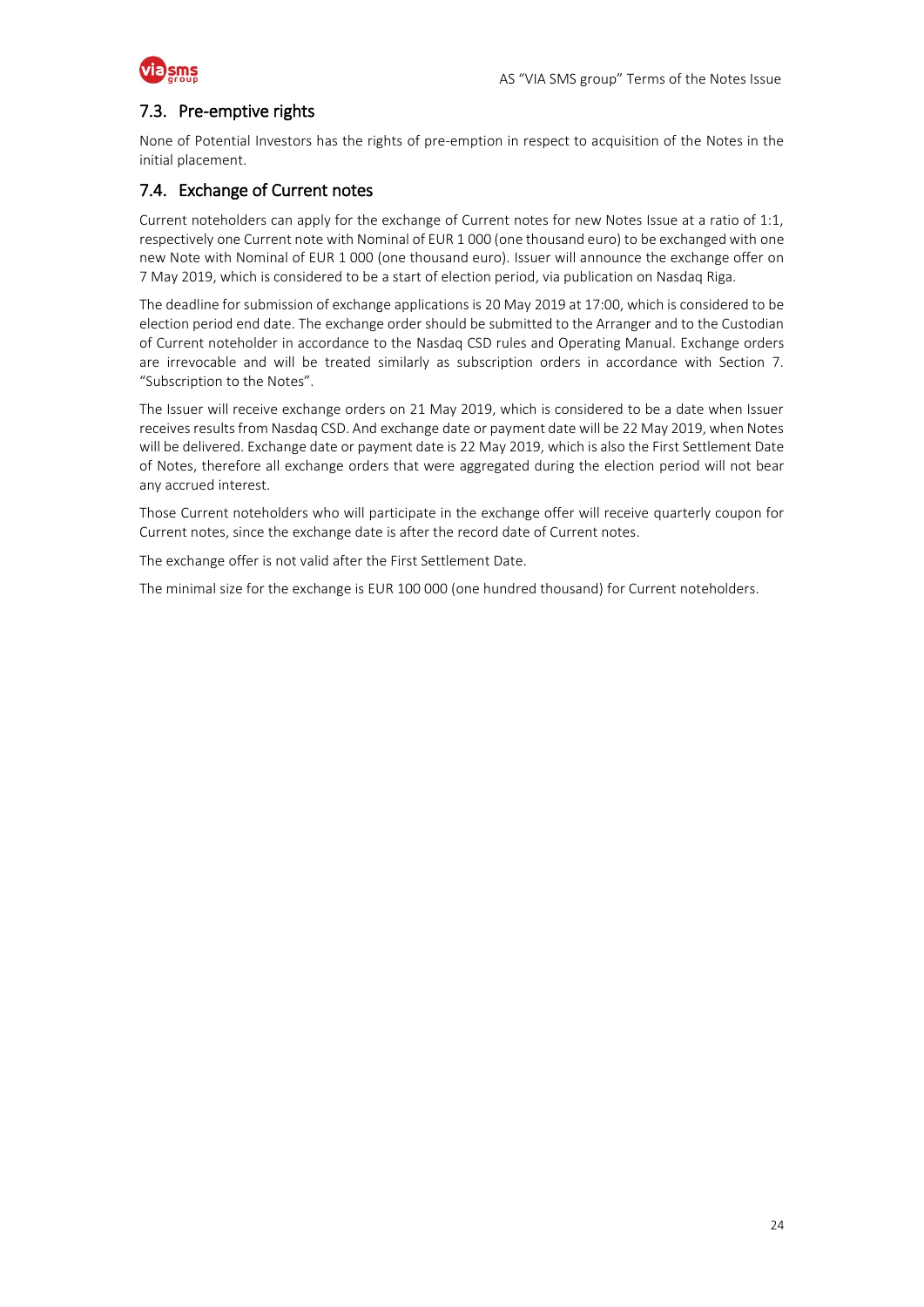

### <span id="page-24-0"></span>8. Including of the Notes on the market and trading regulations

The Issuer plans to request the admission to trading of the Notes on First North, which is alternative market operated by Nasdaq Riga, and submit Terms of the Issue and company description with Nasdaq Riga.

The Issuer has not signed any agreement with any person for Notes liquidity maintenance on the secondary market.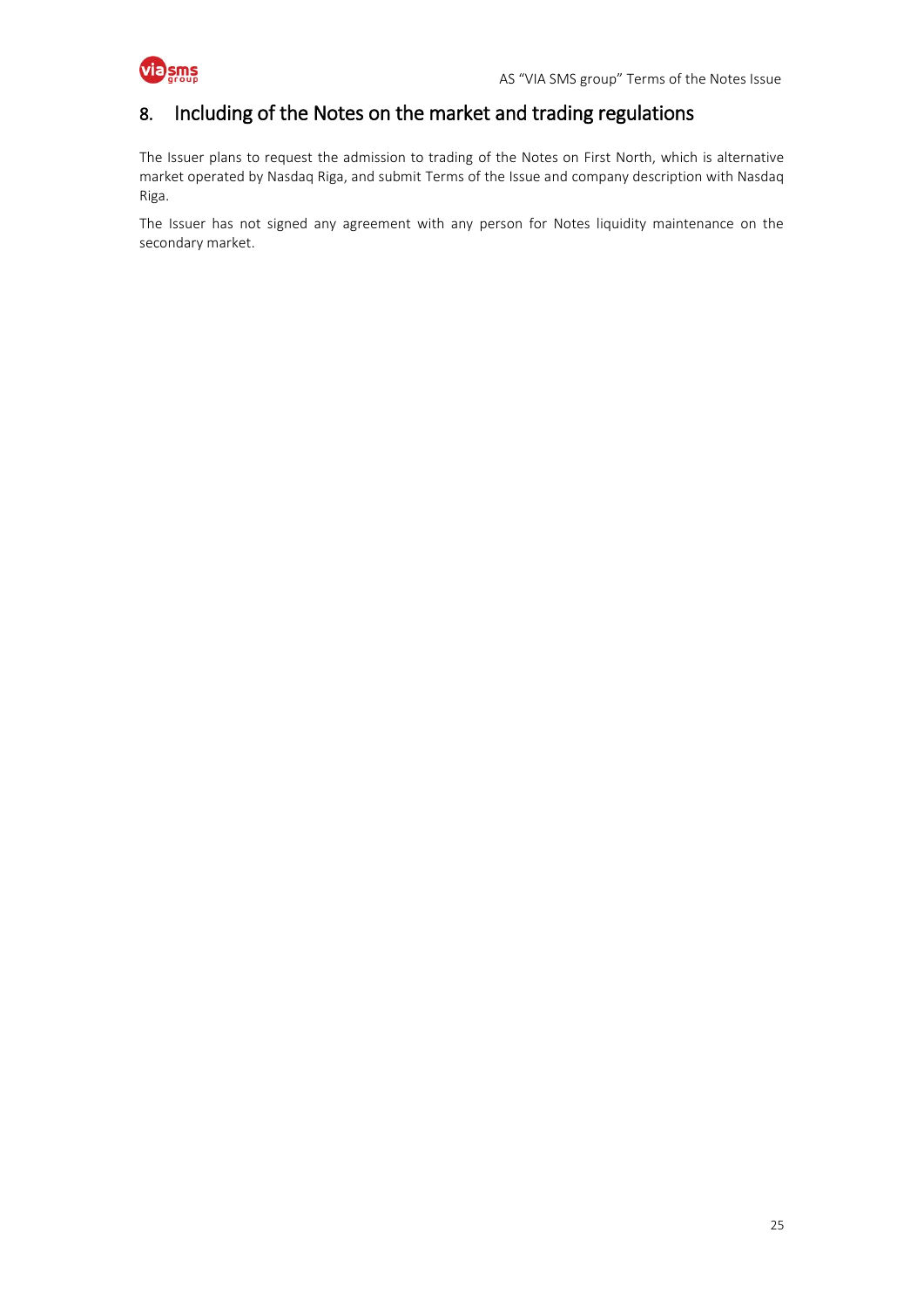

### <span id="page-25-0"></span>9. Additional Information

### 9.1. Advisors involved in the Issue

The Issuer has concluded an agreement with the Arranger to organize the Notes issue, to communicate with the Nasdaq CSD, market it to Potential Investors and conduct settlement during the subscription period. The Arranger may provide other services to the Issuer in the future and receive remuneration for it. The Arranger may invest its own funds in the Notes.

### 9.2. The external audit of the information included in the securities description

The auditors have not verified the information included in the securities description.

### 9.3. Statements or reports included in the securities description

The securities description does not contain any expert statements or reports.

### 9.4. Credit ratings

There is no credit rating assigned to the Issuer or to the Notes issue.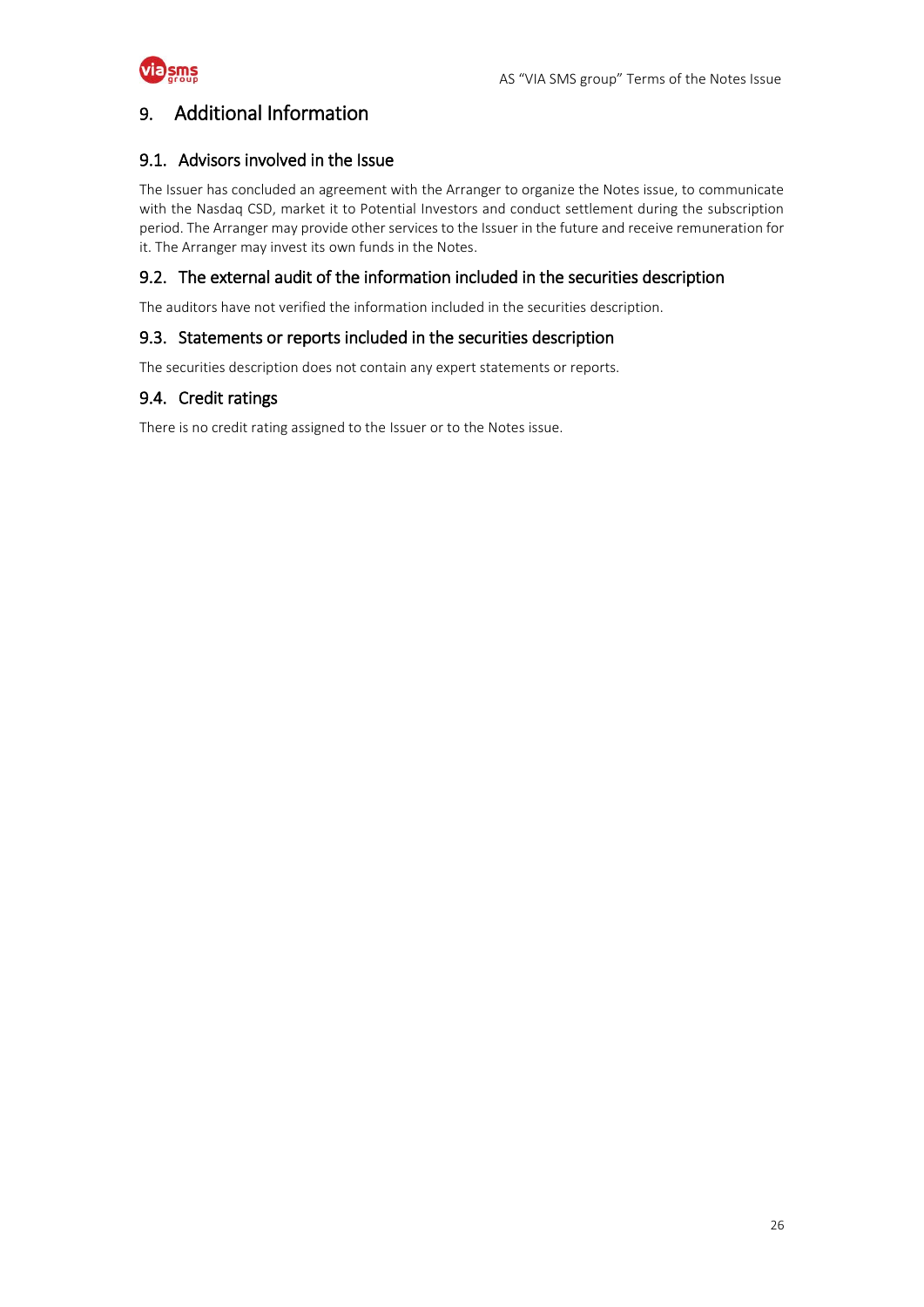

### <span id="page-26-0"></span>10. The Issuer

### 10.1.General Information on the Issuer

The name of the company is AS "VIA SMS group".

The Issuer was registered in the Commercial Register of the Republic of Latvia on 23.02.2007 under the uniform registration number 40003901472.

The period of existence of the Issuer is not limited.

The legal and actual address of the Issuer is 13. Janvāra iela 3, LV-1050, Riga, Latvia. Legal form of the Issuer: Limited Liability Company, legal status – legal entity. The company's country of foundation is the Republic of Latvia.

The Issuer carries out its activity in accordance with the Commercial Law, Civil Law and other applicable laws and regulations of the Republic of Latvia. The Issuer's subsidiary SIA "VIA SMS" operations in the Republic of Latvia are regulated by the Consumer rights protection law, the Cabinet Regulation No. 245 of 29 March 2011, "Regulations on Special Permit (Licence) for the Provision of Consumer Lending Services" and other relevant laws. The Issuer's subsidiaries abroad are governed by the relevant national laws and regulations. The Group's companies have obtained the necessary licenses for consumer lending. The Notes Issue and its circulation on the secondary market is regulated by the Financial Instrument Market Law, Nasdaq Riga and Nasdaq CSD regulations.

### 10.2. Latest events

| Year | Events                                                                                                |
|------|-------------------------------------------------------------------------------------------------------|
|      | Establishing of VIA SMS Group and VIASMS.lv<br>$\bullet$                                              |
| 2009 | VIASMS. Iv issues the first loan<br>$\bullet$                                                         |
|      | VIASMS.lv portfolio reaches 100 000 EUR<br>$\bullet$                                                  |
| 2010 | VIA SMS Group has issued 10 000 loans<br>$\bullet$                                                    |
|      | VIA SMS Group reaches 10 000 registered clients<br>$\bullet$                                          |
|      | VIASMS.cz launch in the Czech Republic<br>$\bullet$                                                   |
|      | VIASMS.pl launch in Poland<br>$\bullet$                                                               |
|      | VIASMS. Iv obtains the license issued by Consumer Rights Protection Centre<br>$\bullet$               |
|      | VIA SMS Group reaches 50 000 registered clients and 50 000 issued loans<br>$\bullet$                  |
| 2011 | VIA SMS Group launches an installment loan product VIACREDIT.lv<br>$\bullet$                          |
|      | VIACONTO.se launch in Sweden<br>$\bullet$                                                             |
|      | VIA SMS Group reaches 100 000 registered clients and more than 100 000 issued<br>$\bullet$            |
|      | loans                                                                                                 |
|      | VIA SMS Group portfolio reaches 5 000 000 EUR<br>$\bullet$                                            |
| 2012 | VIA SMS Group issues more than 300 000 loans                                                          |
|      | Number of VIA SMS Group customer registrations reach 300 000<br>$\bullet$                             |
|      | VIA SMS Group employs more than 100 staff around Europe;<br>$\bullet$                                 |
|      | Total portfolio of VIA SMS Group reaches 8 000 000 EUR;<br>$\bullet$                                  |
|      | VIA SMS Group has issued more than 500 000 loans<br>$\bullet$                                         |
|      | Termination of the Group's business activity in the UK and the sale of claim<br>$\bullet$             |
|      | resulting from unprofitable business in the UK due to the large amount of bad                         |
|      | debtors                                                                                               |
| 2013 | Finnish subsidiary's liquidation due to the limitation of interest rates in Finland                   |
|      | Redemption of the Swedish company's shares from the co-investor, as a result<br>$\bullet$             |
|      | of which VIA SMS Group owns 100% shares and the Swedish subsidiary is 100%<br>funded by VIA SMS Group |
|      | Development of the Intelligent Scoring (Customer Evaluation) Model, which has<br>$\bullet$            |
|      | been successfully introduced in Poland                                                                |
|      | Consolidated accounts in accordance with SGS (IFRS) standards is drawn-up for                         |
|      | the very first time                                                                                   |

#### Table 2 – "VIA SMS group" important events since the foundation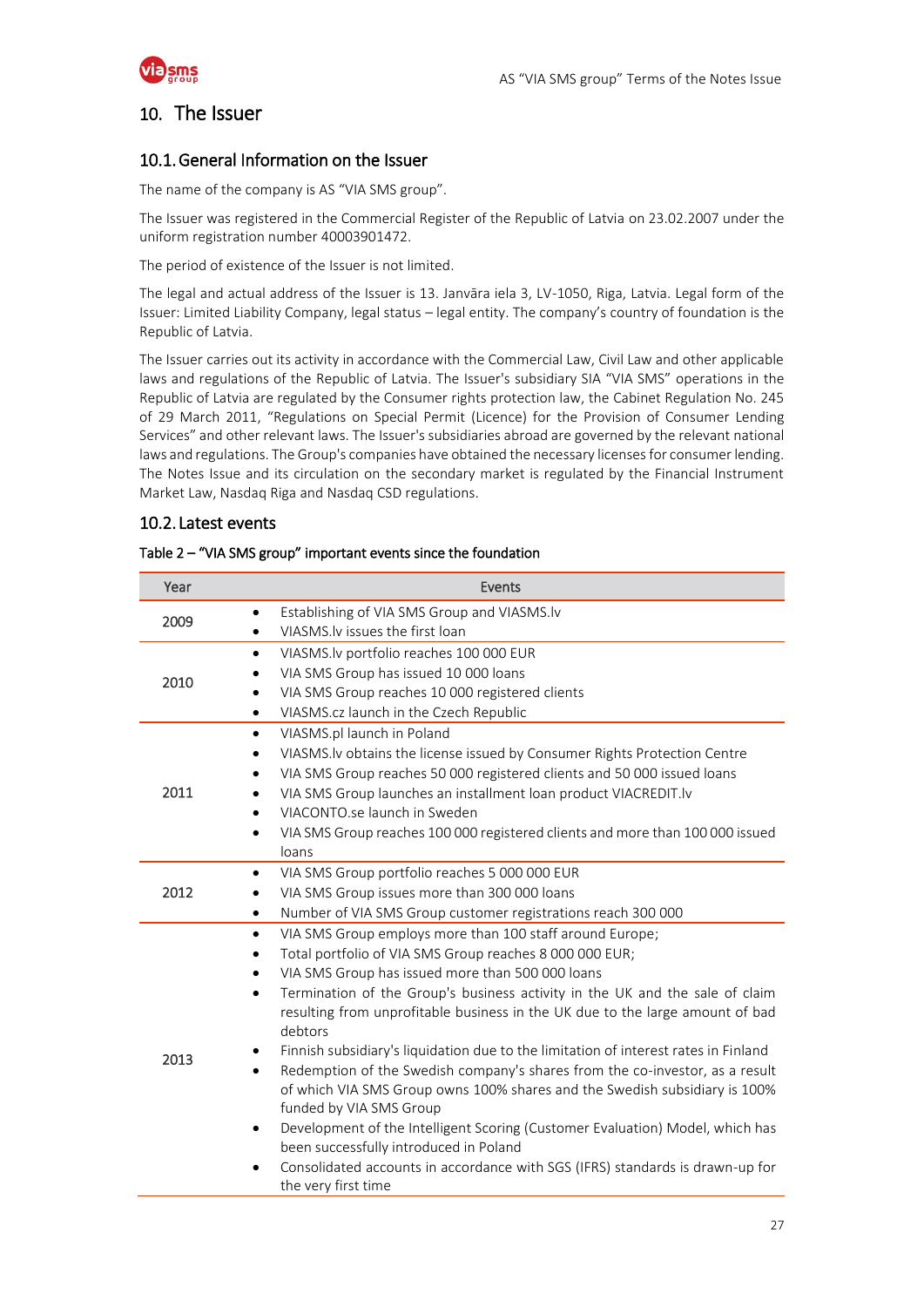

|      | A common methodology for the calculation of provisions for bad debtors is<br>carried out in accordance with the requirements of IFRS                                                                                                                                                                                                                |
|------|-----------------------------------------------------------------------------------------------------------------------------------------------------------------------------------------------------------------------------------------------------------------------------------------------------------------------------------------------------|
|      | A new company - limited partnership EEIG VIA SMS R&D Services - is<br>$\bullet$<br>established to take over all support services (IT, financial, marketing, strategy,<br>legal) provided by VIA SMS Group. VIA SMS Group continues to provide only the<br>(financial) activities of a lender/borrower and is the holder of the subsidiary<br>shares |
|      | The implementation of the Intelligent Scoring Model in Sweden, Czech Republic,<br>Latvia, Lithuania and Spain                                                                                                                                                                                                                                       |
| 2014 | A single Transfer pricing policy for all companies of the Group is developed and<br>implemented                                                                                                                                                                                                                                                     |
|      | The Spanish subsidiary VIA SMS MINICREDIT S.L., of which SIA VIA SMS Group<br>$\bullet$<br>owned 35% shares, is sold to Spanish co-investors SIA SP Capital Group                                                                                                                                                                                   |
|      | At the end of 2014 a new subsidiary - VIACONTO MINICREDIT S.L. - in Spain is<br>established, of which SIA VIA SMS Group owns 100% shares                                                                                                                                                                                                            |
|      | VIA SMS Group issues corporate bonds in amount up to 12 000 000 EUR and<br>lists the issue on Nasdaq Riga regulated market                                                                                                                                                                                                                          |
|      | In April economic activity in the newly established Spanish subsidiary VIACONTO<br>$\bullet$                                                                                                                                                                                                                                                        |
|      | MINICREDIT S.L. is commenced                                                                                                                                                                                                                                                                                                                        |
| 2015 | Economic activity in the Lithuanian market is terminated, resulting in the sale of<br>the complete VIA SMS LT UAB loan portfolio at the end of 2015                                                                                                                                                                                                 |
|      | A single Tranferta pricing policy is developed and implemented for all companies<br>$\bullet$                                                                                                                                                                                                                                                       |
|      | of the Group on the basis of capital raised form the issue of Bonds                                                                                                                                                                                                                                                                                 |
|      | VIA SMS Group has issued 1 000 000 loans<br>$\bullet$                                                                                                                                                                                                                                                                                               |
|      | VIA SMS Group launches savings product VIASPAR in Sweden<br>$\bullet$                                                                                                                                                                                                                                                                               |
| 2016 | The payment card with credit line SAVA.card is launched in Latvia<br>$\bullet$                                                                                                                                                                                                                                                                      |
|      | VIA SMS Group launches peer-to-peer lending platform VIAINVEST<br>$\bullet$                                                                                                                                                                                                                                                                         |
|      | Peer-to-peer lending platform VIAINVEST hits 10 million EUR in funded loans<br>$\bullet$                                                                                                                                                                                                                                                            |
|      | VIA SMS Group launches consumer lending brand Cashalot in Poland<br>$\bullet$                                                                                                                                                                                                                                                                       |
| 2017 | VIA SMS Group changes the legal form to JSC<br>$\bullet$                                                                                                                                                                                                                                                                                            |
|      | VIA SMS Group registers subsidiary VIA Payments UAB in Lithuania and acquires<br>$\bullet$                                                                                                                                                                                                                                                          |
|      | electronic money institution license issued by the Lithuanian Central Bank                                                                                                                                                                                                                                                                          |
| 2018 | VIA SMS Group launches VIACONTO.ro in Romania<br>$\bullet$                                                                                                                                                                                                                                                                                          |
|      | VIA SMS Group launches digital payments platform VIALET<br>$\bullet$                                                                                                                                                                                                                                                                                |
|      | VIA SMS Group launches credit line VIACONTO.cz in Czech Republic                                                                                                                                                                                                                                                                                    |
| 2019 | VIACONTO.ro is upgraded and starts to offer credit lines                                                                                                                                                                                                                                                                                            |
|      | VIASMS. Iv has been entitled as the Bronze level taxpayer by the State Revenue<br>$\bullet$<br>Service of the Republic of Latvia                                                                                                                                                                                                                    |

#### 10.3.Investments

The last audited financial statement of the Issuer is for the period ended 31 December 2018. As of that date, the Issuer has not made any significant investments and the Issuer's management has not undertaken any obligations for the investments planned in the future.

#### 10.4.Business operations of the Issuer

#### 10.4.1. The Group

AS "VIA SMS group" is an alternative financial services provider operating across 7 European markets, such as Latvia, Lithuania, Czech Republic, Poland, Sweden, Spain and Romania. The Group consists of 10 subsidiaries and 2 associates. Companies of the Group aim to provide quick and convenient lending products without collateral to private individuals, digital payment solutions, investment opportunities for individuals and legal entities, lucrative savings product available for private individuals and legal entities in Sweden.

The Group's structure is as follows:

 AS "VIA SMS group" is the Group's parent company, acting as holding company and performing activities of the head office;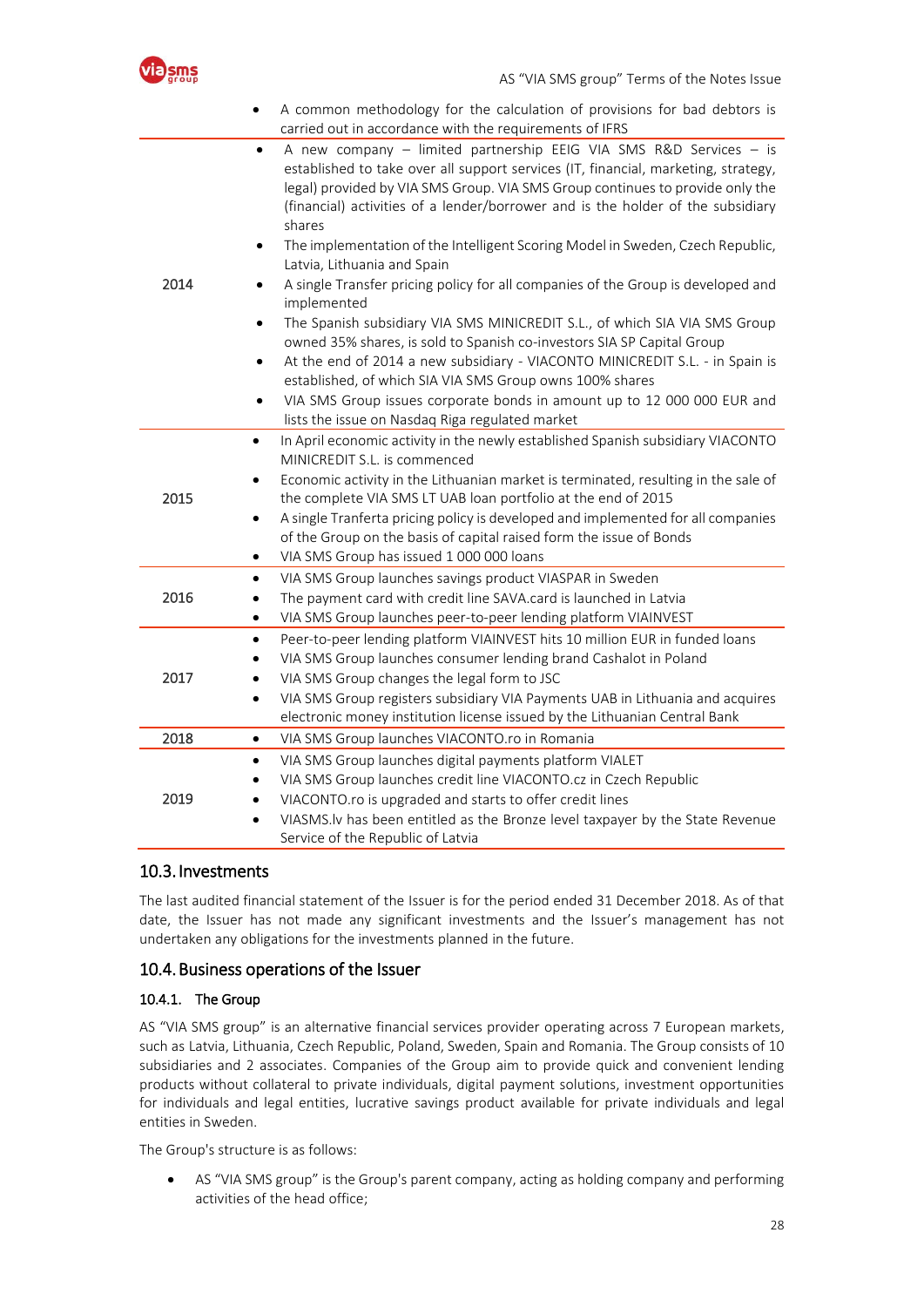

- SIA "VIA SMS" (Latvia) provides short-term lending services, the Issuer owns 100% of shares;
- "VIA SMS" s.r.o. (Czech Republic) provides short-term lending services, the Issuer owns 100% of shares;
- "VIA SMS PL" Sp.z.o.o. (Poland) provides short-term lending services, the Issuer owns 100% of shares;
- "Cashalot" Sp.z.o.o. (Poland) has been providing lending services, though operations under the brand "Cashalot" have been discontinued at the end of 2018, the Issuer owns 100% of shares;
- "ViaConto Sweden" AB (Sweden) provides short-term lending services, the Issuer owns 100% of shares;
- "Via Spar" AB (Sweden) provides deposit services, 100% of shares are owned by "ViaConto Sweden" AB, hence indirectly fully controlled by the Issuer;
- "VIAConto Minicredit" S.L. (Spain) provides short-term lending services, the Issuer owns 100% of shares;
- "No Mas Deuda" S.L. (Spain) provides debt collection services, 100% of shares are owned by "VIAConto Minicredit" S.L., hence indirectly fully controlled by the Issuer;
- IFN "ViaConto Minicredit" S.A. (Romania) provides short-term lending services, the Issuer owns 100% of shares;
- UAB "VIA Payments" (Lithuania) provides digital payment solutions and payment cards, the Issuer owns 100% of shares;
- UAB "FinnQ" (Lithuania) provides financial services, the Issuer owns 100% of shares;
- SIA "Viainvest" (Latvia) provides investment services, the Issuer owns 100% of shares;

EEIG "VIA SMS R&D Services" is a limited partnership established in 2014 in order to facilitate business activities of its members and create additional value to their operations by proving supporting services to its members. In 2019, EEIG "VIA SMS R&D Services" has transferred its assets, liabilities and employees to AS "VIA SMS group", which has undertaken activities of the head office.

### 10.4.2. Description of operating activities for companies of the Group 10.4.2.1.AS "VIA SMS group" (Latvia)

VIA SMS group is a holding company and is engaged in the following activities:

- determination and execution of the Group's strategy;
- controlling subsidiaries and associates;
- investments;
- investor relations;
- attraction of financing from shareholders or third parties;
- liquidity management;
- financial intermediation;
- head office activities.

VIA SMS group has established internal policies and procedures to ensure effective and efficient control over its subsidiaries. VIA SMS group owns Customer Relationship Management (CRM) system, which is being used by its subsidiaries involved in consumer lending businesses for the loan granting processes, thus allowing to obtain instant reports on lending and marketing activities, as well as portfolio dynamics. In addition, annual and rolling budgets are being prepared and further on verified on a monthly basis through management reporting.

Consolidated net portfolio of the Group as at 31.12.2018 achieves EUR 22 983 054, consolidated net turnover for 2018 amounts to EUR 25 387 460 and consolidated net profit comes to EUR 2 768 915.

#### 10.4.2.2. SIA "VIA SMS" (Latvia)

SIA "VIA SMS" has started operations in Latvia in 2009 as the first company of the Group. SIA "VIA SMS" is operating under the brand names VIASMS.lv, VIACREDIT.lv, SAVA.card. SIA "VIA SMS" became a wellrecognized service provider in Latvia, having strong reputation with emphasis on quality and convenience of services with the highest level of customer service. SIA "VIA SMS" is striving to increase its loan portfolio and continuously improve the quality of credit portfolio. Loyal customers of SIA "VIA SMS" are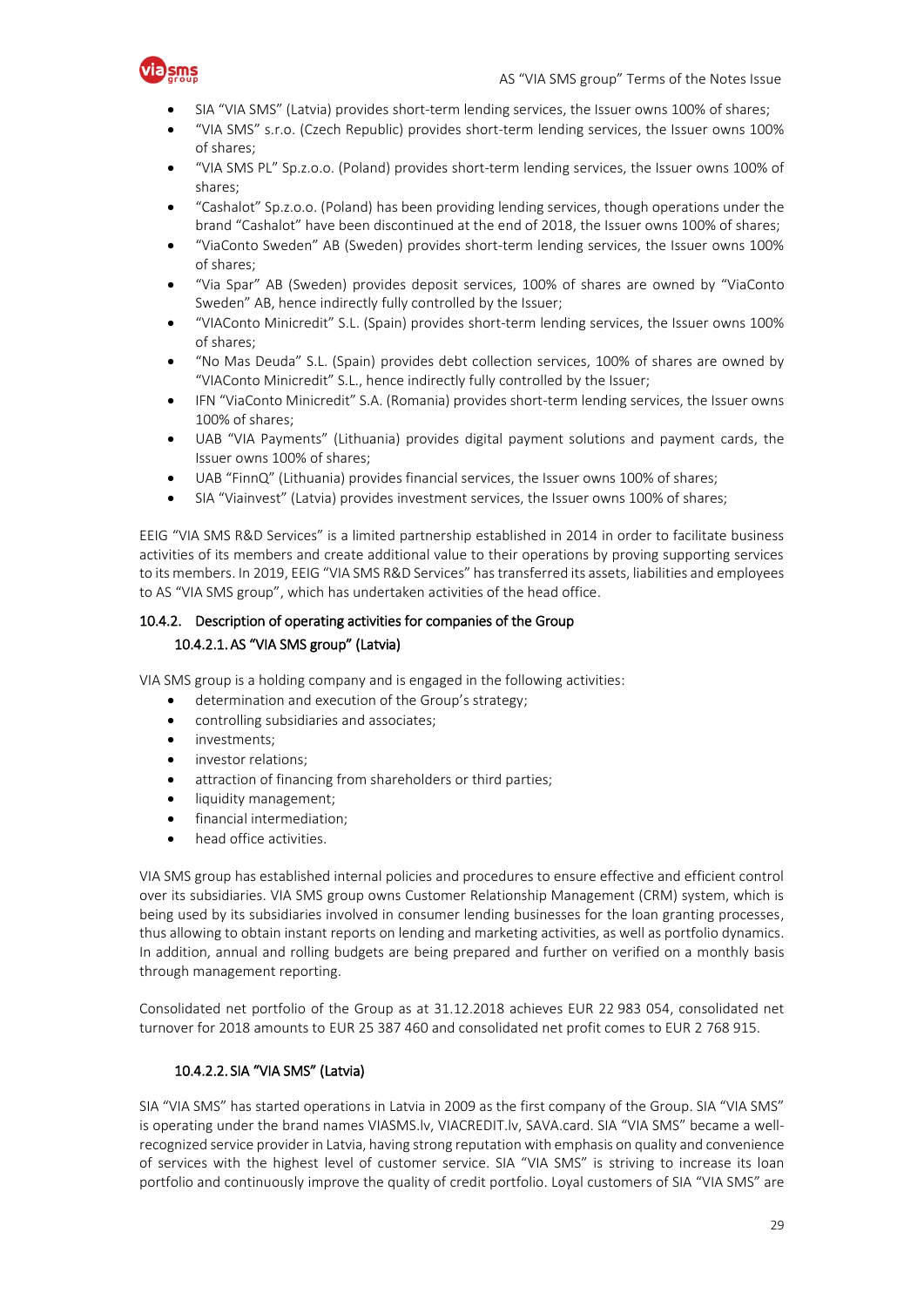

being offered a line of credit with the credit card "SAVA.card", which is based on Mastercard digital solutions.

On 1 November, 2016 SIA "VIA SMS" has received a special permit (license) No. NK-2016-040 to carry out consumer lending services in the Republic of Latvia. SIA "VIA SMS" is being regulated by Consumer Rights Protection Centre (CRPC).

In terms of organizational structure, SIA "VIA SMS" is headed by the CEO, who is entitled to decide on credit policy, marketing activities, personnel and other direct operating activities. On average, in 2018, there have been 24 employees working for SIA "VIA SMS" in Customer Service Department, Debt Recovery Department and Accounting Department.

Net turnover of SIA "VIA SMS" in 2018 has reached EUR 4 420 880, which is 12% higher than in 2017. Net profit for 2018 increased by 39% and amounted to EUR 1 533 882. Net portfolio as at 31.12.2018 resulted in EUR 7 155 792.

#### 10.4.2.3. "VIA SMS" s.r.o. (Czech Republic)

"VIA SMS" s.r.o. has been operating in Czech Republic under the brand names VIASMS.cz and VIACONTO.cz since 2011. Throughout the years the company insured steady growth providing highquality customer service and has become well recognized brand in local consumer lending market.

A recent study of influential organization "People in Need" ranked the "VIA SMS" s.r.o. customer experience well above the rest of its direct competitors explicitly indicating appreciation of its customers and well-considered service conditions.

"VIA SMS" s.r.o. is headed by the CEO and employs 13 professionals involved in accounting, marketing, customer service and debt collection. In 2018 the company has obtained consumer credit license issued by Czech National Bank.

"VIA SMS" s.r.o. issued 19,6 thousand loans during 2018, reaching Net portfolio as at 31.12.2018 EUR 1 864 711. Net turnover for 2018 amounts to EUR 2 234 468 and net profit equals to EUR 308 803.

#### 10.4.2.4. "VIA SMS PL" Sp.z.o.o. (Poland)

"VIA SMS PL" Sp.z.o.o. has been operating since 2011 under the brand name VIASMS.pl. Due to its highquality customer service that provides client application processing and loan issuance within 15 minutes, as well as favorable terms of the loan, "VIA SMS PL" Sp.z.o.o. quickly gained recognition among customers. In 2012 the Company received the "Symbol 2012" distinction in the category "Friendly Loan". CRM system, provided by the Group, enhanced by the highest quality service resulted in achieving a high and stable position among companies providing consumer loans in Poland.

"VIA SMS PL" Sp.z.o.o. is headed by the CEO and employs 43 professionals involved in marketing, accounting, customer support, debt collection and IT.

"VIA SMS PL" Sp.z.o.o is a founding member of the Association of Loan Originators, which, in addition to the self-regulatory industry, safeguards the highest standards of business and ethics.

In 2018, net turnover of "VIA SMS PL" Sp.z.o.o has reached EUR 7 406 966, which resulted in net profit amounting to EUR 734 272. In terms of portfolio, Polish subsidiary takes one of the leading roles in the Group. Net portfolio as at 31.12.2018 equals to EUR 6 551 620.

#### 10.4.2.5. "ViaConto" Sweden AB (Sweden)

"ViaConto" Sweden AB has started operations in 2011 as the fifth subsidiary of VIA SMS Group. "ViaConto" Sweden AB provides consumer loans under the brand VIA CONTO. In 2018 "ViaConto" Sweden AB has substantially increased loan portfolio and became the third leading company in the Group.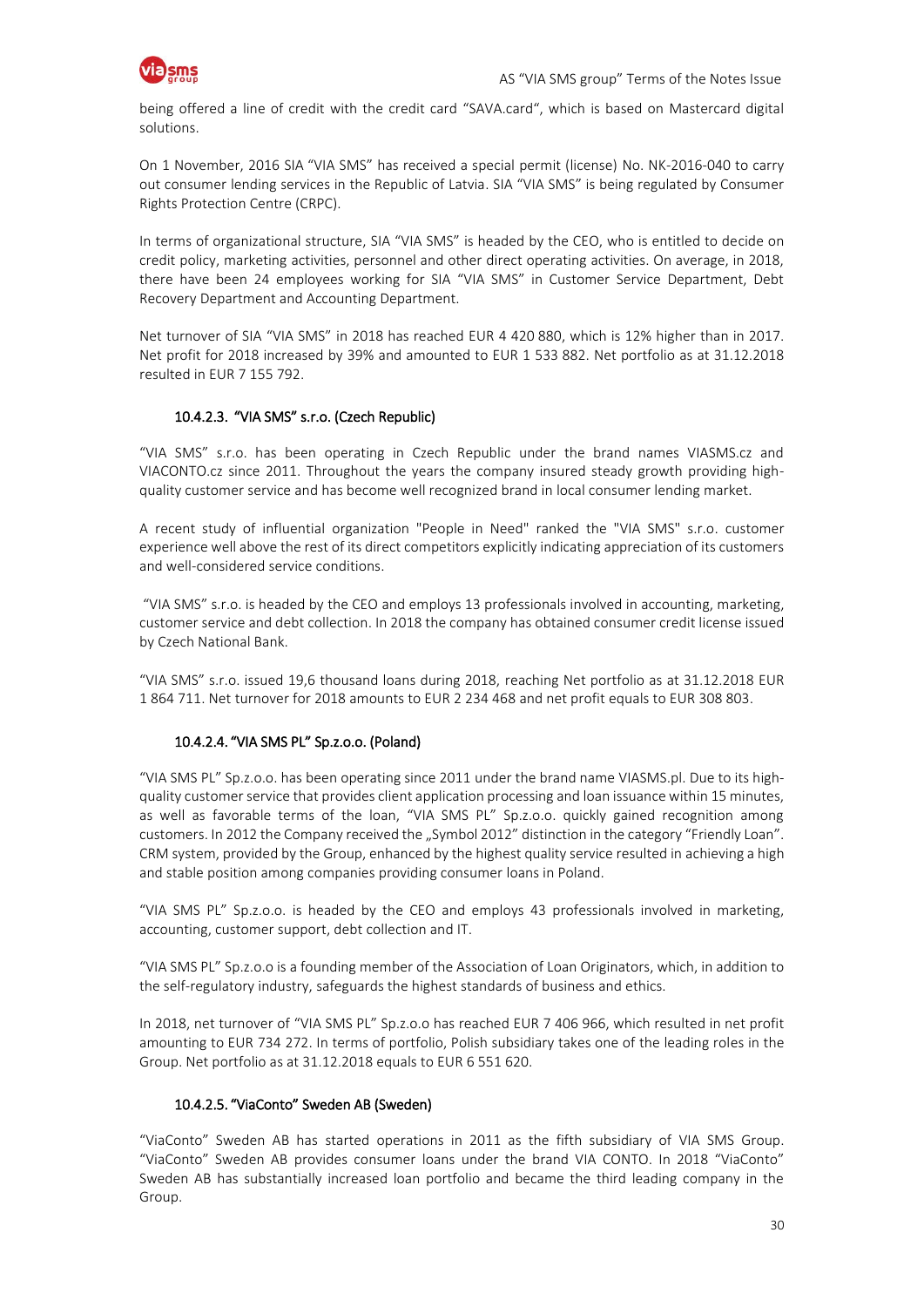

Instant loan application processing via CRM system provided by the Group along with prompt customer support, enables client application processing and loan issuance within 15 minutes. Quality, convenience and friendly customer experience is being highly appreciated by "ViaConto" Sweden AB clients and let www.viaconto.se to become one of the highest ranked websites among competitors.

"ViaConto" Sweden AB is led by the CEO of "ViaConto" Sweden AB and consist of 14 employees involved in accounting, customer support, debt collection.

Net portfolio of "ViaConto" Sweden AB as at 31.12.2018 amounted to EUR 5 828 047, net turnover for 2018 has reached EUR 5 965 589 and net profit came to EUR 1 139 694.

VIASPAR is a lucrative savings product available for both private individuals and companies only in Sweden. VIASPAR offers an attractive product portfolio of flexible high-yield savings and term deposit. Wide product portfolio allows to find the most suitable solution for any needs by maintaining high returns and flexible savings terms. "ViaSpar" AB is fully owned by "ViaConto Sweden" AB.

#### 10.4.2.6. "VIACONTO Minicredit" S.L. (Spain)

Spanish subsidiary "VIACONTO Minicredit" S.L. has been established in spring of 2015. "VIACONTO Minicredit" S.L. operates under the name VIACONTO MINICREDIT. From the first day of business "VIACONTO Minicredit" S.L. began to actively and purposefully conquer its market position. Like majority of VIA SMS group subsidiaries, also "VIACONTO Minicredit" S.L. provides high quality customer service, customer application processing and loan issuance within 15 minutes.

"VIACONTO Minicredit" S.L. is managed by the CEO, who is supported by administration, customer service department and debt collection department. Average number of employees in 2018 was 9.

Operations in Spain have demonstrated stable portfolio and revenue growth since establishment. Currently management has a strong focus on improvement of customer performance in order to achieve positive EBITDA in 2019. Net portfolio as at 31.12.2018 amounted to EUR 1 574 416, net turnover for 2018 reached EUR 3 085 122.

"No Mas Deuda" S.L is a debt collection company founded in 2017, dedicated to the extrajudicial and judicial collection of unpaid debts. A company that in two years has doubled the number of employees, and that continues to grow steadily. The company is fully owned by VIA SMS Group Spanish subsidiary "VIACONTO Minicredit" S.L., who is the exclusive recipient of services.

#### 10.4.2.7. IFN VIACONTO MINICREDIT S.A (Romania)

"IFN VIACONTO MINICREDIT S.A" has been operating in Romanian consumer lending market since 2018 under the brand name VIACONTO.ro. From the first day of business "IFN VIACONTO MINICREDIT S.A" began to actively and purposefully conquer its market position. Different types of marketing campaigns were rapidly expanded in Romania, ensuring a swift influx of customers in a short period of time. Due to its high quality customer service that provides client application processing and loan issuance within 15 minutes, as well as favorable terms of the loan, "IFN VIACONTO MINICREDIT S.A" quickly gained recognition among customers. "IFN VIACONTO MINICREDIT S.A" is able to provide instant loan application processing, thanks to CRM system set up by VIA SMS Group.

"IFN VIACONTO MINICREDIT S.A" is headed by the CEO, who manages a team of client support and debt collection specialists. At the end of 2018 there have been 11 employees.

The turnover for the first year of operations has reached EUR 192 377 and net portfolio as at 31.12.2018 amounted to EUR 74 437. In 2019 the management will focus on portfolio growth and customer performance to achieve improvement of EBITDA.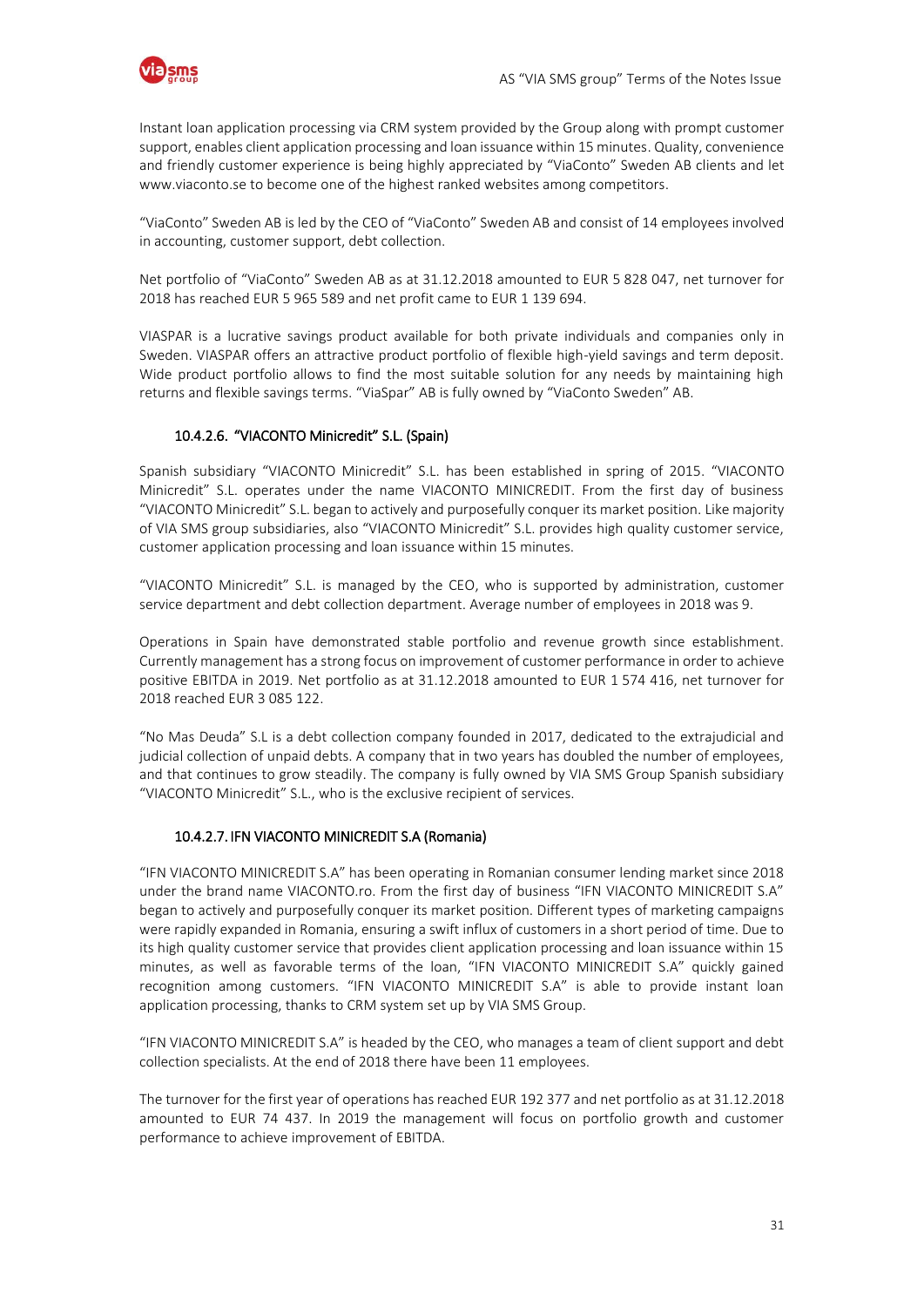

#### 10.4.2.8. SIA "Viainvest" (Latvia)

SIA "Viainvest" operating under the brand name VIAINVEST is a peer-to-peer marketplace for private lenders to invest into loans originating from non-banking lenders – the VIA SMS Group and its subsidiaries. Portfolios of non-banking borrower claims mainly consist of consumer loan requests across Europe. Unlike traditional banking VIAINVEST offers private investors access to the non-banking lending sector through a simple process. Borrowers request funding from the VIA SMS Group, the active contract automatically is then mirrored on VIAINVEST making it available for public investment. Each investor has full control of how much he wants to invest, to whom and in which loan. VIAINVEST guarantees a transparent investment environment and full investor support at any time. Investment platform is being managed by VIA SMS group.

Currently VIAINVEST operates across EU and EEZ serving 9 490 registered investors. Total amount of loans funded through the platform has exceeded EUR 101 543 800 by the end of 2018.

SIA "Viainvest" is being led by the CEO, operated by P2P Platform Lead and supported by customer service department and IT department.

#### 10.4.2.9.UAB VIA Payments (Lithuania)

UAB "Via Payments" is an electronic money institution, licensed in Lithuania in 2017, operating under the brand name VIALET and providing a mobile payment solution for private individuals, wishing to use a payment card and related payment services, primarily targeted to the VIA SMS Group clients. While the crediting of the clients through payment card is still in the plans, currently clients have already a possibility to open a similar to bank account online use it through a mobile app. After identification, the client may top up the account via a wiretransfer of from an existing payment card and use the funds accordingly: make payments and use the VIALET payment card. Client has also an overview of the account, extended security controls for the card and so on. VIA Payments stores client funds at the Lithuanian central bank. Currently VIALET operates in Latvia and Spain, expecting to grow across EU. VIA Payments operates as an individual company, whose decisions are taken under the supervision of the supervisory board and management board by its CEO, Artjoms Grivkovs, assisted by Customer Service, IT, Compliance and Operational departments (25 people in total).

The company has already reached a break even and is profitable. Net turnover in 2018 has reached EUR 2 055 385 and net profit resulted in EUR 185 046.

#### 10.4.3. Services

The Group offers three types of loans to its customers - private individuals – short-term loans (7 to 30 days), installment loans (from 3 to 12 months) and credit lines (open ended agreement) that can be issued separately or linked to credit card SAVA.card (in Latvia). Loans are issued only in the official currency of the country of operations. Loan terms and amounts are adapted to each country's customer ability to pay, demand, level of competition and regulatory enactments. By filling in an on-line application, the customer can choose any amount without decimals and a maturity within set limits, allowing the customer to borrow only the amount that is needed.

#### Latvia

There are three types of loans offered in Latvia - installment loans with a maturity of 3 to 12 months and amount up to EUR 3 000, as well as credit lines with an open ended agreement and loan amount up to EUR 3 000 available separately or within the credit card SAVA.card and flexible loan with convenient repayment method - return the entire loan amount after 30 days or pay only the minimum monthly payments.

#### Czech Republic

The Company started its activities in Czech Republic in January 2011, and offers both short-term loans with a term from 1 to 30 days with the amount up to CZK 30 000 and credit line with an open-ended agreement and the amount up to CZK 60 000. Lending fee does not apply for the first loan, but for all repeated loans it comes into force.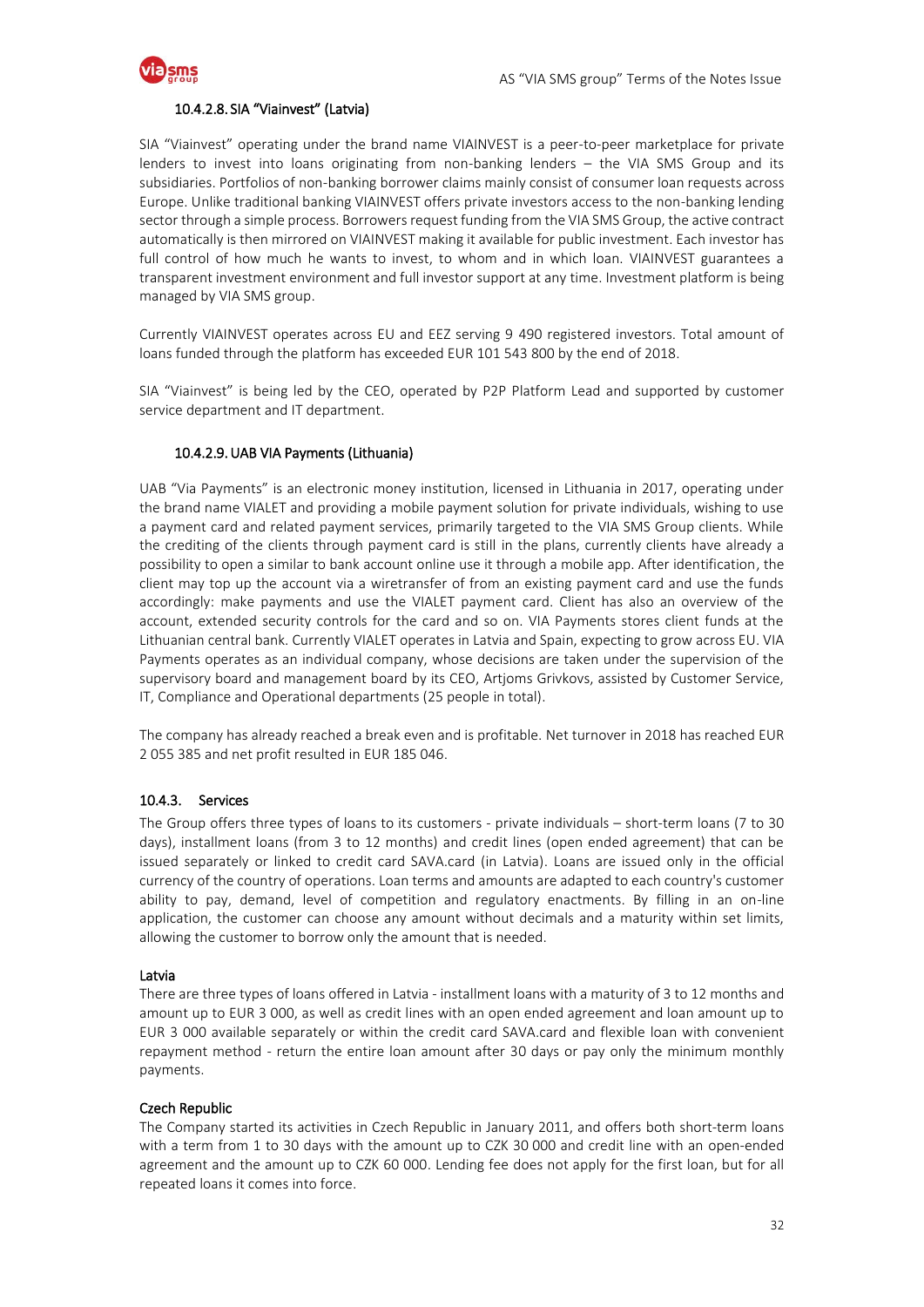

#### Poland

Since April 2011 private individuals in Poland are offered only short-term loans from 1 to 30 days with amount up to PLN 4 000. The first loan is issued without applying a lending fee. The loan repayment period can be extended for seven, fourteen or thirty days, applying a fee for the extension of the loan repayment period, which depends on the loan amount.

#### Sweden

The Group started to issue loans in Sweden in October 2011. There are two types of loans offered in Sweden - installment loans with a maturity of 3 to 12 months and amount up to SEK 20 000, as well as credit lines with an open-ended agreement and loan amount up to SEK 20 000. The first loan is issued without applying a lending fee, which is applicable for all repeated loans.

#### Spain

Since April 2015 the Group's subsidiary issues short-term loans with a maturity of 7 to 30 days, and the amounts available to customers range from EUR 50 to 600. Long-term loans are not available in this market. The first loan is issued without applying lending fee. The loan repayment period can be extended for seven, fourteen or thirty days, applying a fee for the extension of the loan repayment period, which depends on the loan amount.

#### Romania

Since 2018 Group's subsidiary issues credit lines with an open-ended agreement and loan amount up to RON 4 000. In Romania lending fee applies to all loans: new and repeated.

#### 10.4.4. Marketing

VIA SMS group is actively promoting lending services in all countries of operations. Advertising is mainly carried out online with an aim to push target audience to visit the Company's website. Digital advertising is carried out using paid Google services and local affiliate services. As an addition, VIA SMS group also uses traditional advertising services as television, radio and outdoors. As an example, SIA VIA SMS is one of the leaders in a market saturated with heavy competition. This shows a correct choice of strategy, which has ensured SIA VIA SMS with constant flow of customers, who continue to embrace services provided by the company, which, in turn, points to the constant quality the company has been able to offer to its customers.

The main factor that enables the company to work efficiently and generate profit is the operating environment. Despite the legislative restrictions limiting consumer lending business, the operating environment is suitable for such business in all countries of operations. To profit in a consumer lending sector saturated with competition VIA SMS group aims to constantly remind customers or potential customers of oneself by continuous marketing activities. Similarly, the Group strives to ensure impeccable service and product quality, offers competitive prices and takes care of the Group's image and reputation, as the economic activity of the Group directly depends on the visibility of its brand in society.

#### 10.4.5. Customers

Customers of the Group are individuals aged 20 to 70. Since the beginning of operation of the Group's first company in Latvia in 2009, the number of registered customers has grown rapidly.

| Year | Number of registered customers |
|------|--------------------------------|
| 2009 | 167                            |
| 2010 | 20 918                         |
| 2011 | 104 658                        |
| 2012 | 177943                         |
| 2013 | 177617                         |
| 2014 | 124 876                        |
| 2015 | 148 496                        |
| 2016 | 146 682                        |

#### Table 3 – Number of Group's registered clients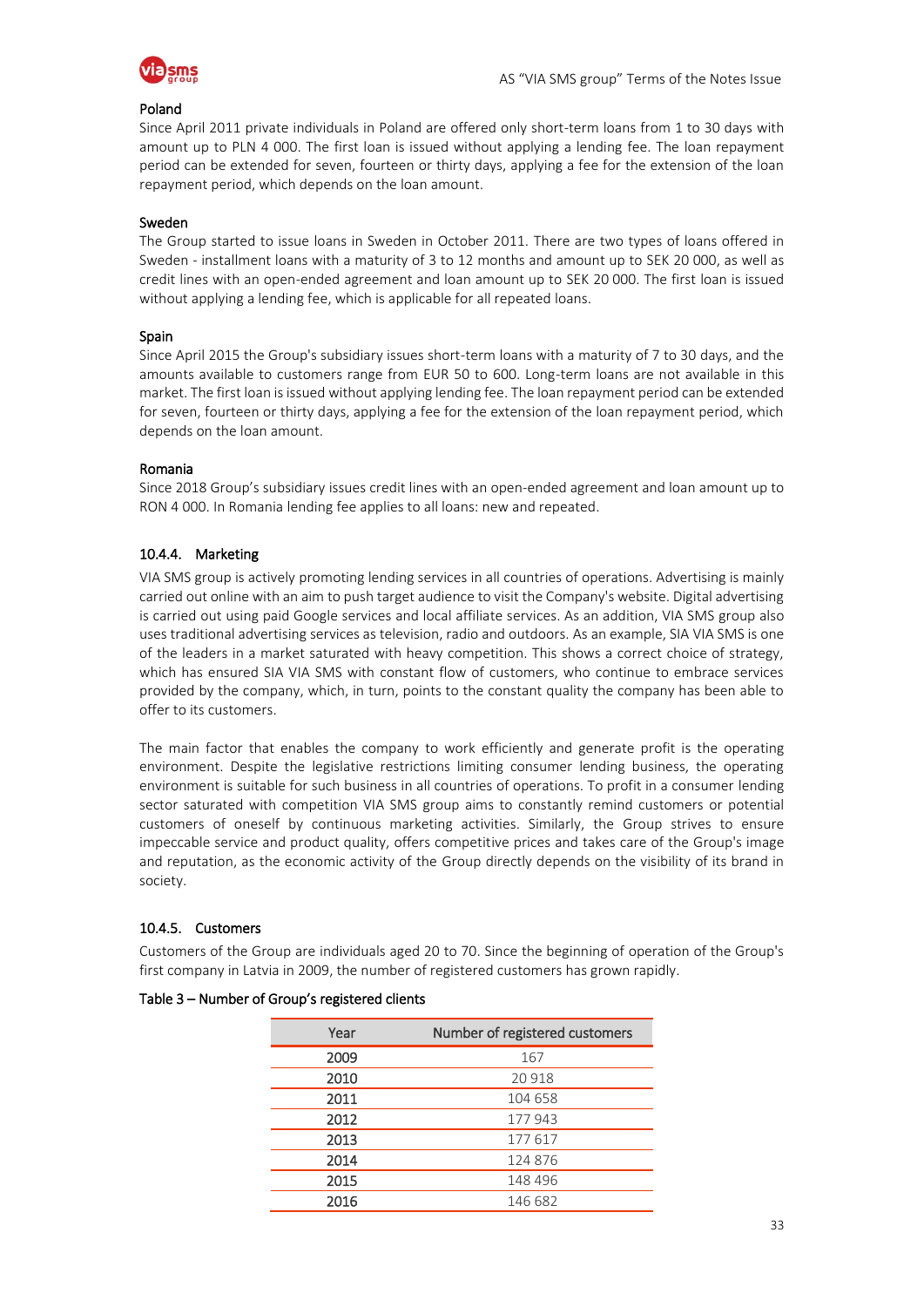

| ,,,, |  |
|------|--|
| วก10 |  |

The table above demonstrates that the number of customers has been constantly growing throughout all the years of VIA SMS group operations.

For the daily analysis of data, including evaluation of the results of marketing activities, the management of the Group's subsidiaries has access to information regarding clients' age, education, income, living area, which allows to assess and forecast the potential return of each group of customers, taking into account historical data of loan repayment discipline.

#### 10.4.6. Description of the loan portfolio

The Group's loan portfolio has been evolving since 2009. Considering the nature of issued loan types, loans are issued repeatedly. With increasing market saturation and changes in customer demand, the Group is adapting loan types, terms and other conditions to the needs of each market, and can also decide on the termination of provision of a certain product, if it is unable to provide sufficient profitability. Subsidiaries in Latvia, Poland and Sweden ensured 85% of total net portfolio in 2018. Latvia was the first market, where the Group started its activities, Poland is the largest among those, where the Group is currently presented, and introduction of a new product in Sweden resulted in notable portfolio growth.

| Year of issue | Issued Ioans, pcs. | Issued Ioans, EUR |
|---------------|--------------------|-------------------|
| 2009          | 33                 | 4 1 5 5           |
| 2010          | 16 7 7 4           | 2 110 551         |
| 2011          | 113 861            | 17 136 001        |
| 2012          | 227 209            | 36 872 985        |
| 2013          | 248 530            | 40 944 325        |
| 2014          | 227 964            | 44 335 864        |
| 2015          | 248 635            | 54 370 490        |
| 2016          | 252 670            | 75 064 477        |
| 2017          | 278 554            | 97 471 400        |
| 2018          | 248 604            | 91 268 669        |

#### Table 4 – Number and amount of loans issued by the Group

Group has issued the largest amount of loans in Latvia and Poland. This can be explained by the fact that Latvia was the first country where the Group started its activities, and Poland is the largest market where the Group currently operates.

| Table 5 – Number and amount of loans issued per country from 2009 to 2018 |  |
|---------------------------------------------------------------------------|--|
|---------------------------------------------------------------------------|--|

| Country   | Issued loans, pcs. | Issued Ioans, EUR |
|-----------|--------------------|-------------------|
| Poland    | 782752             | 215 982 454       |
| Latvia    | 626 860            | 127 871 540       |
| Sweden    | 144 014            | 54 299 213        |
| Czechia   | 160 688            | 34 727 640        |
| Spain     | 81 447             | 18 108 347        |
| Lithuania | 72 235             | 12 129 814        |
| Romania   | 2 4 9 5            | 330 369           |

#### Table 6 – Group's loan portfolio by country from 2016 to 2018, EUR

| Country | 2016      | 2017      | 2018      |
|---------|-----------|-----------|-----------|
| Poland  | 5 724 022 | 7 554 413 | 6 925 916 |
| Latvia  | 4 688 531 | 5825135   | 8 078 591 |
| Sweden  | 5 036 106 | 4 766 476 | 8 392 323 |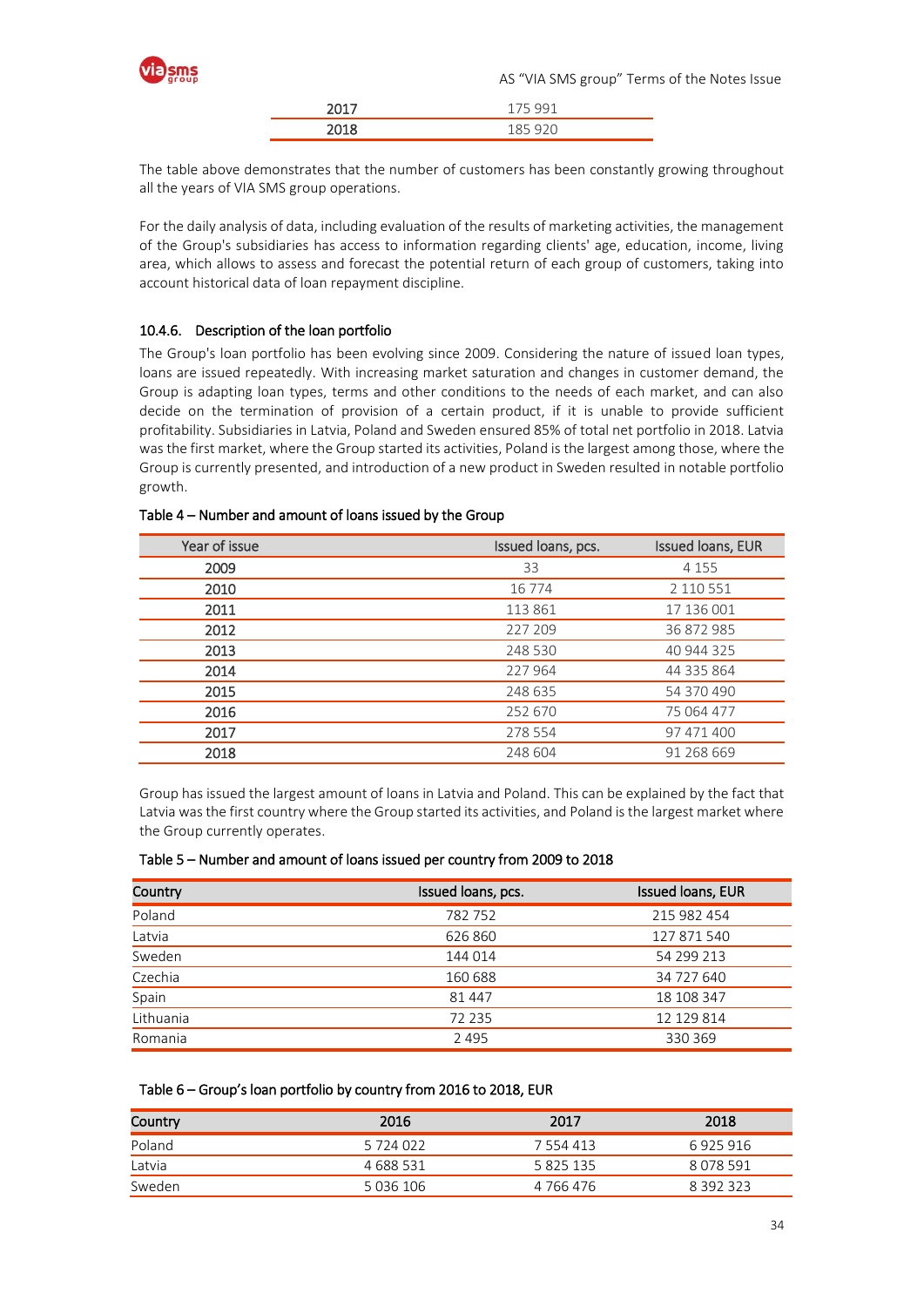| <b>Via sms</b> |           | AS "VIA SMS group" Terms of the Notes Issue |           |  |
|----------------|-----------|---------------------------------------------|-----------|--|
| Spain          | 2 459 608 | 2 433 760                                   | 4 131 561 |  |
| Czech Republic | 2839336   | 3723909                                     | 4 050 810 |  |
| Romania        |           | -                                           | 195 615   |  |

#### 10.4.7. Procedure for issuing loans

The Group's companies operate a uniform credit policy and procedure of underwriting and issuing of loans. The customer can apply for a loan (a single payment loan, an instalment loan, a credit line) online. The client provides personal data, information family status, income and expenditure, as well as information on other liabilities. Before receiving the first loan the client must confirm their identity by electronic signature, transferring EUR 0.01 from their bank accounts or via INSTANTOR (a service, which allows consumers to identify themselves and by logging into their online bank). In case client's identity has been verified through INSTANTOR, the Group's companies gain access to the client's bank account statement for up to the last 12 months.

Total: 20 747 603 24 303 693 31 774 816

Following the application and depending on the market, external data providers such as credit bureaus, state revenue service, state social security service, digital identity analysis companies, provide valuable data that is use further in the underwriting decisions by a set of by a number of automated and semiautomated credit, fraud and identity-related scoring models, backed up by a set of policy rules. If there are any doubt regarding the veracity or compliance with local requirements to loan issuing companies, or the assessed level of credit risk increases the tolerance levels, the loan is automatically denied.

When required by requirements or by underwriting procedures, the applications have been transferred to the Service Specialist. Upon receiving the client's request for loan, Client Service Specialist assesses the results of automated risk assessment. If necessary, the Service Specialist conducts an in-depth analysis, which consists of several stages, allowing to assess the client's ability to repay the loan and payments related thereto. The Service Specialist pays special attention to evaluate and validate the client's income and expenditure and whether there are enough funds left after the client has met his/her obligations. If there is non-compliance with the company-set maximum loan payment share against the client's income, the loan is denied. Upon verification of the client's financial data and a positive outcome, the loan is transferred to the client's bank account. The target time between the receipt of the client's application and the transferring of the money to the client's bank account is 15 minutes, whereas median time needed for underwriting is below 5 minutes.

#### 10.4.8. Loan Repayment Procedure

The client is able to repay the loan prematurely at any time without any additional fees or interest payments. One day before and on the date of repayment of the loan a text message is sent to the client with a reminder and information on the option to repay or extend the repayment date for a period not exceeding the original term. If in doubt of the client's ability to repay the loan, the Service Specialist offers the client a repayment schedule, where the total amount is divided into several instalments.

#### 10.4.9. Procedure for Recovering Loans

In situations where clients have started to delay repayment of the loan, the Group's company that issued the loan initiates active communication with the client. The client is initially reminded to meet his/her obligations by phone the next day after the maturity of the loan, after another day - via a text message and e-mail, and so on a number of times. The first stage of the reminder procedure ends with a registered letter to the client with a warning of recovery of the loan through a collection agency. If, during the following days, the client still has not met his/her obligations or agreed to a repayment schedule (if the Company has offered one), the case is handed over to a collection agency. For each day of delay a penalty is calculated, and for each letter of warning - a commission fee. All communication with the client is registered in the Company's IT system.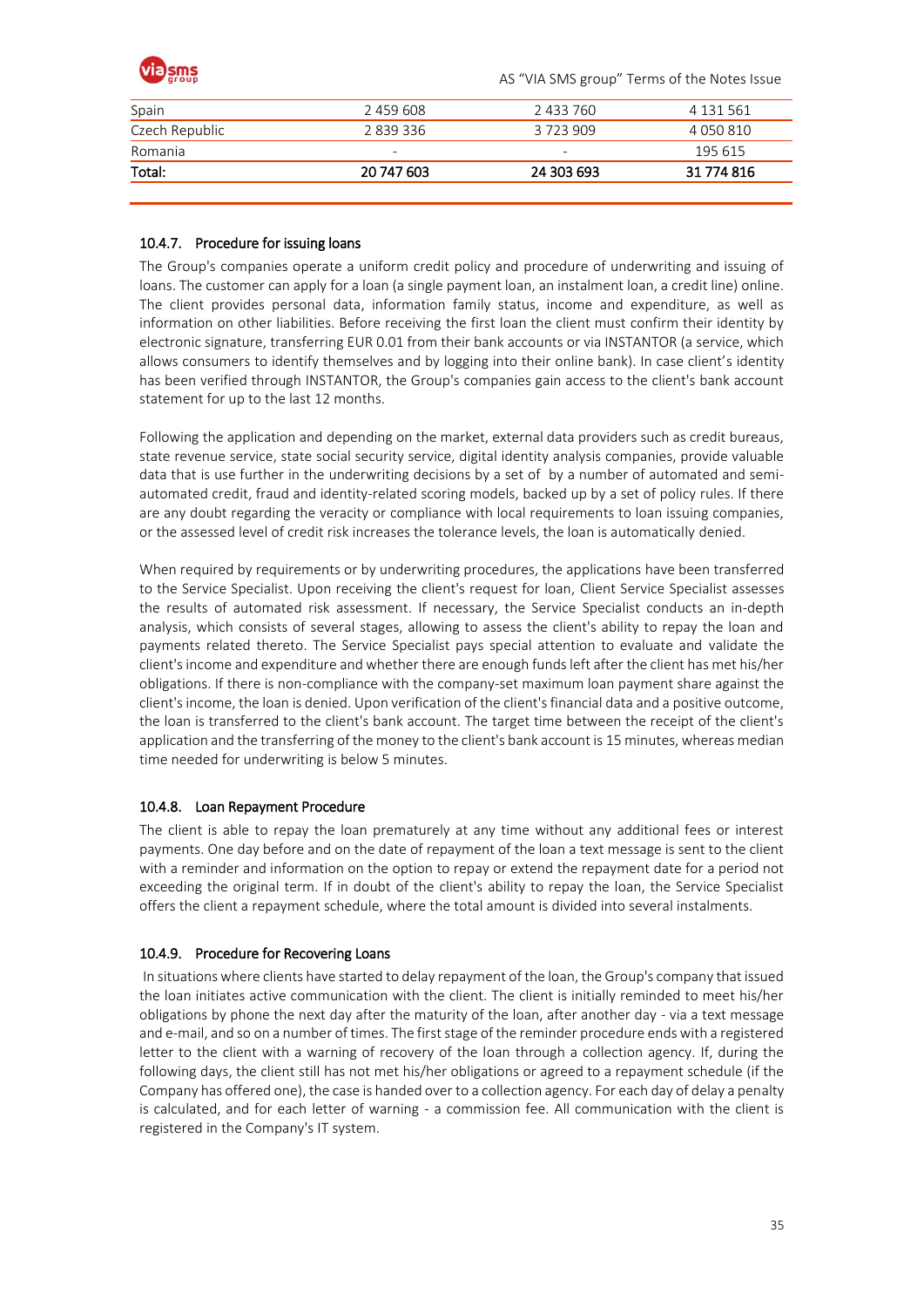

#### Table 7 – Group's gross loan portfolio by number of delayed from 2017 to 2018, EUR

| Days overdue | Payday EUR    | <b>Instalment EUR</b>  | <b>Credit Line EUR</b> |
|--------------|---------------|------------------------|------------------------|
| $\leq=0$     | 6 5 5 1 7 6 8 | 240 781                | 8021666                |
| $1 - 30$     | 1417671       | 27956                  | 1814357                |
| $31 - 60$    | 918 581       | 5962                   | 917 161                |
| 61-90        | 759 251       | 4 3 4 2                | 718 550                |
| $90+$        | 6 157 363     | 552 516                | 2 3 2 5 0 9 0          |
|              | 1024 132      | 320 024                |                        |
| Total:       | 16828766      | 1 151 581              | 13 796 824             |
|              |               | Loans and receivables: | 31 777 171             |
|              |               | Unearned commission:   | (23 108)               |
|              |               | Impairment allowances: | (8 771 009)            |
|              |               | Net loan portfolio:    | 22 983 054             |
|              |               |                        |                        |

| Days overdue | Payday EUR | <b>Instalment EUR</b>  | <b>Credit Line EUR</b> |
|--------------|------------|------------------------|------------------------|
| $\leq$ =0    | 9 201 955  | 413 057                | 2871767                |
| $1 - 30$     | 1635359    | 55 145                 | 676 120                |
| $31 - 60$    | 913 572    | 23 645                 | 270 119                |
| 61-90        | 893 016    | 29 571                 | 195 407                |
| $90+$        | 4 849 497  | 911980                 | 174 158                |
|              | 765 551    | 423 774                |                        |
| Total:       | 18 258 950 | 1857172                | 4 187 571              |
|              |            | Loans and receivables: | 24 303 693             |
|              |            | Unearned commission:   | (353 345)              |
|              |            | Impairment allowances: | (5 826 208)            |
|              |            | Net loan portfolio:    | 18 124 140             |
|              |            |                        |                        |

VIA SMS group performs continuous credit policy monitoring. Due to careful monitoring, VIA SMS group is able to operatively and dully make changes in its credit policy, which has ensured a good quality of the loan portfolio of VIA SMS group with a lower number of accounts receivables and a greater number of active clients.

#### 10.4.10. Competitors

The consumer lending industry has gained huge popularity within the short period of time, as customers value quick and easy lending procedure and flexible repayment terms. Clients are able to receive a loan anywhere, anytime, since it requires only sending a text message or filling out an online application. Within a few years the industry has conquered a significant market share, to some extent - from the banking sector, the structure of which today is more conservative and bureaucratic, thus banks are incapable of providing the customer service speed needed to become a non-bank consumer lender.

The biggest advantages of the Company's products are speed and convenience. Registration is available online 24 hours a day and, when the loan request has been submitted, the client receives the requested amount in his/her bank account within 15 minutes. Despite the fact that the online lending industry is regarded as a new and previously non-existent industry, it has experienced a very rapid spread throughout the EU territory. This certainly has an impact on the market, where corrections are brought by the large saturation of competitors, as well as national legislators who implement different laws and regulations, monitor and limit the activity of creditors with the help of various conditions.

In the last five years the short-term market has experienced a large increase of market participants. This large competition saturation has led to a very rapid dumping, resulting in a situation, where, in order to sell the product and obtain or retain a strong position in the market, it is necessary to engage in interest-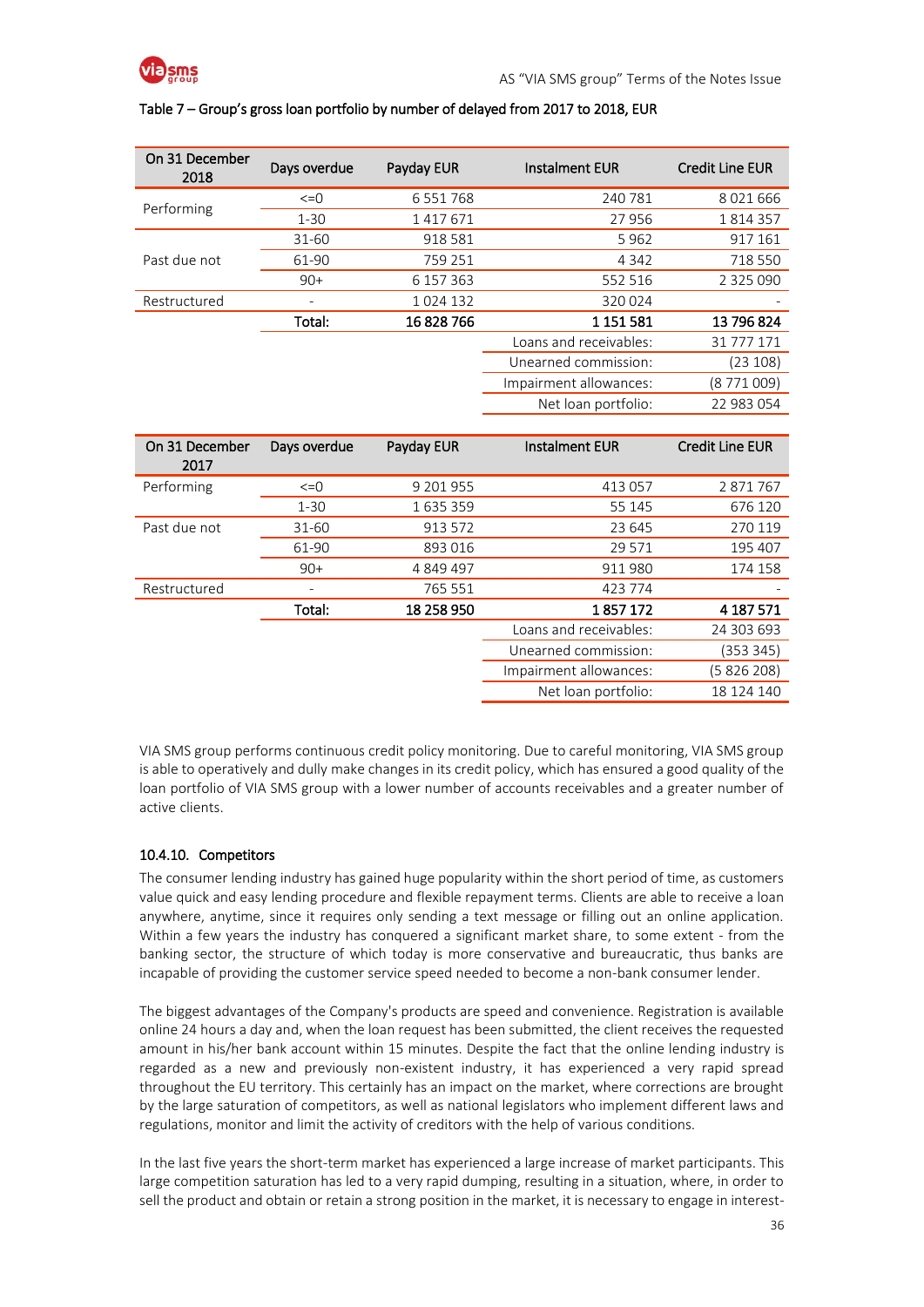

free lending to attract consumers. To carry out short-term lending activities, some countries require special licenses, and a minimum amount of share equity is set, which greatly exceeds minimum amounts of equity set for other companies operating in other types of business sectors. Similarly, amendments are made to national civil laws to limit, control and supervise the activity of the short-term lending companies. Due to the rapid development of the short-term lending industry, it can be seen that the overall knowledge of the sector increases, which prohibits businesses from attracting customers with simple slogans about interest-free loans. To attract clients, participants of the short-term loan market implement very aggressive and expensive marketing campaigns under which customers are offered a variety of desirable things, including payment for registration on the website, a chance to visit public events specially organised for the customers, and other bonuses to attract clients. When the level of wealth of people of a specific area increases, the demand for short-term loans decreases, which leads to the conclusion that a short-term loan is a product, which is targeted at people with lower levels of income, as well as a product which experiences the greatest demand during economic downturn.

Latvian market was the first where VIA SMS Group has established its subsidiary. The Group's biggest rival in Latvia is AS 4Finance, which has conquered the biggest share of the Latvian short-term loan market with its brands SMS Credit and Vivus. AS 4Finance can successfully operate in the market, because it was the first undertaking in Latvia to start short-term lending, and, since the beginning of activity, AS 4Finance has been constantly attracting new customers and retaining the trust of existing customers by providing high-quality customer service, maintaining a very aggressive marketing strategy and establishing one of the leading brands in Latvia. In the Latvian market there is also another strong competitor operating within the consumer lending – SIA Creamfinance Latvia operating under brand names CreditOn, CreamCredit and LadyLoan.

AS 4Finance is also a strong competitor in the Polish market where it operates subsidiary under the brand name Vivus. The business strategy and operating model of AS 4Finance is equivalent to the one AS 4Finance applies in the Latvian market. In Poland, companies Ekspreskasa and SMS Kredyt, the pioneers of short-term lending in the Polish market, are also operating very successfully and steady.

In Sweden consumption, also known as "new lending" loans represent the largest share of new lending, and it is also these loans that are growing the fastest. The increase has been particularly large over the past four years. It corresponds to an average annual percentage growth of 17 per cent. Lendify - largest peer to peer lending platform in Sweden contributes to this growth significantly, doubling their volumes every year. Klarna, took advantage of e-commerce growth and are most known for factoring product.

The micro loan sector in Spain has grown a lot and fast in Spain, but not all companies have been able to withstand the tough competition of the business. The most important companies are VIVUS (4Finance Group), Ferratum Bank, Money Man (ID Finance), and Viaconto Minicredit (VIASMS Group), Contante (Cream Finance Group), TWINERO and Préstamo10.

In spite of the pressure from the Romanian government, which is strictly regulating the non-banking financial market, the non-banking financial institutions sector in Romania has got a very big potential and is growing for the last 5 years. The biggest companies operating on the market are very stable and has got a large portfolio. Companies such as Vivacredit, Ferratum, Extra Finance, Credius, Mozipo and Provident.

VIA SMS s.r.o. has been operating in the Czech Republic under the brand names VIASMS.cz and VIACONTO.cz since 2011. Throughout the years the company insured steady growth providing highquality customer service and has become well recognized brand in local consumer lending market. Within the Czech Republic major competitors there are Zaplo, CreditOn, Cool Credit and Pujcka7. Mostly they use affiliate partners, online branding and occasionally TV advertising campaigns. In spite of some recent over saturation indicators in Czech Republic consumer credit market, its total volume continues to increase on year-to-year basis.

Since VIA SMS Group subsidiaries are not the first players in the market but hold a strong and steady position among the leaders as the third - fifth player in the market, VIA SMS Group has no prevailing effect on the pricing structure and profitability in the markets of operations.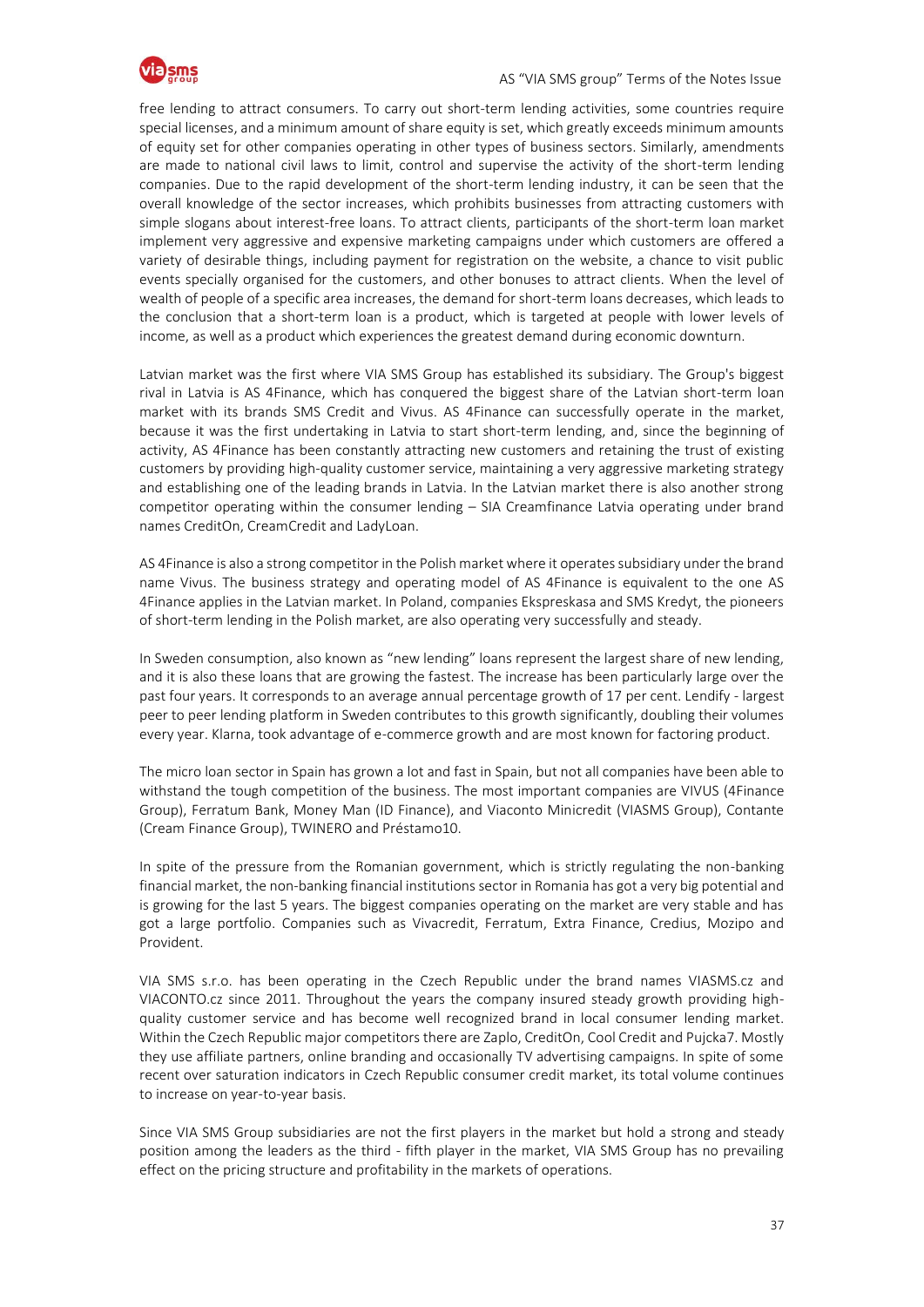

#### 10.4.11. Legal Framework of the sector

The Issuer's management regularly monitors the changes in the laws and regulations in each of the Group's countries of operation, and, if necessary, adjusts the loan conditions, including the procedure of issuance and recovery, advertising and other aspects, so that the Group's operation would comply with the legal requirements.

#### 10.4.11.1. General Information

On 23 April 2008 Directive 2008/48/EC of the European Parliament and of the Council on credit agreements for consumers and repealing Council Directive 87/102/EEC (hereinafter referred to as the Directive) was issued and approved, introducing a new and economically more suitable framework for consumer lending. Consequently, all European Union Member States, including Latvia, Poland, Czech Republic, Sweden, Spain and Romania – shall provide the implementation of the requirements of the Directive into national laws and regulations, and shall act in accordance with the Directive. The Directive shall not apply to credit agreements involving amounts less than EUR 200 or more than EUR 75 000.

In general, according to the above Directive, the same advertising restrictions apply to all countries of the Group's activity, the same requirements regarding pre-contractual information, the obligation to assess the creditworthiness of the consumer, established consumer right of withdrawal, and listed information to be included in credit agreements. With respect to the European Union's requirements regarding processing of personal data, non-banking creditors in all countries mentioned hereinafter shall meet the requirements regarding processing of personal data.

#### a) Advertisement restriction

When advertising credits, full financial information shall be indicated, without being misleading. Any advertising concerning credit agreements which indicates an interest rate or any figures relating to the cost of the credit to the consumer shall include, inter alia, the following:

- o the borrowing rate;
- o the total amount of credit;

o the annual percentage rate of charge (Member States may decide that the annual percentage rate of charge need not be provided).

#### b) Pre-contractual information

Before the consumer is bound by any credit agreement or offer, the creditor and, where applicable, the credit intermediary shall, on the basis of the credit terms and conditions offered by the creditor and, if applicable, the preferences expressed and information supplied by the consumer, provide the consumer with the information needed to compare different loan offers in order to take an informed decision on whether to conclude a credit agreement.

#### c) Obligation to assess the creditworthiness of the consumer

Prior to entering into a consumer credit contract, the creditor shall evaluate the consumer's creditworthiness on the basis of sufficient information obtained from the consumer and, where necessary, on the basis of data from the databases established for processing of personal data. The respective information include data on consumer's income and liabilities total.

#### d) Right of withdrawal

The consumer shall have a period of 14 calendar days in which to withdraw from the credit agreement without giving any reason, paying any penalty, interest or compensation for losses.

#### e) Information to be included in credit agreements

In order to enable the consumer to know his rights and obligations under the credit agreement, it should contain all necessary information in a clear and concise manner. This information inter alia should include:

- the type of credit;
- the duration of the credit agreement;
- the total amount of credit and the conditions governing the drawdown;
- the amount, number and frequency of payments to be made by the consumer;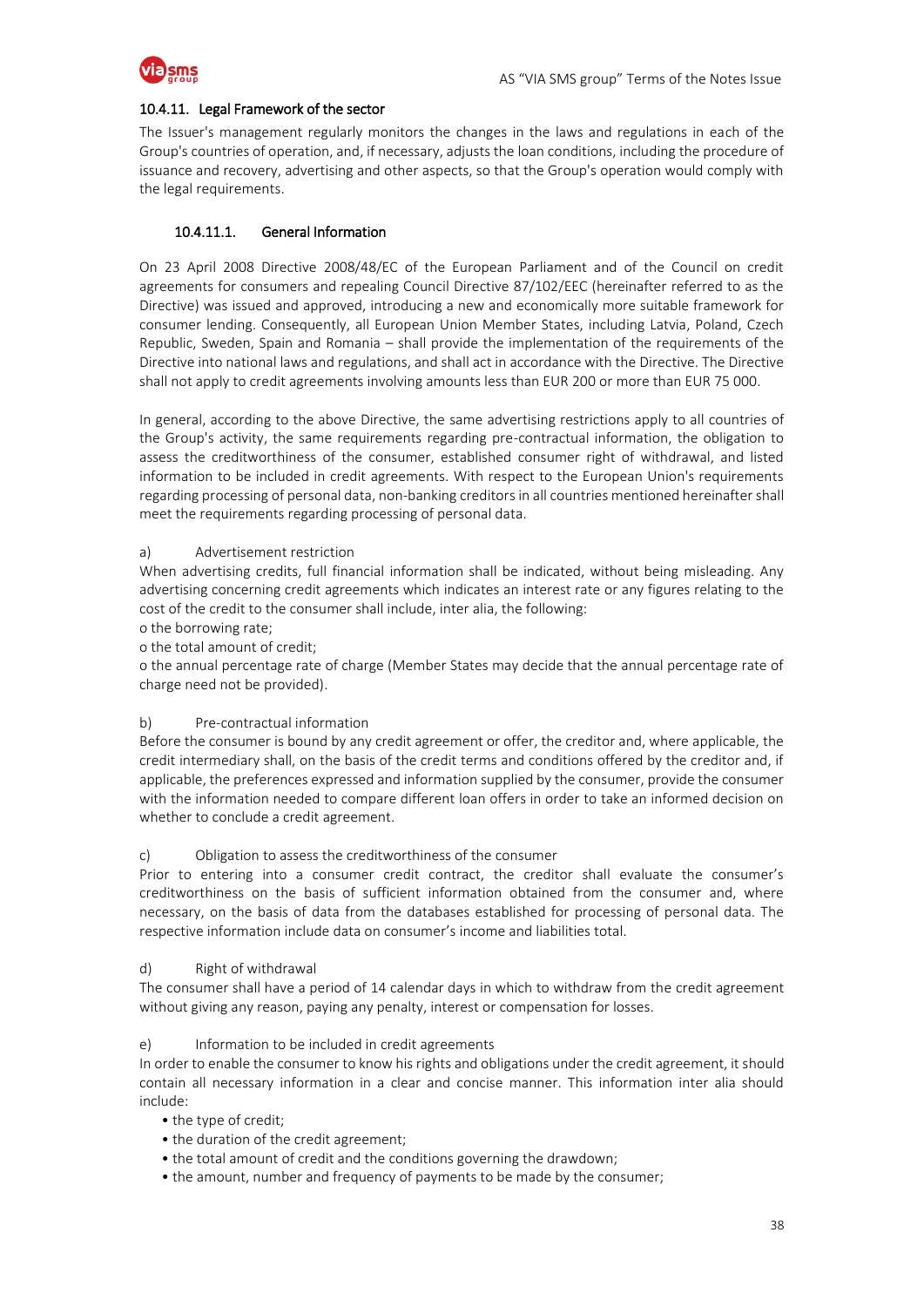

• the annual percentage rate of charge and the total amount payable by the consumer, calculated at the time the credit agreement is concluded, etc.

Regardless of the common regulations to be implemented in the national legislation under the EU Directive, each Member State has the right to impose additional provisions, provided that they comply with the Directive.

#### 10.4.11.2. Information on the Legal Framework in Some Countries

Latvia - Consumer lending in Latvia is governed by Consumer Rights Protection Law and Cabinet Regulations No. 691 of 25 October, 2016 "Regulations regarding consumer credit" and other relevant laws. For non-banking lending companies to do their business in Latvia, they must obtain a special permit (license) from the Consumer Rights Protection Centre, which is the supervisory body of non-banking creditors.

To obtain the license, the creditors must meet certain criteria, for example, developed internal procedures for consumer lending service provision, which govern the issuance and monitoring of loans, developed consumer complaint handling procedures and the order in which the consumer's ability to repay the loan will be assessed as well as the company shall operate in compliance with personal data protection laws. The license fee on first year when the license is obtained is EUR 71 140. Re-registration thereof for non-bank creditors costs EUR 14 225 annually.

On 4 October, 2018 the parliament of Latvia adopted in the third reading amendments to the Consumer Rights Protection Law, part of which entered into force on 1 January, 2019 and the other significant part is expected to enter into force on 1 July 2019.

The amendments, which became effective on 1 January, 2019, foresee that creditworthiness of every loan to be issued shall be verified by creditor in external data basis, such as data basis maintained by the State Social Security Agency or State Revenue Service containing information on borrower's income. The other obligation of the creditor applicable as of 1 January, 2019, is to exchange the data with credit information bureaus on borrower's liabilities. Both measures are focused on the right way to determine the amount of the loan to be issued to the consumer in order to balance the consumer's income and liabilities with the ability to repay the loan.

The amendments, which will become into the effect on 1 July, 2019 foresee to set a limit of the total costs of loans issued to consumers. According to amendments, the applicable maximum interest rate is 0.07% per day from the first day the loan was issued. The other changes foresee there will be stricter advertising rules as of the 1 July, 2019. In the result of advertising restrictions, any advertising with respect to loans issuing will be prohibited, except situations when the advertising is carried out in the webpage of the creditor or by directly approaching the borrower through email if the consumer has previously provided explicit consent for such channel of communication. However, brand commercials will be allowed, except the imposed prohibition to advertise the brand of the creditor in radio or television projects financed from the state or municipal budget.

These changes will have a certain impact on the operation of SIA "VIA SMS", although it will still be profitable and capable of earning. To minimize the effects of the legislative changes, SIA "VIA SMS" already in the middle of the year of 2018 introduced a new type of loan - a line of credit, which allows the customers to borrow money for a longer period at a lower interest rate and a lower monthly payment, hence increasing the loan portfolio of the company.

For the sake of clarity, new legislation initiatives of the Consumer Rights Protection Law have been filed with the parliament of Latvia, which have already been adopted by Saeima in the first reading. According to initiatives, the edition of the law, which will become effective on 1 July, 2019, contains some provisions which are hard to supervise from the Consumer Rights Protection Center perspective, therefore it is not exclude that some clarifications of the law will be adopted this year still.

Non-banking creditors in Poland are not required to obtain a license, but since 2015 they are required to register with a common credit institution register. Also, these companies shall be compliant with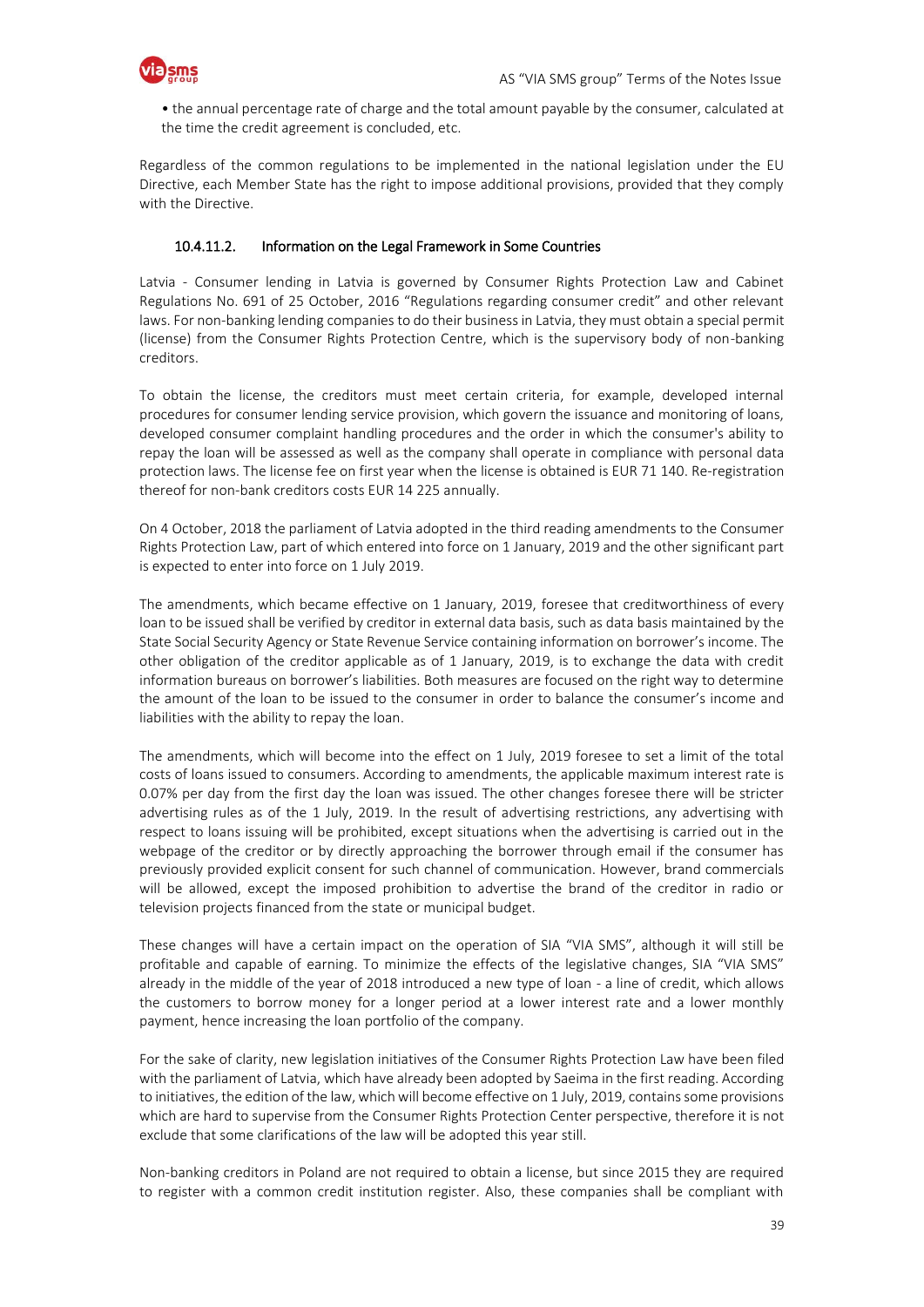

personal data protection laws which are closely monitored from the side of the appropriate authorities. The supervisory body in Poland in relation to consumer rights protection is the Competition and Consumer Protection Office.

The legislation framework has not changed in Poland as of 2015, when the Polish parliament adopted legislative amendments to the Consumer Credit Act, which entered into force on 11 March 2016. The adopted amendments to the Act included the breakdown of the interest payment and non-interest payment into instalments, determining that the maximum interest rate per annum shall not exceed 8.5%, whereas the non-interest rate per annum shall be calculated as 25% per loan, regardless of the term plus 30% per annum from the principal amount of loan.

However, some legislation initiatives of the Consumer Credit Act have had a public consultation, which foresee to decrease interest and non-interest limits in non-banking consumer credits and to establish the obligation of the creditor for more detailed examination of consumer's income and expenses.

These changes, if adopted, will have a certain impact on the operation of "VIA SMS PL" Z.o.o., although it will still be profitable and capable of earning. Overall, legislative changes in Poland will have an immaterial impact on the Group's operating results.

Czech Republic - The Consumer lending sector is governed by Consumer Credit Act No. 43-2013, which came into force on 25 February 2013 (Zákon č. 43/2013 Sb. - Novela zákona o spotřebitelském úvěru (zákona č. 145/2010 Sb.)). This Act stipulates that a lending body shall make sure the consumer is capable of repaying the loan. If this is not carried out, the loan agreement will be deemed null and void.

The Act also determines the maximum amount of the administrative penalty for non-compliance with the Consumer Credit Act – CZK 20 000 000. It also establishes a prohibition for creditors to use phone numbers with a premium rate the caller is charged when calling.

Non-banking creditors in Czech Republic are required to obtain a special license issued by Czech National Bank, therefore the company VIA SMS S.r.o. is being supervised from the perspective of company's equity ratios and good governance principles. The Czech National Bank supervises the compliance of the creditor with the Consumer Credit Act, verify the compliance of the management and the shareholders, as well as determine the actual beneficiaries.

Spain - the issuance of loans to consumers in Spain is governed by Consumer Credit Act No. 16/2011 (Ley 16/2011, de 24 de junio, de contratos de crédito al consumo), which entered into force on 24 June 2011 and was issued with the aim to incorporate the requirements of the Directive regarding loan advertising, consumer awareness etc. into the national legislation.

Non-bank creditors in Spain are not required to obtain a special license, however, they must comply with consumer rights protection laws as well as shall arrange its operations to be in line with personal data protection principles. The supervision for observance of those requirements are ensured by the local courts of Spain.

Sweden - As of 1 July 2014, the consumer lending sector in Sweden is governed by Consumer Credit Act No. 2014:275 (Lag (2014:275) om viss verksamhet med konsumentkrediter). The supervisory bodies in Sweden are the Consumer Protection Agency (Konsumentverket) and the Financial Inspection (Finansinspektionen), which monitor the compliance of the creditor with the Consumer Credit Act, verify the compliance of the management and the shareholders, as well as determine the actual beneficiaries.

The Consumer Credit Act stipulated that during the period from 1 July 2014 to 1 January 2015 nonbanking creditors in Sweden should have fail the requested documents and information to obtain a license from the Financial Inspection (Finansinspektionen). The company successfully obtained the license in 15 December, 2015.

On 1 September, 2018 amendments of Swedish Consumer Credit Act entered into force, which foresaw the high-cost credits must not have a nominal interest rate nor a penalty interest rate which per annum exceeds the reference rate 40 basis points.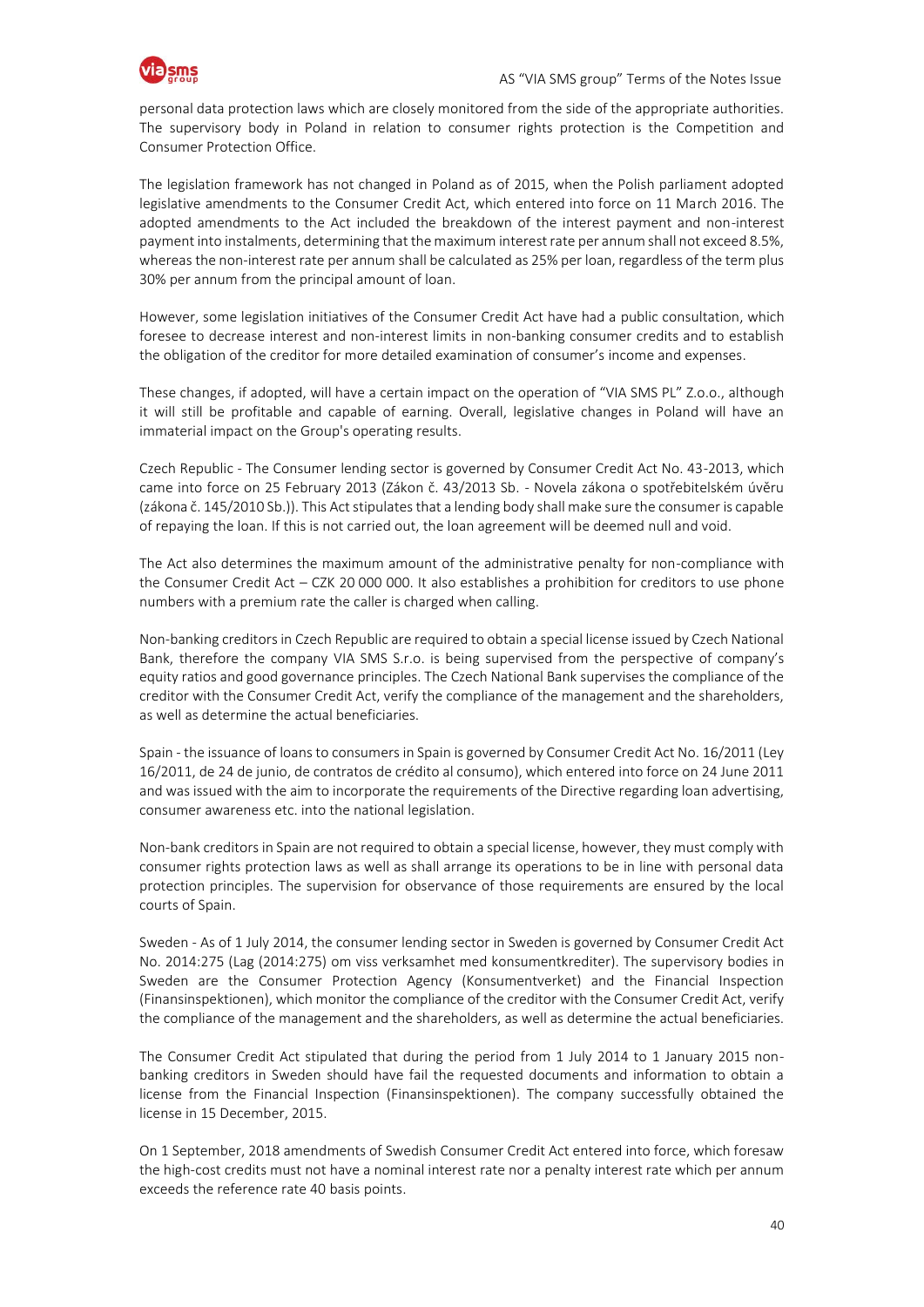

In order to comply with the amendments ViaConto Sweden AB introduced a new product - a line of credit, which allows the customers to borrow money for a longer period at a lower interest rate and a lower monthly payment, hence compensating the decrease of revenue do to drop of interest rate by increase of the total loan portfolio of the company.

Romania - As of June 2010, the consumer lending sector in Romania is governed by Emergency Ordinance No.50/2010 ref. loan agreements for consumers (modified and completed by Emergency Ordinance No.52/2016). The supervisory bodies in Romania for this sector are the National Bank of Romania (BNR) and the Consumer Protection Agency (ANPC), which both monitor the compliance of the creditor with the above-mentioned legislative act, verify the compliance of the management and the shareholders, as well as determine the actual beneficiaries.

The respective legislative act along with the BNR own settlements in the relevant finance and banking fields stipulate that non-banking creditors in Romania should have obtain a licence from the National Bank (admission to General Registry). The NBFI company for instance also has to comply with specific requirements of the Special Registry of BNR in case certain figures/volumes and level of APR are reached and thus qualifies it to that named admission.

On 1 January, 2019 amendments to BNR settlements and regulations entered into force, which foresaw the indebtness rate of the consumers must not be higher than the reference rate of 40% of their incomes and thus oblige the banks and NBFIs to be even more responsible when granting loans to consumers.

In order to comply with the respective amendments and regulations in the matter and also for business yield and efficiency purposes wise, IFN ViaConto RO introduced a new product - a line of credit, which allows the customers to borrow money for a longer period at a lower interest rate and a lower monthly payment, hence compensating the decrease of interest rates by increase of the gaining the loan portfolio of the company.

#### 10.4.12. Management of the Issuer and the Group

The management of the Issuer and the Group consists of the following team:

#### Eduards Lapkovskis, Member of the Board since 2010

- main responsibilities management and development of operations in Latvia, Czechia, Poland and Spain,
- proven experience in banking and finance,
- BSc in International Business Management and MSc in Information Systems Management (in process).

Deniss Šerstjukovs, Member of the Board from 2007 to 2009, and since 2012

- main responsibilities management of operations in Sweden and Romania, and development of operations on new markets,
- previous experience gained within the private sector and government institutions,
- BSc in Economics.

Georgijs Krasovickis, Member of the Board since 2017

- main responsibilities management of operations in Lithuania,
- strong background in various finance business projects, an extensive leadership,
- MA in Economics and Finance.

#### Viktorija Ratačova, Chief Financial Officer since 2018

• main responsibilities – management of the Group's finances, budgeting, controlling, cash-flow management, record-keeping, financial and management reporting, development of internal policies and procedures,

- more than 15 years of professional experience in corporate finance, accounting and audit,
- a certified member of ACCA, ACAMS and ICA,
- MBA in International Finance and Banking.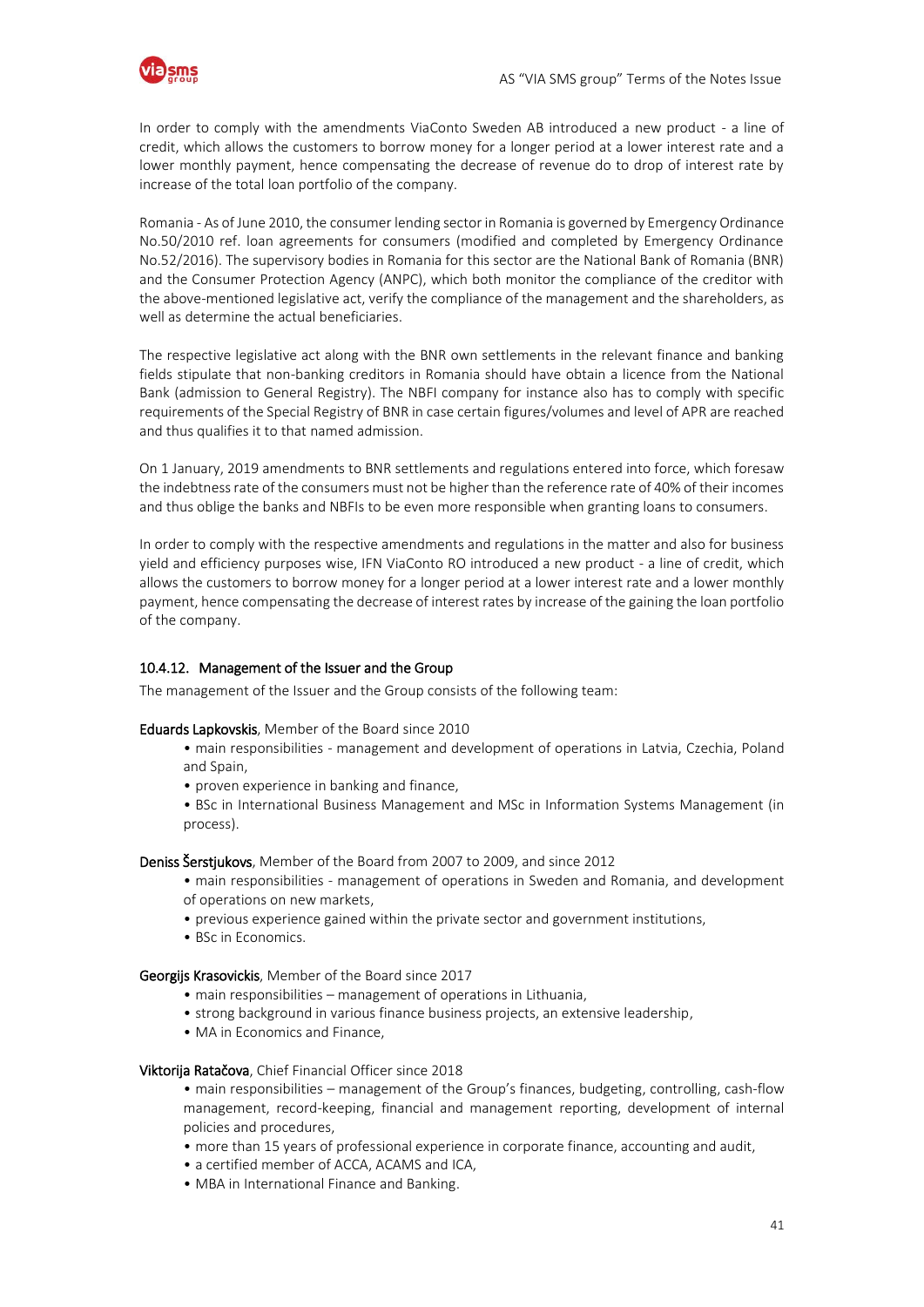

#### 10.4.13. Employees

Since VIA SMS Group founding in 2009 the company has expanded its operations to 7 countries and has grown into one of the leading European consumer lenders. The company headquarters are located in Riga, Latvia, and company operations are supported by 190 employees around the world.

A unified personnel policy has been implemented within the Group, based on a very thoughtful personnel selection. Most of the Group's employees are with prior experience in the financial field, as well as in customer service. Each employee hired to work for a lending company of the Group is trained to get acquainted with the operation of the IT service software, customer service standards, legal knowledge necessary for daily activities, and other types of knowledge and skills to ensure that recruits have been prepared in accordance with the implemented customer service standards. A large share of the success the company has achieved during its operation can be attributed to a carefully selected team, which ensures the highest level of customer service, always promotes new ideas for the company's development and improvement, also, through a variety of team-building activities, the team is always motivated to work and be loyal towards the company, helping to raise the everyday quality of work.

#### 10.4.14. IT systems

VIA SMS group as a FinTech company is driven by IT innovations and uses its own unique research and development resources to support business in terms of IT. All the companies within the Group uses inhouse developed systems, which are based on carefully analysed business requirements and customized according to the needs of each specific subsidiary. All the IT systems are developed with idea not to set any limitations to the business and provide as much as it's possible to support even most ambitious business ideas. IT portfolio contain wide variety of systems starting from internally used applications to support everyday work and moving on to the complicated systems which support full loan product lifecycle. The most important system developed by internal IT team is Core system which includes loan application processing, customer identification and verification, definition of the loan tariffs, decision making, incoming and outgoing payment processing and various integrations with external services. However, IT team is always eager to learn about new technologies and try to apply it in real life to help business, optimal balance between latest technologies and stability and security is kept.

#### 10.4.15. Development plans

In 2019 VIA SMS Group will continue to grow its portfolio and strengthen its position in represented markets (Latvia, Lithuania, Sweden, Czech Republic, Poland, Spain, and Romania) with a particular focus on improvement of customer performance, providing excellent customer care and quality of provided services. In order to maintain stable position in represented markets as well as ensure competitive advantage in changing market environment, VIA SMS group is planning to implement credit line lending product with market-specific adjustments in all countries of operations, as well as react on growing customer demand and offer instalment loans across all represented countries. Another goal of VIA SMS Group is to foster the development and brand awareness of the digital payments platform VIALET by ensuring easy and affordable payments services within the European Union. VIALET development plans include growing customer base, boosting the amount of opened personal accounts and issued Mastercard credit cards. The aim of VIALET is to provide easy-to-understand financial management tool and ensure high quality of customer service, as it aligns with the overall values within VIA SMS group.

#### 10.4.16. Conflicts of interest and activity of members of administration and supervision bodies outside the Issuer

The Issuer's management bodies are the Shareholders' meeting, Council and the Board. The address of all members of the Council and Board is 13. Janvāra iela 3, LV-1050, Riga, Latvia. The Issuer's Council consists of three members Andris Riekstins, Normunds Vigulis and Anna Lisenko. The Board consists of three members - Eduards Lapkovskis, Deniss Šerstjukovs and Georgijs Krasovickis.

The Issuer shall be represented by two members of the Board acting together.

Issuer's members of the Council take different positions in other business companies, yet they do not have significant influence on the Issuer.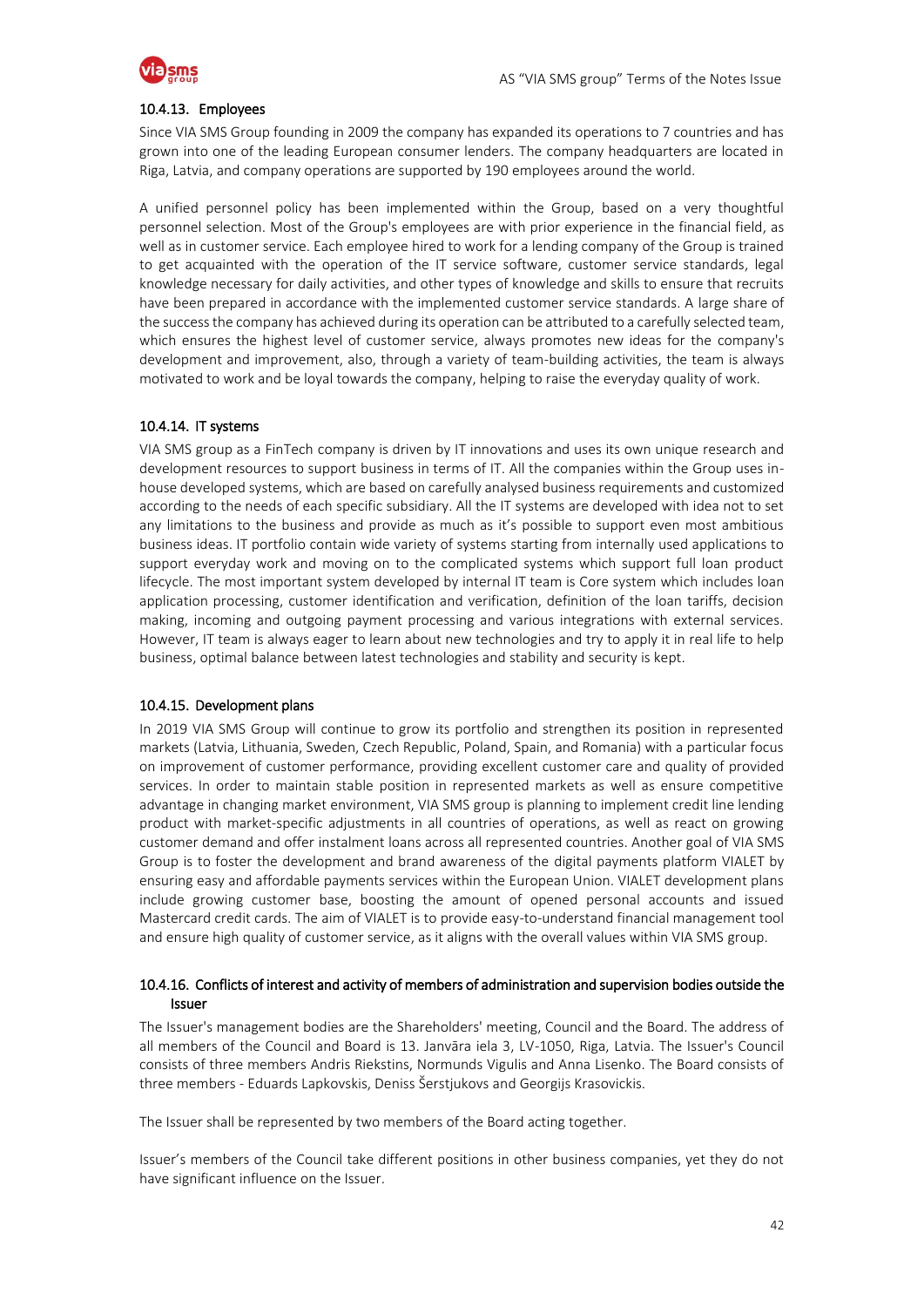

The persons referred to in this section may have conflicts of interests against the Issuer, its creditors, and its represented interests as participants or other duties. In order to eliminate possible conflicts of interests and reduce the consequences of these conflicts, the Issuer complies with all the restrictions provided for by the regulatory enactments of the Republic of Latvia in relation to transactions with shareholders, members of the Council and the Board.

#### 10.4.17. Shareholders of the Issuer

At the moment of signing the Terms of the Issue, the current structure of the Issuer's shareholders is as follows:

#### Table 8 – Issuer's shareholders' structure

| Name, surname/ Legal name  | Number of shares | % of the total number |
|----------------------------|------------------|-----------------------|
| Georgijs Krasovickis       | 393.470          | 49%                   |
| Deniss Šerstjukovs         | 248.930          | 31%                   |
| SIA "Financial investment" | 160.600          | 20%                   |
| Total:                     | 803,000          | 100%                  |

Issuer's share capital is EUR 803,000, which is divided into 803,000 shares with nominal share value EUR 1.00 (one euro).

SIA "Financial investment" (reg. no. 40103584744, legal address: Audēju iela 14-12, Riga, LV-1050) belongs to Andris Riekstiņš, citizen of Latvia, controlling 40% shares of the company, while the remaining 60% belongs to Deniss Šerstjukovs. Since Deniss Šerstjukovs is the only member of the board of SIA "Financial investment", he controls the Issuer. In total Deniss Šerstjukovs directly controls 43% of the shares of the Issuer.

At the moment of signing the Terms of the Issue, the Issuer has no information at its disposal regarding any agreements, the fulfilment of which might cause changes in the Issuer's control.

The Issuer's shareholders have made investments in other companies. The Issuer's relationships with related persons are disclosed in its financial statements. Other companies of Issuer's shareholders have no significant influence on the Issuer.

#### 10.4.18. Management practice

The Issuer complies with the company management principles in force in Latvia and internationally accepted practice in relation to corporate management. In order to ensure that cooperation partners and clients understand their work and to promote confidence in their long-term economic potential, the Issuer pays great attention to ensuring the transparency of business, personnel training, improving the quality of services, and provision of high-quality services. The Issuer operates in compliance with the requirements of the public and always endeavors to achieve the best results in its work. The Issuers Council consisting of three members performs the functions of the audit committee and reports directly to the shareholders of the Issuer. The Issuer plans to continue improving its management practice in accordance with Nasdaq Riga Corporate Management Principles and recommendations, as well as internationally accepted practice.

#### 10.4.19. Information about tendencies

The Issuer has no information at its disposal regarding the tendencies, insecurity factors, claims, obligations, or events, except for those referred to in the Terms of Notes Issue, which may significantly affect Issuer's perspectives in the current financial year.

#### 10.4.20. Profit forecast

The management of the Issuer does not want to include profit forecast or profit assessment in the Terms of the Notes Issue.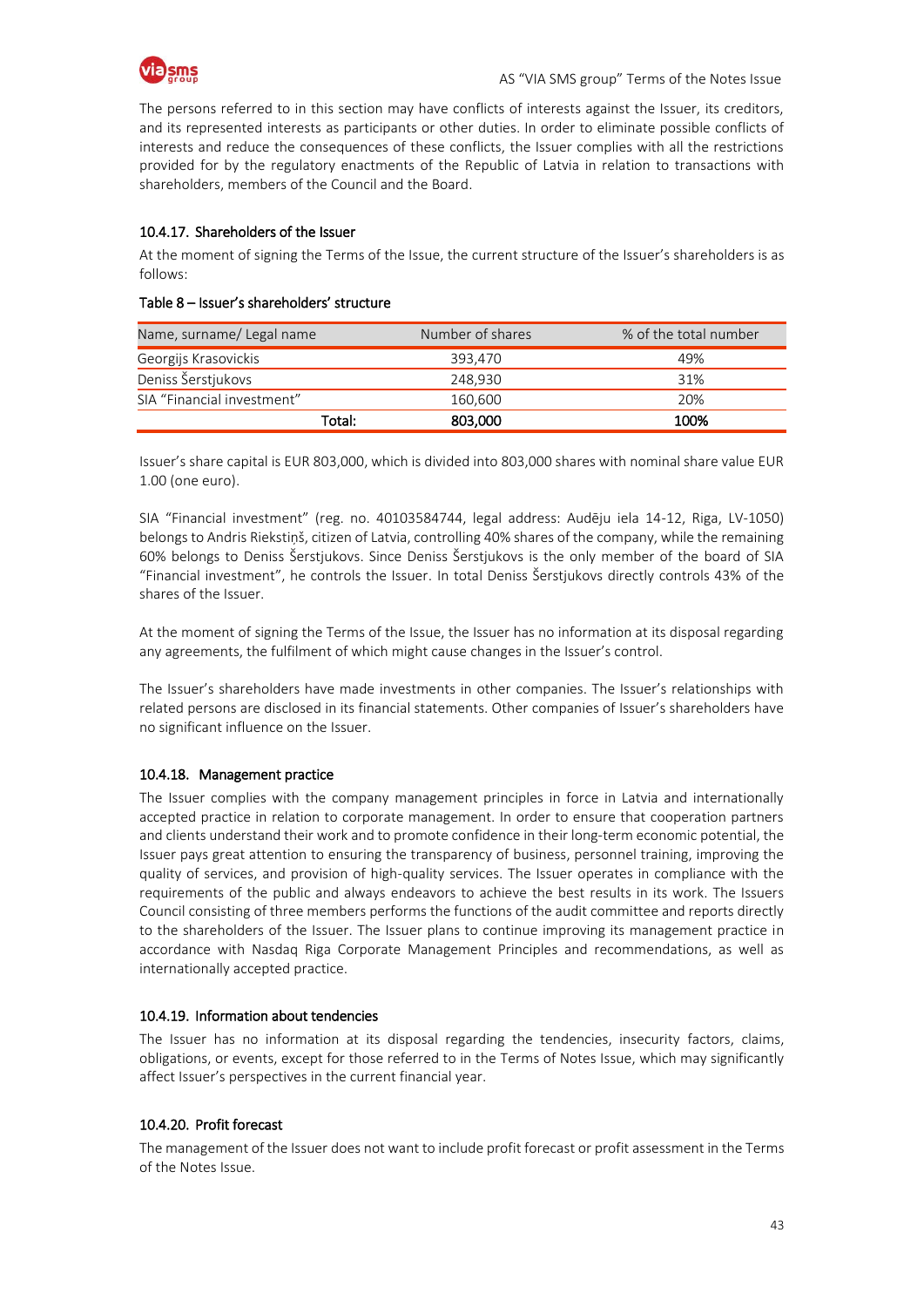

### <span id="page-43-0"></span>11. Legal proceedings and arbitrage

At the moment of signing the Terms of the Issue, the Issuer are not involved in any government interventions, lawsuits or arbitrage processes, which may significantly affect or have significantly affected the financial situation or profitability of the Issuer, are taking place.

### <span id="page-43-1"></span>12. Substantial changes in financial situation of the Issuer

As of the publication of the last audited financial statement, the financial situation or performance of the Issuer has not worsened. The Issuer is unaware of any factors, claims, obligations, or events which would negatively affect the financial situation or performance of the Issuer in future.

### <span id="page-43-2"></span>13. Important agreements

The Issuer has no knowledge of any important agreements that could have been concluded between the Issuer and any related company and that could affect the Issuer's capability to fulfil its liabilities due to investors regarding the securities to be issued.

### <span id="page-43-3"></span>14. Documents available to the public

All interested persons have a possibility of getting acquainted with the following documents:

- Issuer's registration document and articles of association;
- Issuer's financial statements for previous years, starting from the financial statement for 2012/2013;
- Terms of the Notes Issue

at the Issuer's office at 13.janvāra iela 3, LV-1050, Riga, Latvia, or requesting an electronic copy by e-mail info@viasmsgroup.com.

After the Notes will be included in First North operated by Nasdaq Riga, Terms of the Issue and company description will be available to the public.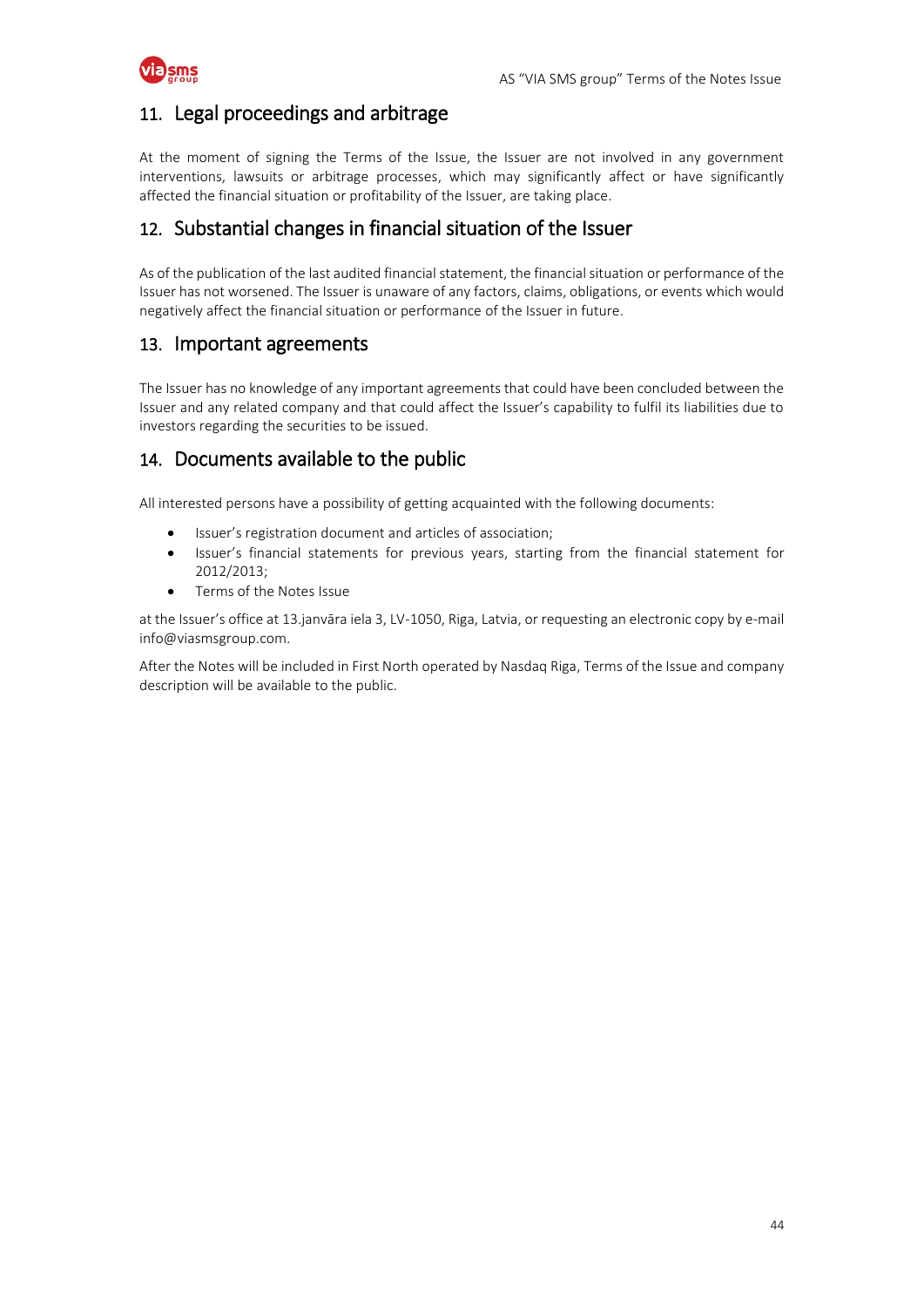

### <span id="page-44-0"></span>15. Financial information

The information included in this section of the Terms of the Notes Issue has been obtained from the financial statements for 2018, which have been audited and approved at the meeting of the Board and prepared in accordance with International Financial Reporting Standards (IFRS).

### 15.1.Auditor

The last audited financial statement of the Issuer is for the period ended 31 December 2018. The verification of the said statement was carried out by the Issuer's financial auditor of the last audited annual report is BDO Assurance SIA, (license No. 182).

The full financial statement of the Issuer for 2018 and 2017 with an audit report is available in the annex of the Terms of the Notes Issue. Auditors have not verified the information included in the Terms of the Notes Issue.

### 15.2.Consolidated and separate financial information

The Issuer's consolidated and separate profit or loss statement and balance sheet have been taken from the audited financial statements for 2018.

#### Table 9 – Issuer's consolidated and separate profit and loss statement for 2017 and 2018, EUR

|                                       | Group       |             | <b>Issuer</b> |               |
|---------------------------------------|-------------|-------------|---------------|---------------|
|                                       | 2018        | 2017        | 2018          | 2017          |
| Net turnover                          | 25 387 460  | 20 039 219  | 1 1 63 3 05   | 1 2 6 2 5 8 3 |
| Operating costs                       | (5 326 296) | (4 068 244) | (1148022)     | (1115046)     |
| Impairment allowances / sale of       | (8076929)   | (7 351 572) |               |               |
| portfolio                             |             |             |               |               |
| Gross profit                          | 11 984 235  | 8 6 19 4 03 | 15 2 83       | 147 537       |
| Selling expenses (marketing)          | (2 222 336) | (2 346 493) | (26000)       |               |
| Operating profit                      | 9761899     | 6 272 910   | (10717)       | 147 537       |
| Administrative expenses               | (5 318 450) | (4 380 661) | (56 555)      | (42554)       |
| Other operating expenses              | (1528759)   | (568 227)   | (5731)        | (8503)        |
| Other operating income                | 308 879     | 354 033     | 810929        | 2059485       |
| Profit before tax                     | 3 223 569   | 1678055     | 737 926       | 2 155 965     |
| Taxes                                 | (454 654)   | (393 494)   |               | (30 982)      |
| Net profit for the period             | 2768915     | 1 284 561   | 737926        | 2 124 983     |
| Minority interest (loss)              | (24816)     | (4 870)     |               |               |
| Profit attributable to equity holders | 2 793 731   | 1 289 431   | 737 926       | 2 124 983     |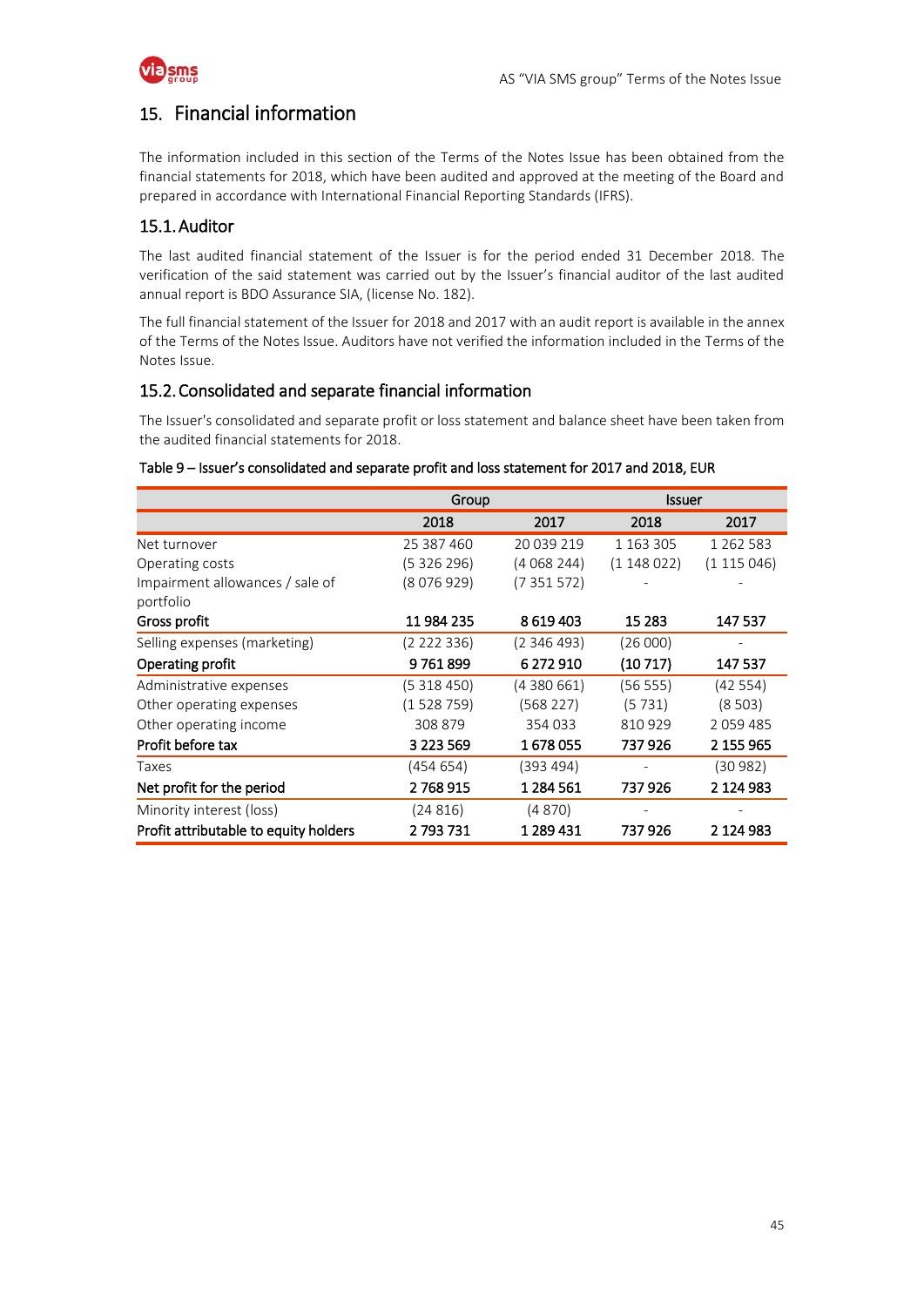

### Table 10 – Issuer's consolidated and separate statement of financial position as at 31.12.2017 and 31.12.2018, EUR

|                                                            | Group         |               | Issuer      |                       |
|------------------------------------------------------------|---------------|---------------|-------------|-----------------------|
|                                                            | 2018          | 2017          | 2018        | 2017                  |
| Non-current assets                                         | 746 183       | 2 272 820     |             | 13 808 171 12 787 196 |
| Property, plant and equipment                              | 118 907       | 132 210       |             |                       |
| Intangible assets                                          | 384 097       | 361 112       |             |                       |
| Investments in leasehold improvements                      | 15 065        | 33 153        |             |                       |
| Investments in subsidiaries and associates                 |               | $\sim$        | 6917816     | 3 081 836             |
| <b>Bonds</b>                                               |               | 1481000       |             | 1481000               |
| Loans and trade receivables                                | 37 296        | 37 29 6       | 6 890 355   | 8 2 2 4 3 6 0         |
| Deferred tax                                               | 190 818       | 228 049       |             |                       |
| <b>Current assets</b>                                      | 31 202 495    | 22 927 510    | 3 490 499   | 1442608               |
| <b>Bonds</b>                                               | 2 797 000     |               | 2 797 000   |                       |
| Loans and trade receivables                                | 22 983 054    | 18 124 140    | 247 176     | 690 423               |
| Other receivables                                          | 3 395 316     | 2 574 559     | 341 179     | 341 556               |
| Prepaid expenses                                           | 161 080       | 69 376        | 3 5 4 2     | 57 990                |
| Cash and cash equivalents                                  | 1866045       | 2 159 435     | 101 602     | 352 639               |
| <b>Total assets</b>                                        | 31 948 678    | 25 200 330    |             | 17 285 493 14 229 804 |
| Equity                                                     | 5 693 009     | 3 277 352     | 4 107 356   | 3 3 6 9 4 3 0         |
| Share capital                                              | 803 000       | 803 000       | 803 000     | 803 000               |
| Foreign currency translation reserve                       | (22038)       | 137 950       |             |                       |
| Revaluation reserve                                        | (52)          | 124 261       |             |                       |
| Retained earnings                                          | 4912099       | 2 2 1 2 1 4 1 | 3 304 356   | 2 5 6 4 3 0           |
| Total equity attributable to the members of the<br>Company | 5 673 195     | 3 282 354     | 4 107 356   | 3 3 6 9 4 3 0         |
| Minority shareholder share capital                         | (19814)       | 5 0 0 2       |             |                       |
| Non-current liabilities                                    | 1810110       | 8029437       |             | 12 651 487 10 685 076 |
| <b>Bonds</b>                                               |               | 6 105 000     | $\equiv$    | 6 105 000             |
| <b>Borrowings</b>                                          | 1810110       | 1924437       | 6 546 487   | 4580076               |
| <b>Current liabilities</b>                                 | 24 465 374    | 13 888 541    | 6 644 827   | 175 298               |
| <b>Bonds</b>                                               | 6 2 1 2 6 2   | 61 011        | 6 2 1 2 6 2 | 61 011                |
| Borrowings                                                 | 13 949 560    | 10 336 360    | 369 502     | 84 802                |
| Trade payables                                             | 2 5 5 3 2 1 5 | 2 2 3 5 0 2 2 | 25 327      | 43                    |
| Other liabilities                                          | 619 092       | 603 785       | 31 513      | 532                   |
| Corporate income tax payable                               | 56 129        | 9 1 5 4       |             | 9 1 5 4               |
| <b>Accrued liabilities</b>                                 | 834 010       | 423 203       | 153         | 12 601                |
| Deferred income                                            | 242 106       | 220 006       | 7070        | 7 1 5 5               |
| <b>Total liabilities</b>                                   | 26 275 484    | 21 917 978    |             | 13 179 672 10 860 374 |
| <b>Total equity and liabilities</b>                        | 31 948 678    | 25 200 330    |             | 17 285 493 14 229 804 |